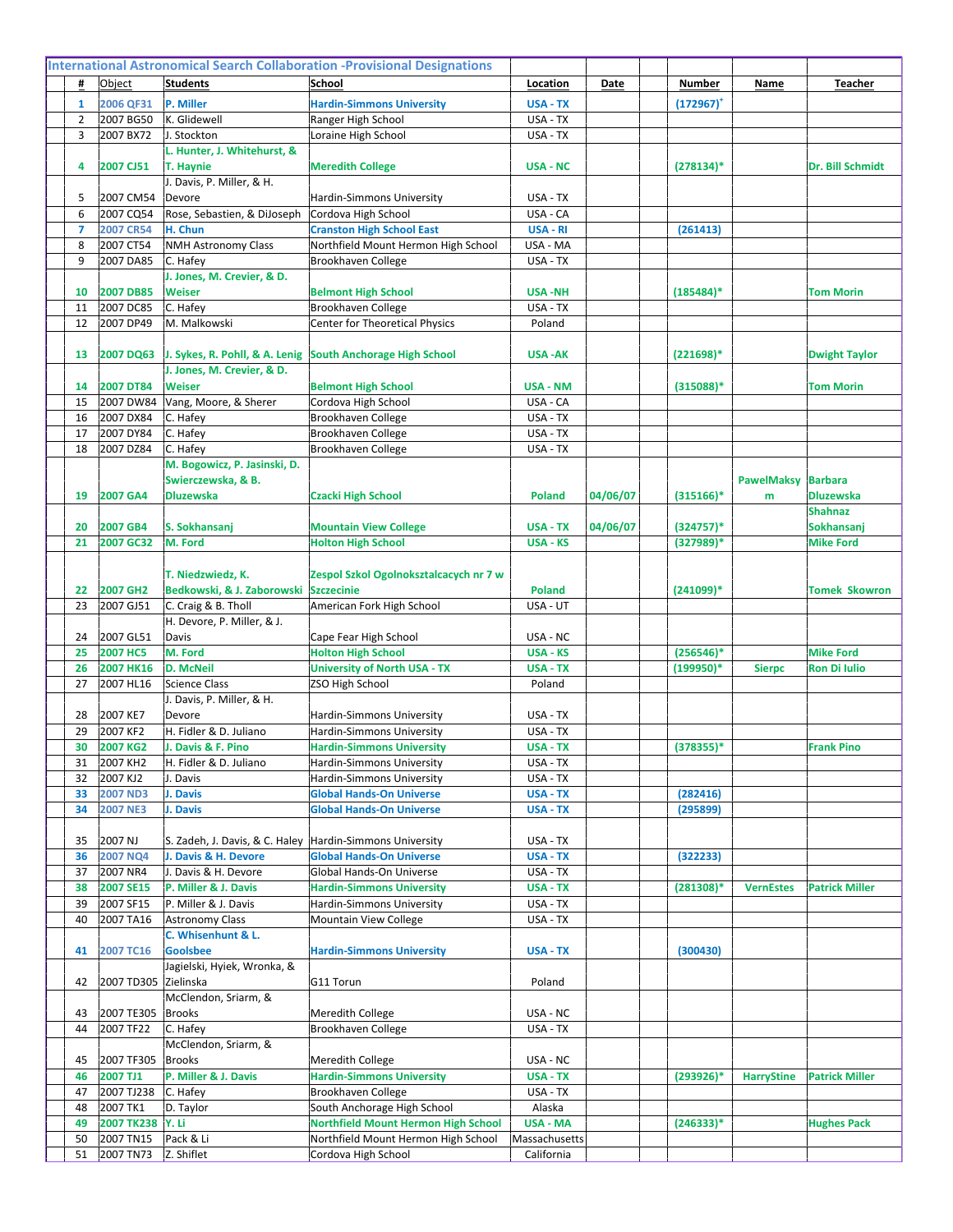|            |                                   | Sato, Sugiyama, &                               |                                                                                |                                    |          |                          |                                |                         |
|------------|-----------------------------------|-------------------------------------------------|--------------------------------------------------------------------------------|------------------------------------|----------|--------------------------|--------------------------------|-------------------------|
| 52         | 2007 TO15                         | Takayanagi                                      | Shizouka University                                                            | Japan                              |          |                          |                                |                         |
| 53         | 2007 TO38                         | H. Bourhrous                                    | Al Akhawayn University                                                         | Morocco                            |          |                          |                                |                         |
| 54         | 2007 TO73<br><b>2007 TP73</b>     | lY. Li                                          | Northfield Mount Hermon High School                                            | Massachusetts                      |          |                          |                                |                         |
| 55<br>56   |                                   | Y. Li<br><b>B. Hester</b>                       | <b>Northfield Mount Hermon High School</b><br><b>Hardin-Simmons University</b> | <b>USA - MA</b><br><b>USA - TX</b> |          | $(341361)^*$<br>(238137) |                                | <b>Hughes Pack</b>      |
|            | 2007 TQ73                         | Sato, Sugiyama, &                               |                                                                                |                                    |          |                          |                                |                         |
| 57         | 2007 TS70                         | <b>Takayanagi</b>                               | <b>Shizouka University</b>                                                     | <b>Japan</b>                       |          | $(364630)*$              |                                |                         |
| 58         | 2007 TU70                         | B. Schmidt                                      | Meredith College                                                               | USA - NC                           |          |                          |                                |                         |
| 59         | 2007 TW                           | H. Chun                                         | Cranston High School East                                                      | Rhode Island                       |          |                          |                                |                         |
| 60         | 2007 TW15                         | M. Doenhoefer                                   | TUM Lab Deutsches Museum                                                       | Germany                            |          |                          |                                |                         |
|            |                                   |                                                 |                                                                                |                                    |          |                          | <b>BroadRunSpar</b>            |                         |
| 61         | 2007 TW4                          | <b>Astronomy Class</b>                          | <b>Broad Run High School</b>                                                   | <b>Virginia</b>                    |          | $(349222)*$              | ta                             | <b>Jan Kent</b>         |
| 62         | <b>2007 TX</b>                    | Z. Shiflet & M. Dam                             | <b>Cordova High School</b>                                                     | <b>USA - CA</b>                    |          | $(246248)*$              |                                | <b>Glenn Reagan</b>     |
| 63         | 2007 TX15                         | H. Bourhrous                                    | Al Akhawayn University                                                         | Morocco                            |          |                          |                                |                         |
|            |                                   | McClendon, Sriarm, &                            |                                                                                |                                    |          |                          |                                |                         |
| 64         | <b>2007 TX4</b>                   | <b>Brooks</b>                                   | <b>Meredith College</b>                                                        | <b>USA - NC</b>                    |          | $(345961)^*$             |                                | <b>Dr. Bill Schmidt</b> |
| 65         | <b>2007 TY</b>                    | D. Taylor                                       | <b>South Anchorage High School</b>                                             | <b>USA - AK</b>                    |          | $(212747)^*$             |                                | <b>Dwight Taylor</b>    |
| 66         | 2007 TY172                        | T. Niedzwiedz                                   | ZSO High School                                                                | Poland                             |          |                          |                                |                         |
|            |                                   | Bedkowski, Dziedzic,                            |                                                                                |                                    |          |                          |                                |                         |
| 67<br>68   | 2007 TY4<br>2007 TZ               | Niedzwiedz, & Skowron<br><b>Astronomy Class</b> | <b>ZSO High School</b><br>Czacki High School                                   | <b>Poland</b><br>Poland            |          | $(352214)^*$             |                                | <b>Tomek Skowron</b>    |
| 69         | 2007 TZ172                        | Jones, Dampier, & Morin                         | <b>Belmont High School</b>                                                     | New Hampshire                      |          |                          |                                |                         |
| 70         | 2007 TZ229                        | Jones, Dampier, & Morin                         | <b>Belmont High School</b>                                                     | New Hampshire                      |          |                          |                                |                         |
| 71         | <b>2007 UO14</b>                  | <b>Astronomy Class</b>                          | <b>Mountain View College</b>                                                   | USA - TX                           |          | (378511)                 |                                |                         |
| 72         | 2007 UQ14                         | H. Bourhrous                                    | Al Akhawayn University                                                         | Morocco                            |          |                          |                                |                         |
| 73         | 2007 UR14                         | H. Chun                                         | Cranston High School East                                                      | Rhode Island                       |          |                          |                                |                         |
| 74         | 2007 VA                           | C. Hafey                                        | Brookhaven College                                                             | USA - TX                           |          |                          |                                |                         |
|            |                                   | McCormack, Salino, &                            |                                                                                |                                    |          |                          |                                |                         |
| 75         | 2007 VN185 Rupinen                |                                                 | Thomas Jefferson High School                                                   | Virginia                           |          |                          |                                |                         |
| 76         | 2008 QZ34                         | K. McCrory                                      | Sidney High School                                                             | USA - TX                           |          |                          |                                |                         |
| 77         | 2008 SA209                        | Mapes, Howerton, & White                        | Thomas Jefferson High School                                                   | Virginia                           |          |                          |                                |                         |
| 78         | 2008 SB209                        | Bedkowski & Zaborowski                          | Zespó <sup>3</sup> Szkól nr 7, Szczecin                                        | Poland                             |          |                          |                                |                         |
|            |                                   | Reagan, Terpe, &                                |                                                                                |                                    |          |                          |                                |                         |
| 79         | 2008 SB7                          | Kemppainen                                      | Cordova High School                                                            | California                         |          |                          |                                |                         |
| 80         | 2008 SC209                        | B. Glass                                        | Hardin-Simmons University                                                      | USA - TX                           |          |                          |                                |                         |
| 81         | 2008 SD209                        | Johnson & Kran                                  | <b>IASC Astronomer</b>                                                         | USA - CA                           |          | $(266646)*$              | Zaphod<br><b>MadisonvilleH</b> | <b>Michael Kran</b>     |
| 82         | 2008 SE209                        | <b>D. Rothrock</b>                              | <b>Madisonville Junior High School</b>                                         | USA - TX                           |          | $(269323)*$              | igh                            | <b>Denise Rothrock</b>  |
| 83         | 2008 SF209                        | Morin & Jones                                   | <b>Plymouth State University</b>                                               | New Hampshire                      |          |                          |                                |                         |
| 84         | 2008 SG209                        | <b>Ogg &amp; Theiler</b>                        | <b>Madisonville Junior High School</b>                                         | USA - TX                           |          | $(378810)*$              |                                | <b>Denise Rothrock</b>  |
| 85         | 2008 SH209                        | Terpe & Kamppainen                              | Folsom Lake College                                                            | California                         |          |                          |                                |                         |
| 86         |                                   | 2008 SM209 Cardenas & Bhalerao                  | Mountain View Community College                                                | USA - TX                           |          |                          |                                |                         |
|            |                                   | Bedkowski, Dziedzic,                            |                                                                                |                                    |          |                          |                                |                         |
| 87         | 2008 ST226                        | Jacyszyn & Zaborowski                           | Zespó <sup>3</sup> Szkól nr 7, Szczecin                                        | Poland                             |          |                          |                                |                         |
| 88         | 2008 SV11                         | H. Chun                                         | Cranston High School                                                           | Rhode Island                       | 10/05/08 |                          |                                |                         |
| 89         | 2008 SW151 S. Caldwell            |                                                 | <b>Vernon High School</b>                                                      | USA - TX                           |          | $(352704)^*$             |                                |                         |
| 90         | 2008 SZ223                        | Cardenas, etal.                                 | <b>Mountain View Community College</b>                                         | USA - TX                           |          | $(342204)*$              |                                |                         |
| 91         | 2008 TA160                        | Mapes, Urbach, & White                          | <b>Thomas Jefferson High School</b>                                            | <b>Virginia</b>                    |          | $(346471)^*$             |                                | <b>Lee Ann Henig</b>    |
| 92<br>93   | 2008 TB62<br>2008 TD <sub>2</sub> | Ziemer, Lentz, & Peng<br><b>Science Class</b>   | Cordova High School<br>Zespó <sup>3</sup> Szkól nr 10, Toruniu                 | California<br>Poland               | 10/06/08 |                          |                                |                         |
| 94         | 2008 TR10                         | M. Kran & K. Dankov                             | <b>IASC Astronomer</b>                                                         | California                         | 10/09/08 |                          |                                |                         |
| 95         | 2008 UJ                           | Majszak & Waczynska                             | Zespó <sup>3</sup> Szkól nr 10, Toruniu                                        | Poland                             |          |                          |                                |                         |
| 96         | 2008 UK                           | Majszak & Waczynska                             | Zespó <sup>3</sup> Szkól nr 10, Toruniu                                        | Poland                             |          |                          |                                |                         |
|            |                                   |                                                 |                                                                                |                                    |          |                          |                                |                         |
| 97         | 2008 UN20                         |                                                 | Howerton, Vanaya, & Urbach Thomas Jefferson High School                        | Virginia                           |          |                          |                                |                         |
| 98         | 2008 UP99                         | C. Terpe                                        | Folsom Lake College                                                            | California                         |          |                          |                                |                         |
| 99         | 2008 UQ99                         | Lisiewicz, Palma, & Porebski                    | Zespó <sup>3</sup> Szkól nr 10, Toruniu                                        | Poland                             |          |                          |                                |                         |
| 100        | 2008 UR99                         | Morin & Jones                                   | <b>Plymouth State University</b>                                               | New Hampshire                      |          |                          |                                |                         |
| 101        | 2008 UT95                         | DiMarco, Key, & Negron                          | Heritage High School                                                           | USA - TX                           | 10/30/08 |                          |                                |                         |
| 102        | 2008 UV91                         | Morin & Dampier                                 | <b>Belmont High School</b>                                                     | New Hampshire 10/29/08             |          |                          |                                |                         |
| 103        | 2008 UX199                        | Busey & Schmidt                                 | Meredith College                                                               | USA - NC                           |          |                          |                                |                         |
|            | 2008 UZ94                         | Bedkowski, Dziedzic,<br>Jacyszyn, & Zaborowski  | Zespó <sup>3</sup> Szkól nr 7, Szczecin                                        |                                    | 10/30/08 |                          |                                |                         |
| 104<br>105 | 2008 VH                           | Y. Peng                                         | Cordova High School                                                            | Poland<br>California               | 11/05/08 |                          |                                |                         |
| 106        |                                   | 2008 WB108 K.Yi, Y.Lv, & X.Zhang                | Beijing No. 101 High School                                                    | China                              |          |                          |                                |                         |
| 107        | 2008 WJ91                         | Jimenez & Adhikari                              | Mountain View College                                                          | USA - TX                           |          |                          |                                |                         |
|            |                                   |                                                 |                                                                                |                                    |          |                          |                                |                         |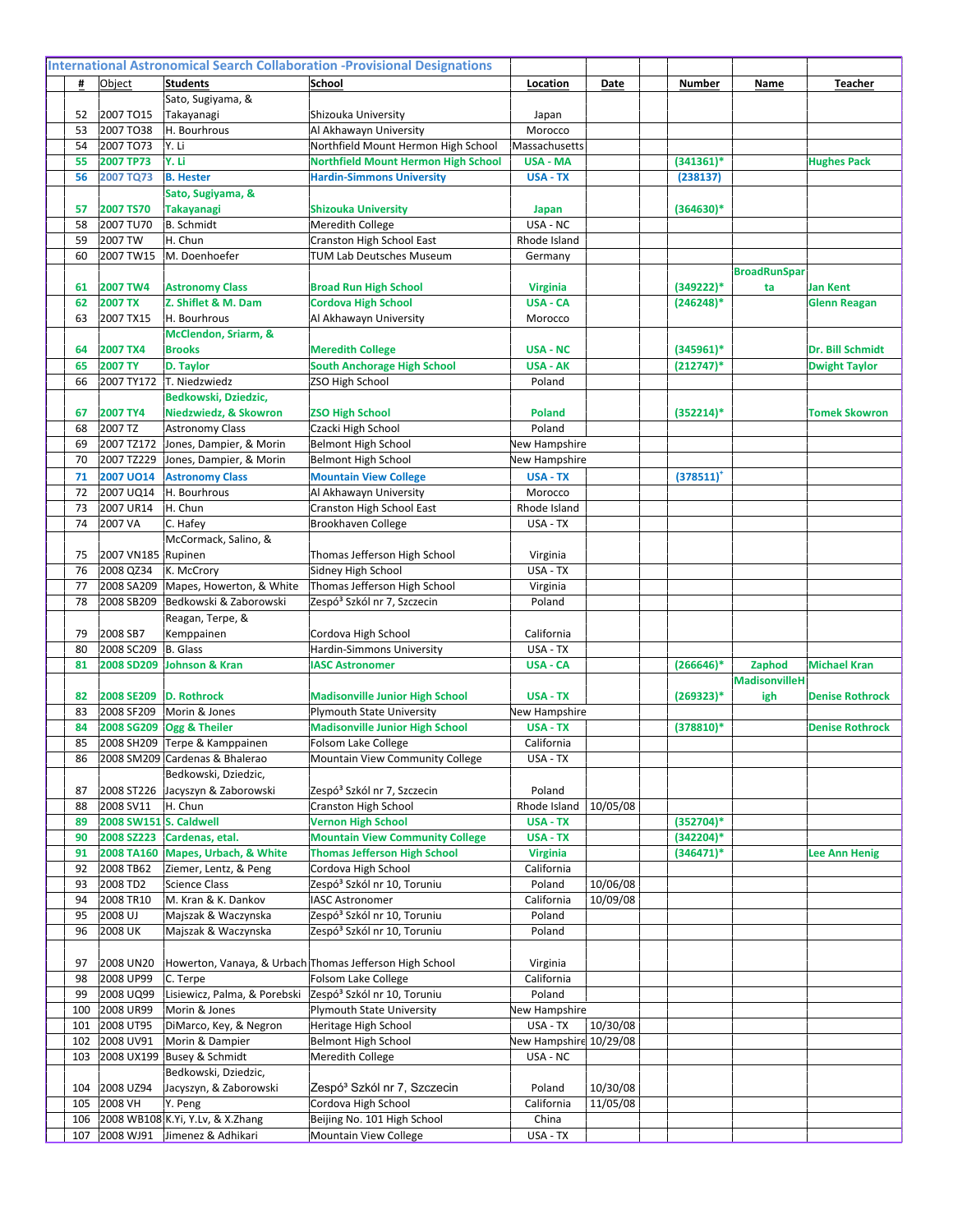|            |                           | Bedkowski, Dziedzic, &                          |                                                                               |                                    |          |                |      |                                  |
|------------|---------------------------|-------------------------------------------------|-------------------------------------------------------------------------------|------------------------------------|----------|----------------|------|----------------------------------|
| 108        | 2008 WL1                  | Zaborowski                                      | Zespó <sup>3</sup> Szkól nr 7, Szczecin                                       | Poland                             | 11/27/08 |                |      |                                  |
| 109        | 2008 WN54                 | Y. Peng                                         | Cordova High School                                                           | California                         |          |                |      |                                  |
| 110        | 2008 WO96                 | Y. Peng<br>Bedkowski, Dziedzic, &               | <b>Cordova High School</b>                                                    | USA - CA                           |          | $(332666)*$    |      | <b>Glenn Reagan</b>              |
| 111        | 2008 WW93 Zaborowski      |                                                 | Zespó <sup>3</sup> Szkól nr 7, Szczecin                                       | Poland                             |          |                |      |                                  |
| 112        | 2008 WX93                 | C. Terpe                                        | <b>Folsom Lake College</b>                                                    | <b>California</b>                  |          | (298891)       |      |                                  |
|            |                           | Blaszkiewica, Orlowskie, &                      |                                                                               |                                    |          |                |      |                                  |
| 113        | 2008 WY93                 | Orszt                                           | Zespó <sup>3</sup> Szkól nr 10, Toruniu                                       | Poland                             |          |                |      |                                  |
| 114        | 2009 BD81                 | S. Kirby                                        | Ranger High School                                                            | USA - TX                           |          |                |      |                                  |
|            |                           | Stankiewicz, Dmochowska, &                      |                                                                               |                                    |          |                |      |                                  |
| 115        |                           | 2009 BK103 Wojciechowski                        | LO im Adama Mickiewicza                                                       | Poland                             |          |                |      |                                  |
|            |                           | Stankiewicz, Dmochowska, &                      |                                                                               |                                    |          |                |      |                                  |
| 116        |                           | 2009 BL103 Wojciechowski                        | LO im Adama Mickiewicza                                                       | Poland                             |          |                |      |                                  |
|            |                           | Stankiewicz, Dmochowska,                        |                                                                               |                                    |          |                |      |                                  |
| 117        | 2009 CB45                 | & Wojciechowski                                 | <b>LO im Adama Mickiewicza</b>                                                | <b>Poland</b>                      |          | $(375660)^{n}$ |      |                                  |
| 118        | <b>2009 DV5</b>           | S. Foglia                                       | <b>IASC Astronomer</b>                                                        | Italy                              |          | (359193)       |      |                                  |
| 119        | 2009 FZ28                 | St. Pierre-Casati & Morin                       | <b>Plymouth State University</b>                                              | New Hampshire                      |          |                |      |                                  |
| 120        | 2009 HA65                 | S. Bruschy                                      | Escola Secundária da Cidadela                                                 | Portugal                           |          |                |      |                                  |
| 121        | 2009 HB65                 | C. Terpe                                        | Folsom Lake College<br>Cranston High School                                   | California                         |          |                |      |                                  |
| 122        | 2009 HF68                 | H. Chun<br>Radeva, Yotov, Trendafilov,          |                                                                               | Rhode Island                       |          |                |      |                                  |
| 123        | 2009 HW11 & Petrov        |                                                 | <b>High School of Mathematics</b>                                             | <b>Bulgaria</b>                    |          | (300798)       |      |                                  |
|            |                           | Urbach, Radeva, Yotov,                          |                                                                               |                                    |          |                |      |                                  |
| 124        | 2009 HX11                 | <b>Trendafilov, &amp; Petrov</b>                | <b>Thomas Jefferson High School</b>                                           | 'irginia, Bulgaria                 |          | (325934)       |      |                                  |
|            |                           | Bartczak, Szlaszynski, &                        |                                                                               |                                    |          |                |      |                                  |
| 125        | 2009 HY11                 | Zolkiewski                                      | Zespó <sup>3</sup> Szkól nr 10 w Toruniu                                      | Poland                             |          |                |      |                                  |
| 126        | 2009 HZ11                 | <b>K. Dankov</b>                                | <b>IASC Astronomer</b>                                                        | <b>Bulgaria</b>                    |          | (309558)       |      |                                  |
| 127        | 2009 TD2                  | K. Dankov                                       | <b>Bulgarian Academy of Science</b>                                           | <b>Bulgaria</b>                    | 10/11/09 |                |      |                                  |
|            |                           |                                                 |                                                                               |                                    |          |                |      |                                  |
| 128        | 2009 TH <sub>2</sub>      | Dankov, Hsu, Chae, & Hennig Thomas Jefferson HS |                                                                               | Virginia                           | 10/11/09 |                |      |                                  |
| 129        | 2009 TH5                  | Dankov, Pannill, & Schmidt                      | <b>Meredith College</b>                                                       | USA - NC                           | 10/11/09 |                |      |                                  |
| 130        | 2009 TS10                 | Dankov, Pannill, & Schmidt                      | Meredith College                                                              | USA - NC                           | 10/11/09 |                |      |                                  |
| 131        | 2009 TW42                 | <b>K. Dankov</b>                                | <b>IASC Astronomer</b>                                                        | <b>Bulgaria</b>                    |          |                |      |                                  |
|            |                           | Foglia, Anderson, McAbee,                       |                                                                               |                                    |          |                |      |                                  |
| 132<br>133 | 2009 UA6<br>2009 UB18     | Craig, & Kilgo<br>K. Dankov                     | May High School<br><b>IASC Astronomer</b>                                     | USA - TX                           | 10/18/09 |                |      |                                  |
| 134        | 2009 UC18                 | K. Dankov                                       | <b>Bulgarian Academy of Science</b>                                           | <b>Bulgaria</b><br><b>Bulgaria</b> | 10/18/09 |                |      |                                  |
| 135        |                           | 2009 UG129 Dankov & Chun                        | Cranston High School East                                                     | Rhode Island                       | 10/25/09 |                |      |                                  |
| 136        | 2009 UM20   K. Dankov     |                                                 | <b>Bulgarian Academy of Science</b>                                           | <b>Bulgaria</b>                    | 10/25/09 |                |      |                                  |
| 137        | 2009 UN14                 | Dankov, Kirby, & Diaz                           | Ranger High School                                                            | USA - TX                           | 10/18/09 |                |      |                                  |
|            |                           | Dankov & USA - TX                               |                                                                               |                                    |          |                |      |                                  |
| 138        | 2009 US93                 | Astronomical Society                            | USA - TX Astronomical Society                                                 | USA - TX                           | 11/21/09 |                |      |                                  |
| 139        | 2009 UX2                  | Dankov, Kirby, & Diaz                           | Ranger High School                                                            | USA - TX                           | 10/18/09 |                |      |                                  |
| 140        | 2009 UZ5                  | Dankov & Sawberger                              | <b>Tarrant County CC</b>                                                      | USA - TX                           | 10/18/09 |                |      |                                  |
|            |                           | Foglia, Roberts, Hightower,                     |                                                                               |                                    |          |                |      |                                  |
| 141        | 2009 VN                   | & Rothrock                                      | Madisonville Junior High School                                               | USA - TX                           | 11/06/09 |                |      |                                  |
|            |                           | Foglia, Menuka, Vidana, &                       |                                                                               |                                    |          |                |      |                                  |
| 142        | 2009 VV40                 | Dunn                                            | Mountain View CC                                                              | USA - TX                           | 11/12/09 |                |      |                                  |
| 143        | 2009 WO235 Livingood      | Foglia & Wilson (Bill)                          | House Sergeant at Arms                                                        | Washington, DC 12/06/09            |          |                |      |                                  |
|            |                           | Foglia, Zolkiewski, Sobczuk,                    |                                                                               |                                    |          |                |      |                                  |
| 144        | 2009 WY24                 | & Sobczuk                                       | Zespó <sup>3</sup> Szkól nr 10 w Toruniu                                      | <b>Poland</b>                      | 11/20/09 | $(369404)*$    |      |                                  |
| 145        | 2009 XD2                  | Wang, Wang, & Zhang                             | Beijing No. 35 Middle School                                                  | China                              | 12/11/09 |                |      |                                  |
| 146        | 2009 XP6                  | Yang, Fang, & Zhou                              | Zhejiang Normal University                                                    | China                              | 12/12/09 |                |      |                                  |
| 147        | 2009 XQ6                  | Yang, Fang, & Zhou                              | Zhejiang Normal University                                                    | China                              | 12/12/09 |                |      |                                  |
| 148        | 2010 AG60                 | Zhong & Qin                                     | <b>China Hands-On Universe</b>                                                | China                              | 01/13/10 | $(372743)^+$   |      |                                  |
| 149        | 2010 AH60                 | Zhou, Fang, & Ying                              | Zhejiang Normal University                                                    | China                              | 01/14/10 |                |      |                                  |
|            |                           | Marinov, Zidarova, &                            |                                                                               |                                    |          |                |      |                                  |
| 150        | 2010 CG138   Marinova     |                                                 | Vaptzarov Language School                                                     | Bulgaria                           | 02/12/10 |                |      |                                  |
|            |                           | Wisniewski, Reklin,                             |                                                                               |                                    |          |                |      |                                  |
|            |                           | Krzemien, Zolkiewski, &                         |                                                                               |                                    |          |                | Lech |                                  |
| 151        | 2010 CH1                  | <b>Sobczuk</b>                                  | Zespół Szkól nr 10 w Toruniu                                                  | <b>Poland</b>                      | 02/07/10 | $(279377)^*$   |      | <b>Mankiewicz Bogdan Sobczuk</b> |
| 152        | 2010 CH69                 | <b>B. Holmes</b>                                | <b>ARI Observatory</b>                                                        | <b>Illinois</b>                    | 02/15/10 | (276188)       |      |                                  |
|            | 2010 CK12                 | Boysselle, Golynskiy, &<br>Joseph               |                                                                               |                                    | 02/12/10 |                |      |                                  |
| 153<br>154 | 2010 CK141   K. Krafton   |                                                 | Collin County College -- Spring Creek<br><b>Sturgis Charter Public School</b> | USA - TX<br>Massachusetts 02/14/10 |          |                |      |                                  |
|            | 155 2010 CM141 K. Krafton |                                                 | <b>Sturgis Charter Public School</b>                                          | Massachusetts 02/14/10             |          |                |      |                                  |
|            |                           |                                                 |                                                                               |                                    |          |                |      |                                  |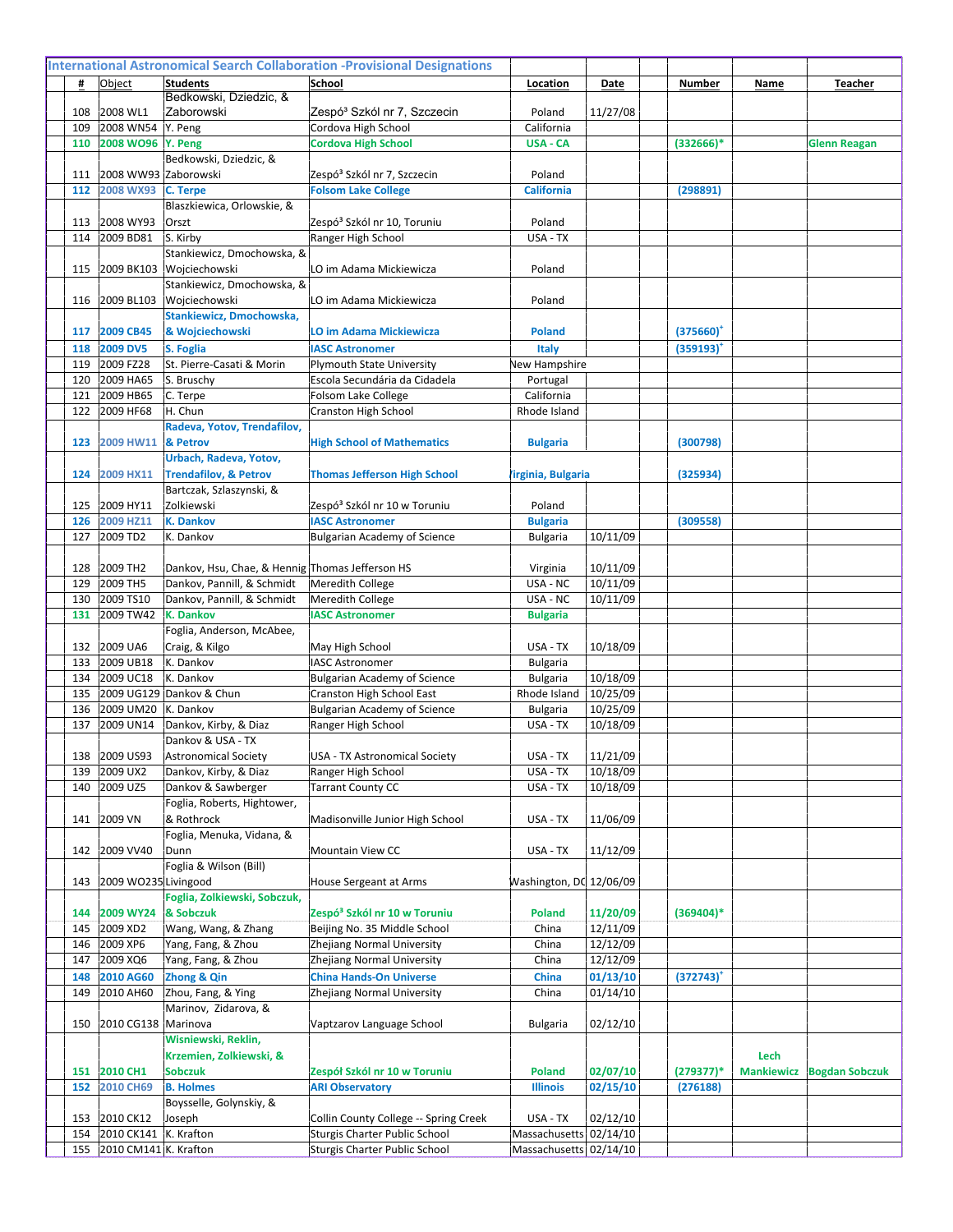| 156        |                         | 2010 CM18   Biggs, Beaudreau, & Bellomo Belmont High School |                                                        | New Hampshire 02/11/10             |          |                |                       |
|------------|-------------------------|-------------------------------------------------------------|--------------------------------------------------------|------------------------------------|----------|----------------|-----------------------|
|            |                         | Harper, Harper, Jenkins, &                                  |                                                        |                                    |          |                |                       |
| 157        | 2010 CW18               | Sadler                                                      | May High School                                        | USA - TX                           | 02/07/10 |                |                       |
|            |                         | Harper, Harper, Jenkins, &                                  |                                                        |                                    |          |                |                       |
| 158        | 2010 CX18               | Sadler                                                      | May High School                                        | USA - TX                           | 02/07/10 |                |                       |
| 159        | 2010 DA2                | S. Foglia                                                   | <b>IASC Astronomer</b>                                 | Italy                              | 02/18/10 |                |                       |
| 160        | 2010 DB2                | S. Foglia                                                   | <b>IASC Astronomer</b>                                 | Italy                              | 02/18/10 |                |                       |
|            |                         | Sikes, Sotelo, Pandey,                                      |                                                        |                                    | 02/19/10 |                |                       |
| 161<br>162 | 2010 DE76<br>2010 FB29  | Appiah, & Sachedina<br>T. Vorobjov                          | <b>Mountain View College</b><br><b>IASC Astronomer</b> | <b>USA - TX</b><br>England         | 03/19/10 | $(336729)^{n}$ |                       |
| 163        | 2010 FB7                | S. Foglia                                                   | <b>UAI Minor Planets</b>                               | Italy                              | 03/17/10 |                |                       |
| 164        | 2010 FC10               | T. Vorobjov                                                 | <b>IASC Astronomer</b>                                 | England                            | 03/17/10 |                |                       |
| 165        | 2010 FX6                | T. Vorobjov                                                 | <b>IASC Astronomer</b>                                 | England                            | 03/17/10 |                |                       |
| 166        | 2010 GE65               | Wang & Shi                                                  | Beijing Normal University High School                  | China                              | 04/12/10 |                |                       |
| 167        | 2010 GG28               | Akopyan & Ladd                                              | Cordova High School                                    | California                         | 04/06/10 |                |                       |
| 168        | 2010 GG65               | <b>Kindle &amp; Swiney</b>                                  | <b>Tarrant County College - NE Campus</b>              | <b>USA - TX</b>                    | 04/13/10 | (285076)       |                       |
| 169        | 2010 GO131 T. Vorobjov  |                                                             | <b>IASC Astronomer</b>                                 | England                            | 04/10/10 |                |                       |
| 170        | 2010 GW142 T. Vorobjov  |                                                             | <b>IASC Astronomer</b>                                 | England                            | 04/10/10 |                |                       |
| 171        | 2010 GX142 T. Vorobjov  |                                                             | <b>IASC Astronomer</b>                                 | <b>Slovakia</b>                    | 04/10/10 | $(306083)*$    | <b>Tomas Vorobjov</b> |
| 172        |                         | 2010 GY109 Nedelchev & Radeva                               | <b>Joliot-Curie School</b>                             | <b>Bulgaria</b>                    | 04/09/10 | (278442)       |                       |
| 173        |                         | 2010 LM109 A. McNeely & M. McNeely                          | QuarkNet                                               | Indiana                            | 06/13/10 |                |                       |
|            |                         | Kopycinska, Lewandowski,                                    |                                                        |                                    |          |                |                       |
|            |                         | Przygucki, Urbanski,                                        |                                                        |                                    |          |                |                       |
| 174        | 2010 MN2                | Woznicki, & Urbanski                                        | Gimnazjum Miejskie im. M. Kopernika                    | Poland                             | 06/18/10 |                |                       |
|            |                         | Nedelchev, Iordanov, &                                      |                                                        |                                    |          |                |                       |
| 175        | 2010 MR4                | Radeva                                                      | Varna High School of Natural Sciences                  | <b>Bulgaria</b>                    | 06/18/10 |                |                       |
| 176        | 2010 PL26               | Singh & Wadhwa                                              | Ryan International School, Rohini                      | India                              | 08/06/10 |                |                       |
| 177        | 2010 PO24               | Singh & Wadhwa<br>Narang, Paranjape, &                      | Ryan International School, Rohini                      | India                              | 08/06/10 |                |                       |
| 178        | 2010 PU57               | Srivastava                                                  | SPACE 2, Delhi                                         | India                              | 08/08/10 |                |                       |
| 179        | 2010 RB70               | T. Vorobjov                                                 | <b>IASC Astronomer</b>                                 | England                            | 09/08/10 |                |                       |
| 180        | 2010 RC70               | T. Vorobjov                                                 | <b>IASC Astronomer</b>                                 | England                            | 09/08/10 |                |                       |
|            |                         | Lagunez, Amaya, Reith, &                                    |                                                        |                                    |          |                |                       |
| 181        | 2010 RG119 Hafey        |                                                             | Brookhaven College                                     | USA - TX                           | 09/12/10 |                |                       |
| 182        | 2010 RG140 T. Vorobjov  |                                                             | <b>IASC Astronomer</b>                                 | England                            | 09/12/10 |                |                       |
| 183        | 2010 RJ130              | T. Vorobjov                                                 | <b>IASC Astronomer</b>                                 | England                            | 09/09/10 |                |                       |
| 184        | 2010 RJ137              | A.E. Martinez                                               | Secundaria Benito Juarez                               | Mexico                             | 09/08/10 |                |                       |
| 185        | 2010 RJ31               | T. Vorobjov                                                 | <b>IASC Astronomer</b>                                 | England                            | 09/01/10 |                |                       |
| 186        | 2010 RK5                | T. Vorobjov                                                 | <b>IASC Astronomer</b>                                 | England                            | 09/01/10 |                |                       |
| 187        | 2010 RN80               | L. Elenin & S. Foglia                                       | <b>IASC Astronomers</b>                                | Russian, Italy                     | 09/12/10 |                |                       |
| 188        | 2010 RO121 T. Vorobjov  |                                                             | <b>IASC Astronomer</b>                                 | England                            | 09/12/10 |                |                       |
| 189        | 2010 RP121  T. Vorobjov |                                                             | <b>IASC Astronomer</b>                                 | England                            | 09/12/10 |                |                       |
| 190        | 2010 RP96               | T. Vorobjov                                                 | <b>IASC Astronomer</b>                                 | England                            | 09/09/10 |                |                       |
| 191        | 2010 RR52               | Zhang & Payapilly                                           | Team NENU                                              | China, India                       | 09/06/10 |                |                       |
| 192        | 2010 RR52               | Z. Zhang & A. Payapilly                                     | Team NENU                                              | India & China                      | 09/06/10 |                |                       |
| 193        | 2010 RT154              | A. McNeely & M. McNeely                                     | Bremen High School                                     | Indiana (USA) 09/15/10             |          |                |                       |
| 194        | 2010 RV63               | <b>Hafey</b>                                                | <b>Brookhaven College</b>                              | USA - TX (USA) 09/08/10            |          | $(264219)^+$   |                       |
|            |                         | Randazzo, Ryder, Hutchins,                                  |                                                        |                                    |          |                |                       |
| 195        | 2010 RV70               | & Dull                                                      | College of Idaho                                       | Idaho (USA)                        | 09/09/10 |                |                       |
|            |                         | Amaya, Lagunez, Reith, &                                    |                                                        |                                    |          |                |                       |
| 196        | 2010 RW63               | Hafey                                                       | Brookhaven College                                     | USA - TX (USA) 09/08/10            |          |                |                       |
| 197<br>198 | 2010 RZ69<br>2010 RZ80  | T. Vorobjov<br>T. Boatman                                   | <b>IASC Astronomer</b><br>Vernon High School           | England<br>USA - TX (USA) 09/09/10 | 09/07/10 |                |                       |
| 199        | 2010 TL78               | A. Ekwerike                                                 | Space Medicine Research                                | USA - TX (USA) 09/15/10            |          |                |                       |
| 200        | 2010 UJ98               | Narang & Mitra                                              | S.P.A.C.E.                                             | India                              | 10/29/10 |                |                       |
| 201        | 2010 UN8                | C. Pannill                                                  | Meredith College                                       | USA - NC (USA) 10/27/10            |          |                |                       |
| 202        | 2010 UR2                | Y. Yatsuyanagi                                              | Shizuoka University                                    | Japan                              | 10/17/10 |                |                       |
| 203        | 2010 VO63               | Drew, Duclos, & Debonee                                     | <b>Belmont High School</b>                             | w Hampshire (U 11/06/10            |          |                |                       |
|            |                         | M. Pietsch, L. Biederer, & W.                               |                                                        |                                    |          |                |                       |
| 204        | 2010 XC68               | Dorsch                                                      | Benediktiner Gymnasium Ettal                           | Germany                            | 12/05/10 |                |                       |
|            |                         | R. Costa, K. Manghnani,                                     |                                                        |                                    |          |                |                       |
|            |                         | C.Martins, R. Pimenta, R.                                   |                                                        |                                    |          |                |                       |
| 205        |                         | 2011 BD117 Silva, & R.Guerra                                | Escola Secundária 2,3 de Alvide                        | Portugal                           | 01/25/11 |                |                       |
|            |                         | R. Costa, K. Manghnani,                                     |                                                        |                                    |          |                |                       |
|            |                         | C.Martins, R. Pimenta, R.                                   |                                                        |                                    |          |                |                       |
| 206        | 2011 BG16               | Silva, & R.Guerra                                           | Escola Secundária 2,3 de Alvide                        | Portugal                           | 01/25/11 |                |                       |
|            | 207 2011 CQ47           | T. Vorobjov & M. Bigger                                     | <b>IASC Astronomers</b>                                | land & Switzerl: 02/10/11          |          |                |                       |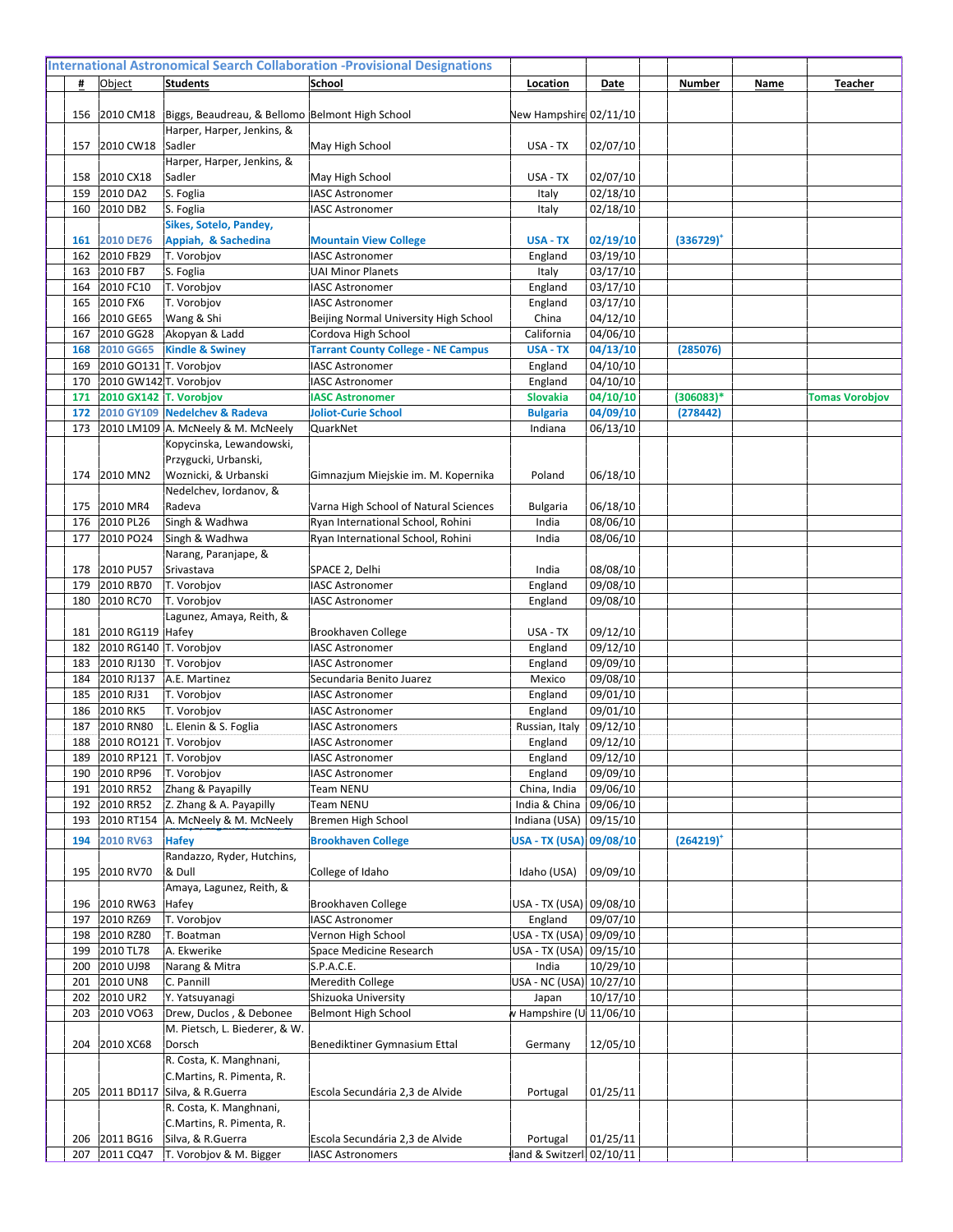| 208        | 2011 EB7               | T. Vorobjov                                        | <b>IASC Astronomer</b>                                 | England                            | 03/02/11             |              |  |
|------------|------------------------|----------------------------------------------------|--------------------------------------------------------|------------------------------------|----------------------|--------------|--|
| 209        | <b>2011 EN13</b>       | Clementin, Gon alves,<br>C. Jordanov, Zh.          | Universidade Federal de São Carlos                     | <b>Brazil</b>                      | 03/02/11             | $(310122)^+$ |  |
| 210        | 2011 EW5               | Keremedchiev, & V. Radeva                          | High School of Natural Sciences, Varna                 | <b>Bulgaria</b>                    | 03/01/11             |              |  |
|            |                        | J. Goldmann, C. Grodtke, &                         |                                                        |                                    |                      |              |  |
| 211        | 2011 FB116  M. Zirkel  |                                                    | Johann-Christian-Senckenberg-Schule                    | Germany                            | 03/25/11             |              |  |
|            |                        | C. Tsai, Y. Huang, Z. Lin, & S.                    |                                                        |                                    |                      |              |  |
| 212        | 2011 FG141 Chen        | J. Panczyk, W. Malcher, O.                         | National Dali Senior High School                       | Taiwan                             | 03/25/11             |              |  |
| 213        | 2011 FJ49              | Aszyk, & N. Wolinska                               | Zespół Szkól nr 10 w Toruniu                           | Poland                             | 03/25/11             |              |  |
| 214        | 2011 FU88              | S. Ibryamov                                        | University of Schumen                                  | Bulgaria                           | 03/25/11             |              |  |
| 215        | 2011 FV88              | J. Zähringer                                       | Helmholtz-Gymnasium Heidelberg                         | Germany                            | 03/25/11             |              |  |
|            |                        | L. Ragsdale, M. Steel, & D.                        |                                                        |                                    |                      |              |  |
| 216        | 2011 FV88              | Rothrock                                           | Madisonville High School                               | USA - TX (USA) 03/25/11            |                      |              |  |
| 217        | 2011 FX116  M. Zirkel  | J. Goldmann, C. Grodtke, &                         | Johann-Christian-Senckenberg-Schule                    | Germany                            | 03/25/11             |              |  |
|            |                        | B. Golebiewski, I. Ikier, M.                       |                                                        |                                    |                      |              |  |
|            |                        | Mysera, A. Narodzonek, &                           |                                                        |                                    |                      |              |  |
| 218        | 2011 FX88              | W. Peplinski                                       | Gimnazjum Miejskie im. M. Kopernika                    | Poland                             | 03/25/11             |              |  |
| 219        | 2011 FY16              | S. Ibryamov                                        | University of Schumen                                  | <b>Bulgaria</b>                    | 03/25/11             |              |  |
| 220        | 2011 FY88              | J. Goldmann, C. Grodtke, &<br>M. Zirkel            | Johann-Christian-Senckenberg-Schule                    | Germany                            | 03/25/11             |              |  |
| 221        | 2011 GE71              | G. DeVey                                           | <b>Baldwin High School</b>                             | Hawaii (USA)                       | 04/15/11             |              |  |
| 222        | 2011 GZ63              | <b>T. Vorobjov</b>                                 | <b>IASC Astronomer</b>                                 | <b>England</b>                     | 04/07/11             | (336894)     |  |
| 223        | <b>2011 HC60</b>       | <b>B. Nedelchev &amp; V. Radeva</b>                | <b>First Language School, Varna</b>                    | <b>Bulgaria</b>                    | 04/30/11             | (343862)     |  |
|            |                        | E. Anunciado, E. Kroth, V.                         |                                                        |                                    |                      |              |  |
|            |                        | Lyra, M. Matos, K Palaro, G.                       |                                                        |                                    |                      |              |  |
| 224        | 2011 HD63              | Prando, C. Tavares, & T.<br>Trindade               | Universidade Federal de São Carlos                     | Brazil                             | 04/30/11             |              |  |
|            |                        | S. Duran, G. Rodriguez, J.                         |                                                        |                                    |                      |              |  |
|            |                        | Calderon, M. Barba, & P.                           |                                                        |                                    |                      |              |  |
| 225        | 2011 HD63              | Nelson                                             | Cordova High School                                    | California (USA) 04/30/11          |                      |              |  |
| 226        | 2011 HF15              | J. Ohland & V. Rohnacher                           | Heidelberg Life Science Lab                            | Germany                            | 04/23/11             |              |  |
|            |                        | M. Pietsch, W. Dorsch, U.                          |                                                        |                                    |                      |              |  |
| 227<br>228 | 2011 HH35<br>2011 HH35 | Hager, & J. Carapovic<br>R. Anderson & B. Anderson | Benediktiner Gymnasium Ettal<br>May High School        | Germany<br>USA - TX (USA) 04/23/11 | 04/23/11             |              |  |
|            |                        | E. Anunciado, E. Kroth, V.                         |                                                        |                                    |                      |              |  |
| 229        | 2011 HJ35              | Lyra, K. Palaro, & G. Prando                       | Universidade Federal de São Carlos                     | Brazil                             | 04/23/11             |              |  |
| 230        | 2011 HJ35              | G. Reagan                                          | Cordova High School                                    | California (USA) 04/23/11          |                      |              |  |
| 231        | 2011 HK35              | S. Ibryamov                                        | University of Schumen<br>Gymnasium Neckargemünd        | <b>Bulgaria</b>                    | 04/23/11             |              |  |
| 232<br>233 | 2011 HN69<br>2011 HR24 | T. Thommes<br>P. Hellwig & J. Hoffmueller          | Luitpold-Gymnasium München                             | Germany<br>Germany                 | 04/23/11<br>04/23/11 |              |  |
| 234        | 2011 HR24              | S. Kirby & C. LaRue                                | Ranger High School                                     | USA - TX (USA) 04/23/11            |                      |              |  |
|            |                        | Y. Huang, C. Tsai, S. Chen, Z.                     |                                                        |                                    |                      |              |  |
| 235        | 2011 HR31              | Lin, & C. Lo                                       | National Dali Senior High School                       | Taiwan                             | 04/23/11             |              |  |
| 236        | 2011 HR80              | T. Stieg                                           | Gymnasium Neckargemünd                                 | Germany                            | 04/23/11             |              |  |
| 237<br>238 | 2011 HR80<br>2011 HS24 | M. Norville<br>C. Yang & H. Zeng                   | <b>Tarrant County College</b><br>Chang-hua High School | USA - TX (USA)<br>Taiwan           | 04/23/11<br>04/23/11 |              |  |
| 239        | 2011 HS24              | G. DeVey                                           | Baldwin High School                                    | Hawaii (USA)                       | 04/23/11             |              |  |
|            |                        | M. Orszt, M. Orlowsak, A.                          |                                                        |                                    |                      |              |  |
| 240        | 2011 HS31              | Puchalska, & J. Zmarzlak                           | Zespół Szkól nr 10 w Toruniu                           | Poland                             | 04/23/11             |              |  |
| 241        | 2011 HS31              | K. Jung<br>K. Krzewinski, A. Kulwicki, S.          | Seattle Waldorf High School                            | Vashington (USA 04/23/11           |                      |              |  |
| 242        | 2011 HT24              | Sellner, & D. Sobota                               | Zespół Szkól nr 10 w Toruniu                           | Poland                             | 04/23/11             |              |  |
| 243        | 2011 HT24              | K. Jung                                            | Seattle Waldorf High School                            | Vashington (USA 04/23/11           |                      |              |  |
|            |                        | E. Anunciado, V. Lyra, K.                          |                                                        |                                    |                      |              |  |
| 244        | 2011 HU31              | Palaro, & E. Ribeiro                               | Universidade Federal de São Carlos                     | Brazil                             | 04/23/11             |              |  |
| 245        | 2011 HU31              | A. Melton & J. Leach                               | Cordova High School                                    | California (USA)                   | 04/23/11             |              |  |
| 246        | 2011 JG4               | A. Martinez<br>Z. Lin, C. Tsai, Y. Huang, & S.     | Secundaria Tecnica Numero 2 Jojutla                    | Mexico                             | 05/05/11             |              |  |
| 247        | 2011 JH9               | Lin                                                | National Dali Senior High School                       | Taiwan                             | 05/05/11             |              |  |
| 248        | 2011 JJ7               | Y. Li                                              | Beijing No. 35 Middle School                           | China                              | 05/05/11             |              |  |
|            |                        | R. Tao, Y. Wu, Y. Zhang, P.                        |                                                        |                                    |                      |              |  |
| 249        | 2011 JJ7               | Sun                                                | Zhongguancun No. 3 Elementary School                   | China                              | 05/05/11             |              |  |
| 250        | 2011 JJ7               | M. Jia<br>Y. Wang, R. Sun, R. Tao, & Y.            | China Hands-On Universe                                | China                              | 05/05/11             |              |  |
| 251        | 2011 JM7               | Wu                                                 | Zhongguancun No. 3 Elementary School                   | China                              | 05/05/11             |              |  |
|            | 252 2011 JM7           | Y. Li                                              | Beijing No. 35 Middle School                           | China                              | 05/05/11             |              |  |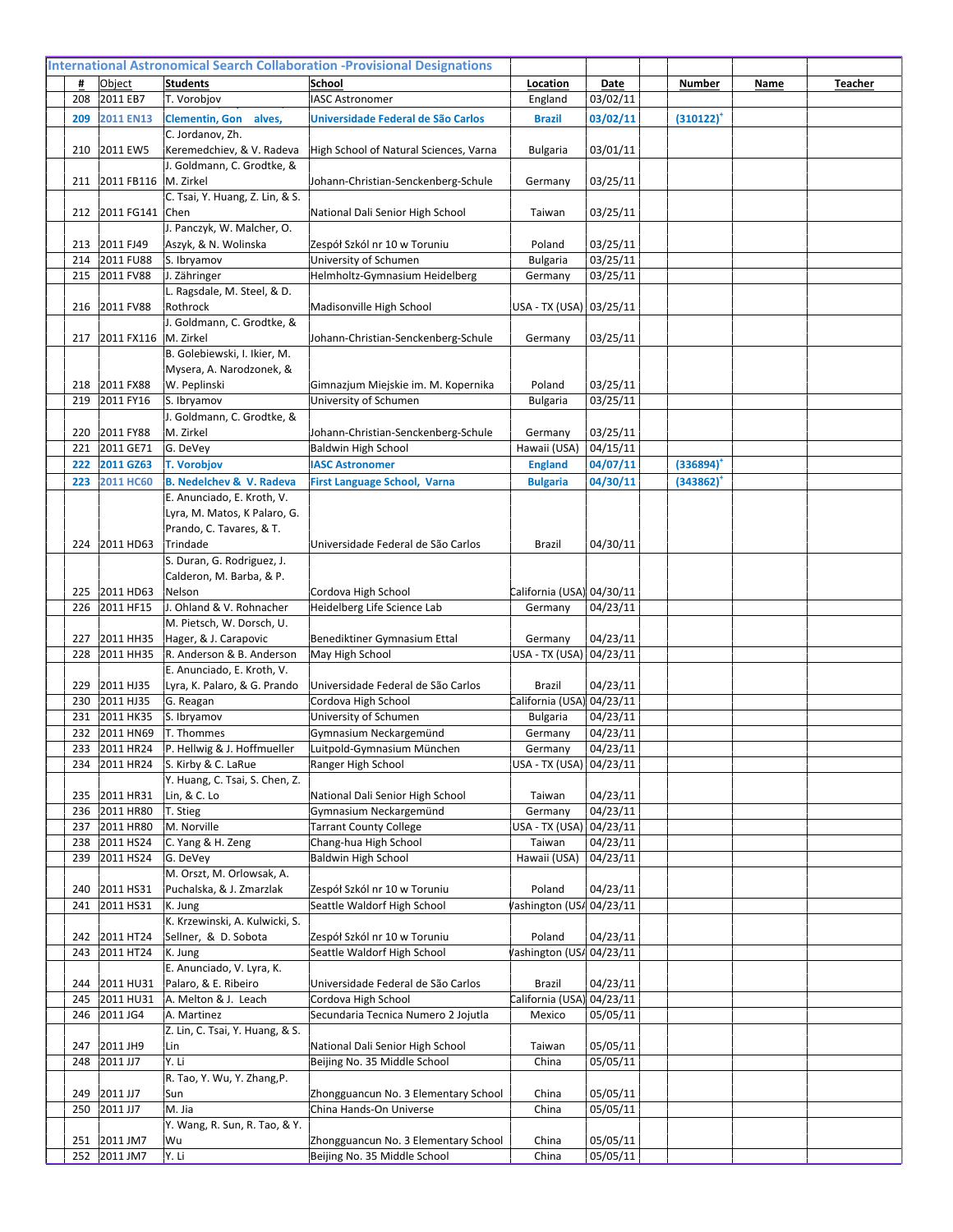| 253        | 2011 JM7               | Y. Liu                                                               | China Hands-On Universe                         | China                         | 05/05/11                     |     |                |  |
|------------|------------------------|----------------------------------------------------------------------|-------------------------------------------------|-------------------------------|------------------------------|-----|----------------|--|
| 254        | 2011 JN7               | Y. Wang, R. Sun, R. Tao, & Y.<br>lWu                                 | Zhongguancun No. 3 Elementary School            | China                         | 05/05/11                     |     |                |  |
| 255        | 2011 JN7               | lY. Li                                                               | Beijing No. 35 Middle School                    | China                         | 05/05/11                     |     |                |  |
| 256        | 2011 JN7               | Y. Liu                                                               | China Hands-On Universe                         | China                         | 05/05/11                     |     |                |  |
|            |                        | Y. Wang, R. Sun, R. Tao, & Y.                                        |                                                 |                               |                              |     |                |  |
| 257        | 2011 JV7               | Wu                                                                   | Zhongguancun No. 3 Elementary School            | China                         | 05/05/11                     |     |                |  |
| 258        | 2011 JV7               | Y. Li                                                                | Beijing No. 35 Middle School                    | China                         | 05/05/11                     |     |                |  |
| 259        | 2011 JV7               | Y. Liu                                                               | China Hands-On Universe                         | China                         | 05/05/11                     |     |                |  |
| 260        | 2011 MP4               | C. Betrabet & U. Bhatia                                              | Ryan International School, Sohna Rd,<br>Gurgaon | India                         | 06/30/11                     |     |                |  |
|            |                        |                                                                      |                                                 |                               |                              |     |                |  |
| 261<br>262 | 2011 MV9<br>2011 PA4   | P. Chawla & A. Aggarwal<br>T. Makwana & N. Koralkar                  | <b>Hospital Marg, New Delhi</b><br>Coinstar     | India<br>India                | 06/29/11<br>08/02/11         |     | $(322378)^+$   |  |
| 263        |                        | 2011 QM14   V. Sapra & S. Singh                                      | Bal Bharati Public School, Pitampura            | India                         | 08/22/11                     |     |                |  |
|            |                        |                                                                      | Navy Children School - Team II, New             |                               |                              |     |                |  |
| 264        |                        | 2011 QT28   K. Ranjan & A. Mathur                                    | Delhi                                           | India                         | 08/23/11                     |     |                |  |
|            |                        | B. Nedelchev, I. Popov, & V.                                         | High Mathematical School "Dr. Peter             |                               |                              |     |                |  |
| 265        | 2011 QQ35              | Radeva                                                               | Beron"                                          | <b>Bulgaria</b>               | 08/27/11                     |     |                |  |
| 266        | 2011 QW55  M. Marquez  |                                                                      | Sabino High School                              | Arizona (USA)                 | 08/27/11                     |     |                |  |
| 267        | 2011 QH8               | P. Sharma, A. Garg, & S.<br>Wadhwa                                   | Astronomicans - Team II                         | India                         |                              |     |                |  |
|            |                        | C. Naldoni, L. Peçanha. M.                                           |                                                 |                               | 08/24/11                     |     |                |  |
|            |                        | Figueiredo, R. Matsumoto, &                                          |                                                 |                               |                              |     |                |  |
| 268        | 2011 RB1               | C. Melo                                                              | Universidade Federal de Alfenas                 | Brazil                        | 08/30/11                     |     |                |  |
| 269        | 2011 SV117 B. Collins  |                                                                      | IASC Astronomer -- Bill Collins                 | Louisiana (USA) 09/23/11      |                              |     |                |  |
|            |                        | A. Moreno, M. Lugue, & J.                                            |                                                 |                               |                              |     |                |  |
| 270        | 2011 SO53              | Padron                                                               | Panamerican School                              | Panama                        | 09/23/11                     |     |                |  |
|            |                        | F. Romero, J. Blankenship, K.                                        |                                                 |                               |                              |     |                |  |
| 271        | 2011 SB190             | Stroup, M. Kendall, & M.<br>Kukawa                                   | Delta State University                          | Mississippi (USA 09/29/11     |                              |     |                |  |
| 272        | 2011 TE1               | C. Deaver & H. Manzanares                                            | Cordova High School                             | California (USA) 10/01/11     |                              |     |                |  |
| 273        | 2011 TG5               | A.E. Martinez                                                        | Colegio de Bachilleres Tlaltizapan              | Mexico                        | 10/04/11                     |     |                |  |
|            |                        | W. Sobczuk, M. Rokita, & J.P.                                        |                                                 |                               |                              |     |                |  |
| 274        | 2011 SJ123             | Zolkiewski                                                           | Zespół Szkól nr 10 w Toruniu                    | Poland                        | 09/23/11                     |     |                |  |
|            |                        | P. Kolarczyk, L. Rosicki, & A.                                       |                                                 |                               |                              |     |                |  |
| 275        | 2011 UO68              | Underowicz                                                           | Liceum Ogólnokształcące im. Marii Curie         | Poland                        | 10/21/11                     |     |                |  |
| 276        | 2011 TH12              | <b>A.E. Martinez</b>                                                 | Secundaria de Tlatizapan                        | <b>Mexico</b>                 | 10/04/11                     |     | $(350166)^{4}$ |  |
| 277        | 2011 UP21              | V. Radeva & C. Iordanov                                              | <b>5th Language School</b>                      | <b>Bulgaria</b>               | 10/16/11                     |     | (333066)       |  |
|            |                        | D. Gizynska, W. Kalinowski,<br>T. Stachurski, J. Tyburski, &         |                                                 |                               |                              |     |                |  |
|            |                        | 278 2011 UL107 R. Rosikiewicz                                        | Liceum Ogolnoksztalcace                         | Poland                        | 10/21/11 PS1                 |     |                |  |
|            |                        | 279 2011 UK107 M. Jaich & L. Lommer                                  | Benedikt-Stattler-Gymnasium                     | Germany                       | 10/21/11                     | PS1 |                |  |
|            |                        | G. Patrone, D. Ingram, M.                                            |                                                 |                               |                              |     |                |  |
| 280        | 2011 UJ159             | Keller, & K. Puklicz                                                 | Colleyville Heritage High School                | USA - TX (USA) 10/21/11   PS1 |                              |     |                |  |
|            |                        | M. Head, C. Campbell, A.                                             |                                                 |                               |                              |     |                |  |
|            |                        | Dethlefs, T. Watson, & P.                                            |                                                 |                               |                              |     |                |  |
| 281        | 2011 UH107 Wullen      | Y. Huang, Z. Lin, C. Tsai, & S.                                      | Colleyville Heritage High School                | USA - TX (USA) 10/21/11   PS1 |                              |     |                |  |
| 282        | 2011 FC120 Chen        |                                                                      | National Dali Senior High School                | Taiwan                        | 03/25/11                     | PS1 |                |  |
|            |                        | S.Duran, J. Calderon,                                                |                                                 |                               |                              |     |                |  |
| 283        | 2011 FT155 G.Rodriguez |                                                                      | Cordova High School                             | California (USA) 03/31/11     |                              | PS1 |                |  |
| 284        | 2011 HW55 E. Escondon  |                                                                      | Madisonville High School                        | USA - TX (USA) 04/15/11       |                              | PS1 |                |  |
|            |                        | P. Randazzo, M. Ryder, R.                                            |                                                 |                               |                              |     |                |  |
| 285<br>286 | 2010 TR10              | Hutchins, & E. Dull<br>2011 UF246   F.B. Brandner                    | College of Idaho<br>Otto-Schott-Gymnasium       | Idaho (USA)<br>Germany        | 09/09/10 ARI<br>10/26/11 PS1 |     |                |  |
|            |                        | S. Kirby, C. LaRue, A. Hill, K.                                      |                                                 |                               |                              |     |                |  |
| 287        |                        | 2011 UZ201 Leggett, & H. Needham                                     | Ranger High School                              | USA - TX (USA) 10/26/11       |                              | PS1 |                |  |
| 288        | 2011 UY201   M-Y. Sie  |                                                                      | Chang-hua High School                           | Taiwan                        | 10/26/11 PS1                 |     |                |  |
| 289        | 2011 UK201  H-S. Zeng  |                                                                      | Chang-hua High School                           | Taiwan                        | 10/26/11                     | PS1 |                |  |
|            |                        | S.C. Chen, C.Y. Wang, Y.M.                                           | Taichung Municipal Hui Wen High                 |                               |                              |     |                |  |
| 290        |                        | 2011 UB247 Chen, Z.Q. Hong, & Z.E. Gao                               | School                                          | Taiwan                        | 10/26/11                     | PS1 |                |  |
| 291        |                        | S.C. Chen, C.Y. Wang, Y.M.<br>2011 UC247 Chen, Z.Q. Hong, & Z.E. Gao | Taichung Municipal Hui Wen High<br>School       | Taiwan                        | 10/26/11 PS1                 |     |                |  |
| 292        |                        | 2011 UA247 T. Schedlbauer & W. Seibert                               | Benedikt-Stattler-Gymnasium                     | Germany                       | 10/26/11 PS1                 |     |                |  |
| 293        |                        | 2011 UY246 T. Schedlbauer & W. Seibert                               | Benedikt-Stattler-Gymnasium                     | Germany                       | $10/26/11$ PS1               |     |                |  |
|            |                        | M. Gadzinski, W. Kalinowski,                                         |                                                 |                               |                              |     |                |  |
|            |                        | P. Okraszewska, J. Tyburski,                                         |                                                 |                               |                              |     |                |  |
|            |                        | 294 2011 UX246 & K. Urbanski                                         | Liceum Ogolnoksztalcace                         | Poland                        | 10/26/11 PS1                 |     |                |  |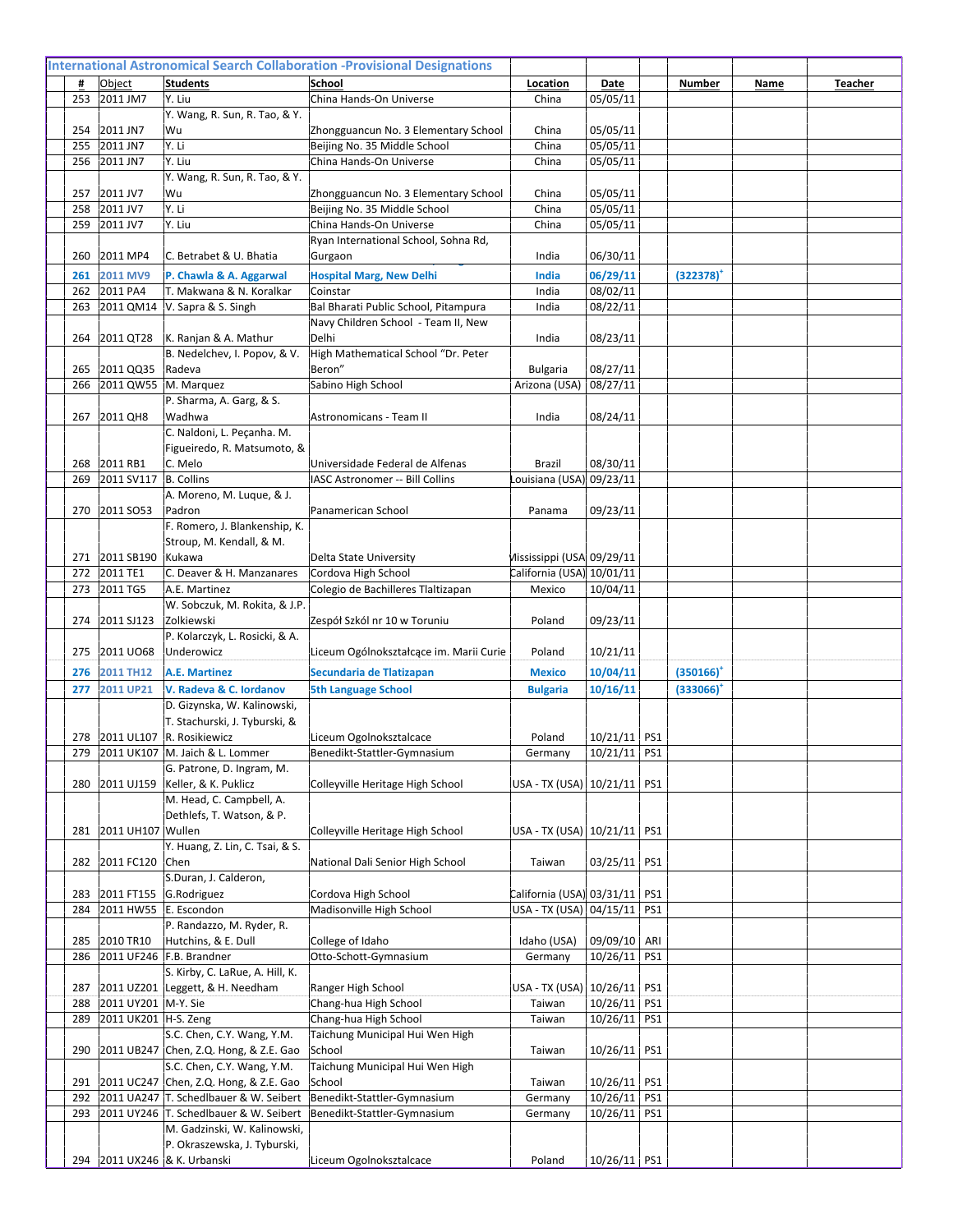|     |                       | M. Gadzinski, W. Kalinowski,                                 |                                               |                               |                |     |             |  |
|-----|-----------------------|--------------------------------------------------------------|-----------------------------------------------|-------------------------------|----------------|-----|-------------|--|
|     |                       | P. Okraszewska, J. Tyburski,                                 |                                               |                               |                |     |             |  |
| 295 |                       | 2011 UU246 & K. Urbanski                                     | Liceum Ogolnoksztalcace                       | Poland                        | 10/26/11   PS1 |     |             |  |
|     |                       | M. Gadzinski, W. Kalinowski,<br>P. Okraszewska, J. Tyburski, |                                               |                               |                |     |             |  |
| 296 |                       | 2011 UV246 & K. Urbanski                                     | Liceum Ogolnoksztalcace                       | Poland                        | 10/26/11 PS1   |     |             |  |
|     |                       | M. Gadzinski, W. Kalinowski,                                 |                                               |                               |                |     |             |  |
|     |                       | P. Okraszewska, J. Tyburski,                                 |                                               |                               |                |     |             |  |
| 297 |                       | 2011 UT246 & K. Urbanski                                     | Liceum Ogolnoksztalcace                       | Poland                        | 10/26/11 PS1   |     |             |  |
| 298 | 2011 UT246 J. Schnepf |                                                              | Lessing-Gymnasium Lampertheim                 | Germany                       | 10/26/11 PS1   |     |             |  |
|     |                       | M. Gadzinski, W. Kalinowski,                                 |                                               |                               |                |     |             |  |
|     |                       | P. Okraszewska, J. Tyburski,                                 |                                               |                               |                |     |             |  |
| 299 |                       | 2011 US246 & K. Urbanski                                     | Liceum Ogolnoksztalcace                       | Poland                        | 10/26/11 PS1   |     |             |  |
| 300 | 2011 UK246 Team D     |                                                              | Zespol Szkol nr 10 w Toruniu                  | Poland                        | 10/26/11 PS1   |     |             |  |
|     |                       | L. Cromm, F. Roos, & M. de                                   |                                               |                               |                |     |             |  |
| 301 | 2011 UK246 Jesus      |                                                              | Johann-Christian-Senckenberg-Schule           | Germany                       | 10/26/11 PS1   |     |             |  |
|     |                       |                                                              | Gimnazjum im. Ks. Walentego w                 |                               |                |     |             |  |
| 302 |                       | 2011 UN246 M. Krzeminska                                     | Jankowicach                                   | Poland                        | 10/26/11 PS1   |     |             |  |
| 303 | 2011 UD246 A. Bull    |                                                              | Hardin-Simmons University                     | USA - TX (USA) 10/26/11 PS1   |                |     |             |  |
| 304 | 2011 UT201 Laskov     | V. Radeva, P. Daskalov, & N.                                 | High Mathematical School "Dr. Peter<br>Beron" | <b>Bulgaria</b>               | 10/26/11 PS1   |     |             |  |
|     |                       |                                                              | Astronomical Observatory &                    |                               |                |     |             |  |
| 305 |                       | 2011 US201  V. Radeva & P. Daskalov                          | Planetarium                                   | <b>Bulgaria</b>               | 10/26/11   PS1 |     |             |  |
|     |                       | E. McKechnie, K. Ceynar, J.                                  |                                               |                               |                |     |             |  |
| 306 |                       | 2011 UJ246 Jach, & J. Browning                               | Colleyville Heritage High School              | USA - TX (USA) 10/26/11   PS1 |                |     |             |  |
|     |                       | N. Hung, S. Pang, P. Liu, & Y.                               |                                               |                               |                |     |             |  |
| 307 | 2011 UG246 Huang      |                                                              | Taipei First Girls High School                | Taiwan                        | 10/26/11 PS1   |     |             |  |
| 308 |                       | 2011 UX201 V. Radeva & C. Jordanov                           | High School of Natural Sciences, Varna        | <b>Bulgaria</b>               | 10/26/11 PS1   |     |             |  |
|     |                       |                                                              | Astronomical Club "Orion", Language           |                               |                |     |             |  |
| 309 |                       | 2011 UZ246 G. Borisova & M. Dimitrova                        | School                                        | <b>Bulgaria</b>               | 10/26/11 PS1   |     |             |  |
| 310 | 2011 UX292 V. Radeva  |                                                              | Konstantin Preslavsky University              | <b>Bulgaria</b>               | 10/26/11 PS1   |     |             |  |
|     |                       | L. Marinov, I. Petkova, K.                                   |                                               |                               |                |     |             |  |
| 311 |                       | 2011 UW246 Pavlova, & A. Marinova                            | Vaptzarov Language School                     | <b>Bulgaria</b>               | 10/26/11   PS1 |     |             |  |
|     |                       | S.C. Chen, C.Y. Wang, Y.M.                                   | Taichung Municipal Hui Wen High               |                               |                |     |             |  |
|     |                       | 312 2011 UC100 Chen, Z.Q. Hong, & Z.E. Gao                   | School                                        | Taiwan                        | 10/26/11 PS1   |     |             |  |
| 313 | 2011 UE100 Endres     | B. Bradel & C. Spielmann-                                    | Friedrich-Koenig-Gymnasium                    | Germany                       | 10/26/11   PS1 |     |             |  |
|     |                       | S. Kirby, C. LaRue, A. Hill, K.                              |                                               |                               |                |     |             |  |
| 314 |                       | 2011 UO130 Leggett, & H. Needham                             | Ranger High School                            | USA - TX (USA) 10/26/11   PS1 |                |     |             |  |
| 315 |                       | 2011 UN130 D. Späth & C. Stieber                             | Benedikt-Stattler-Gymnasium                   | Germany                       | 10/26/11       | PS1 |             |  |
|     |                       | D. Gizynska, E. Lesniewska,                                  |                                               |                               |                |     |             |  |
|     |                       | M. Majorkowska, T.                                           |                                               |                               |                |     |             |  |
|     |                       | 316 2011 WS71 Stachurski, & R. Rosikiewicz                   | Liceum Ogolnoksztalcace                       | Poland                        | $11/24/11$ PS1 |     |             |  |
| 317 |                       | 2011 WA86  M. Hotko & P. Oppelt                              | Gymnasium Neckargemund                        | Germany                       | $11/24/11$ PS1 |     |             |  |
|     |                       | A. Hambrick, J. Park, & J.                                   |                                               |                               |                |     |             |  |
| 318 | 2011 WJ61             | Arjon                                                        | Madisonville High School                      | USA - TX (USA) 11/24/11   PS1 |                |     |             |  |
|     |                       | S. Kirby, K. Leggett, & C.                                   |                                               |                               |                |     |             |  |
| 319 | 2011 WJ98             | LaRue<br>S. Kirby, K. Leggett, & C.                          | Ranger High School                            | USA - TX (USA) 11/24/11   PS1 |                |     |             |  |
| 320 | 2011 WK98             | LaRue                                                        | Ranger High School                            | USA - TX (USA) 11/24/11   PS1 |                |     |             |  |
|     |                       |                                                              | The Language School "Frederic Joilot          |                               |                |     |             |  |
| 321 |                       | 2011 WK61   V. Radeva & A. Fukita                            | Curie"                                        | Bulgaria                      | 11/24/11 PS1   |     |             |  |
|     |                       | Y.M. Chen, C.Y. Wang, Z.Q.                                   | Taichung Municipal Hui Wen High               |                               |                |     |             |  |
| 322 |                       | 2011 WK129 Hong, & Z.E. Gao                                  | School                                        | Taiwan                        | 11/24/11 PS1   |     |             |  |
|     |                       |                                                              | Gimnazjum im. Ks. Walentego w                 |                               |                |     |             |  |
| 323 | 2011 WM9              | W. Gatnar                                                    | Jankowicach                                   | Poland                        | 10/26/11 PS1   |     |             |  |
| 324 | 2011 WM10 Team A      |                                                              | Zespol Szkol nr 10 w Toruniu                  | Poland                        | 10/26/11 PS1   |     |             |  |
|     |                       | C. Grodtke, O.                                               |                                               |                               |                |     |             |  |
| 325 |                       | 2011 WM10 Ranzenbacher, & M. Zirkel                          | Johann-Christian-Senckenberg-Schule           | Germany                       | 10/26/11 PS1   |     |             |  |
|     |                       | C. Ribeirinha, L. Silva, & S.                                | Escola Secundária c/ 2º e 3º ciclos Prof      |                               |                |     |             |  |
| 326 | 2011 YM69             | Costa                                                        | Ruy Luís Gomes                                | Portugal                      | 12/17/12 ARI   |     |             |  |
| 327 | 2011 YF63             | B. Figueiredo                                                | Escola Secundária de D. Inês de Castro        | Portugal                      | 12/26/12 ARI   |     |             |  |
|     |                       |                                                              |                                               |                               |                |     |             |  |
| 328 | 2011 YG63             | A. Costa & J. Carolino<br>J. Vieira, P. Oliveira, S. Lopes,  | Escola Básica 2,3 e Secundária de Alvide      | Portugal                      | 12/26/12   ARI |     |             |  |
|     |                       | S. Fernandes, B. Igreja, & C.                                |                                               |                               |                |     |             |  |
| 329 | 2012 AK10             | Miranda                                                      | Escola Secundária D. Maria II                 | Portugal                      | $01/03/12$ ARI |     |             |  |
| 330 | 2012 AG11             | G. Singh & R. Jain                                           | <b>Astronomica</b>                            | India                         | $01/10/12$ ARI |     | $(35375)^+$ |  |
|     |                       |                                                              |                                               |                               |                |     |             |  |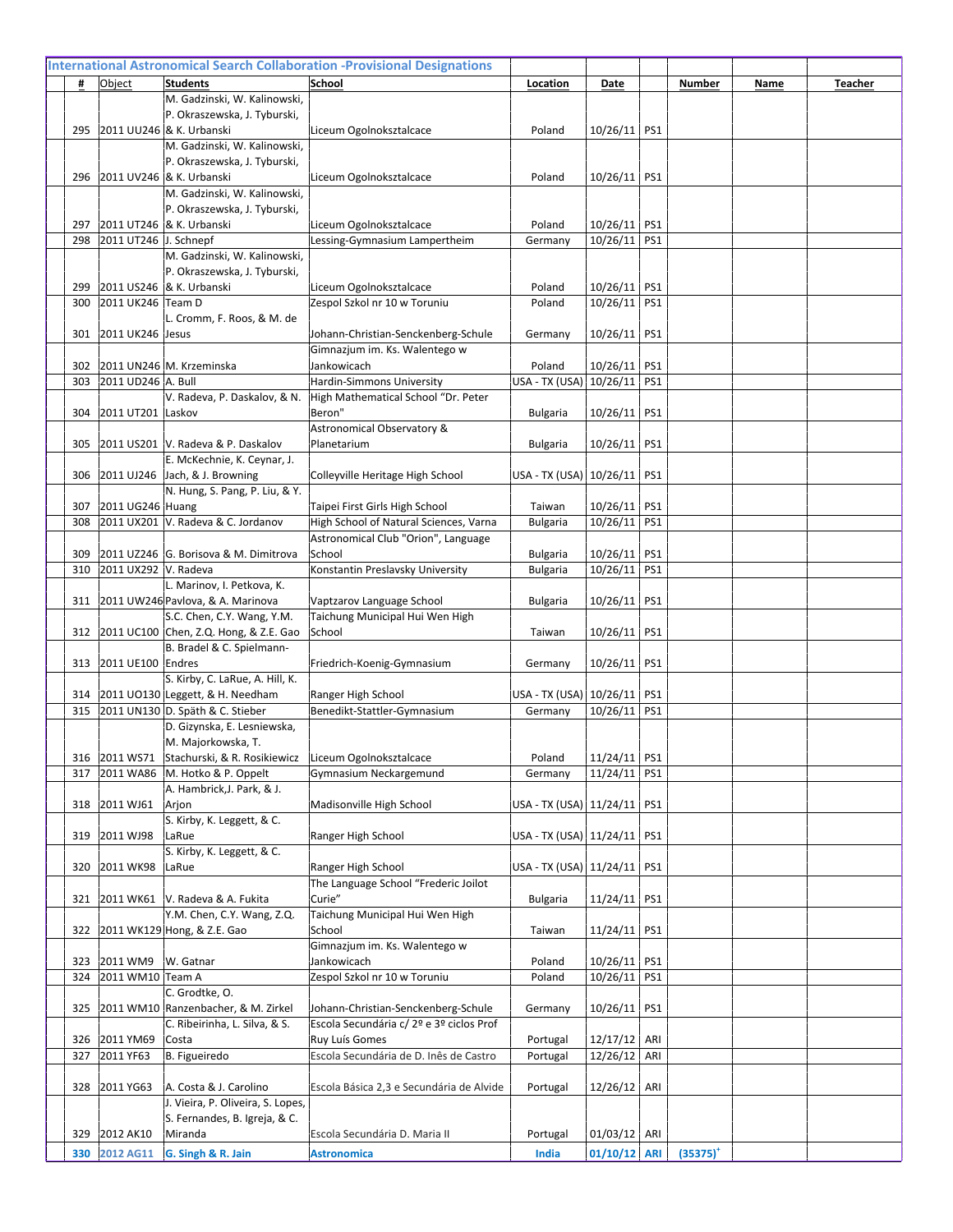| 331        | 2012 BG17                      | B. Shinn, M. Rider, & E. Dull                            | College of Idaho                                       | Idaho (USA)                                                    | $01/15/12$ ARI               |            |          |  |
|------------|--------------------------------|----------------------------------------------------------|--------------------------------------------------------|----------------------------------------------------------------|------------------------------|------------|----------|--|
| 332        | 2012 BH17                      | B. Shinn, M. Rider, & E. Dull                            | College of Idaho                                       | Idaho (USA)                                                    | $01/15/12$ ARI               |            |          |  |
| 333        | <b>2012 AN19</b>               | V. Radeva & C. Iordanov                                  | <b>High School of Natural Sciences</b>                 | <b>Bulgaria</b>                                                | 01/15/12                     | <b>ARI</b> | (359947) |  |
|            |                                | V. Radeva, C. Iordanov, & J.                             |                                                        |                                                                |                              |            |          |  |
| 334        | 2012 DX7                       | Keremedchiev                                             | High School of Natural Sciences                        | <b>Bulgaria</b>                                                | 02/17/12 ARI                 |            |          |  |
| 335        | 2012 DW18                      | V. Radeva                                                | High Mathematical School "Dr. Beron"                   | <b>Bulgaria</b>                                                | 02/20/12 ARI                 |            |          |  |
|            |                                | C. Silva, I. Peça, A. Freire, &                          |                                                        |                                                                |                              |            |          |  |
| 336        | 2012 EK6                       | M. Ferreira                                              | Escola Secundária Luís de Freitas Branco               | Portugal                                                       | $03/13/12$ ARI               |            |          |  |
| 337        | 2012 EM11                      | S. Bilbao & F. Bilbao                                    | Escola Básica Duarte Lopes                             | Portugal                                                       | 03/13/12 ARI                 |            |          |  |
| 338        | 2012 FK1                       | F. Brandner & S. Kammel                                  | Otto-Schott-Gymnasium                                  | Germany                                                        | 03/16/12 PS1                 |            |          |  |
|            |                                | S. Kirby, C. LaRue, K. Legget,                           |                                                        |                                                                |                              |            |          |  |
| 339        | 2012 FK1                       | & H. Needham                                             | Ranger High School                                     | USA - TX (USA) 03/16/12   PS1                                  |                              |            |          |  |
| 340        | 2012 FW7                       | F. Brandner                                              | Otto-Schott-Gymnasium                                  | Germany                                                        | 03/16/12 PS1                 |            |          |  |
|            |                                | S. Kirby, C. LaRue, K. Legget,                           |                                                        |                                                                |                              |            |          |  |
| 341<br>342 | 2012 FW7<br>2012 FJ1           | & H. Needham<br>B. Hamic & D. Ingram                     | Ranger High School<br>Colleyville Heritage High School | USA - TX (USA) 03/16/12   PS1<br>USA - TX (USA) 03/16/12   PS1 |                              |            |          |  |
|            |                                | R. Montes, P. Furin, & R.                                |                                                        |                                                                |                              |            |          |  |
| 343        | 2012 FB6                       | Myre                                                     | Colleyville Heritage High School                       | USA - TX (USA) 03/16/12   PS1                                  |                              |            |          |  |
|            |                                | L. Cromm, F. Roos, & M. de                               |                                                        |                                                                |                              |            |          |  |
| 344        | 2012 FR7                       | Jesus                                                    | Johann-Christian-Senckenberg-Schule                    | Germany                                                        | 03/16/12 PS1                 |            |          |  |
|            |                                | C. Grodtke, O.                                           |                                                        |                                                                |                              |            |          |  |
|            |                                | Ranzenbacher, M. Zirkel, &                               |                                                        |                                                                |                              |            |          |  |
| 345        | 2012 FT7                       | C. Brandt                                                | Johann-Christian-Senckenberg-Schule                    | Germany                                                        | 03/16/12 PS1                 |            |          |  |
| 346        | 2012 FG7                       | J. Pye                                                   | <b>UH Maui College</b>                                 | Hawaii (USA)                                                   | 03/16/12 PS1                 |            |          |  |
| 347        | 2012 FM7                       | J. Pye                                                   | <b>UH Maui College</b>                                 | Hawaii (USA)                                                   | 03/16/12 PS1                 |            |          |  |
| 348        | 2012 FE7                       | J. Pye                                                   | <b>UH Maui College</b>                                 | Hawaii (USA)                                                   | 03/16/12 PS1                 |            |          |  |
| 349        | 2012 FS9                       | F. Bullinger                                             | Albert-Schweitzer-Gymnasium                            | Germany                                                        | 03/16/12 PS1                 |            |          |  |
| 350        | 2012 FS9                       | T. Chun                                                  | Kamehameha High School                                 | Hawaii (USA)                                                   | 03/16/12 PS1                 |            |          |  |
| 351        | 2012 FS7                       | F. Bullinger                                             | Albert-Schweitzer-Gymnasium                            | Germany                                                        | 03/16/12 PS1                 |            |          |  |
| 352        | 2012 FS7                       | T. Chun                                                  | Kamehameha High School                                 | Hawaii (USA)                                                   | 03/16/12 PS1                 |            |          |  |
| 353        | 2012 FP2                       | F. Bullinger                                             | Albert-Schweitzer-Gymnasium                            | Germany                                                        | 03/16/12 PS1                 |            |          |  |
| 354        | 2012 FP2                       | T. Chun                                                  | Kamehameha High School                                 | Hawaii (USA)                                                   | 03/16/12                     | PS1        |          |  |
| 355        | 2012 FO2                       | F. Bullinger                                             | Albert-Schweitzer-Gymnasium                            | Germany                                                        | 03/16/12                     | PS1        |          |  |
|            |                                |                                                          |                                                        |                                                                |                              |            |          |  |
|            |                                | G. Gonçalves, M. Brito,                                  |                                                        |                                                                |                              |            |          |  |
|            |                                | F.Oliveira, G. Prando, & V.                              |                                                        |                                                                |                              |            |          |  |
| 356        | 2012 FH7                       | lLyra                                                    | Universidade Federal de São Carlos                     | Brazil                                                         | 03/16/12 PS1                 |            |          |  |
| 357        | 2012 FH7                       | C. Deaver & H. Manzanares                                | Cordova High School                                    | California (USA)                                               | 03/16/12 PS1                 |            |          |  |
| 358<br>359 | 2012 FC7<br>2012 FK2           | Y. Hwang, C. Ko, & S. Pang<br>Y. Hwang, C. Ko, & S. Pang | Taipei First Girls High School                         | Taiwan<br>Taiwan                                               | 03/16/12 PS1<br>03/16/12     | PS1        |          |  |
|            |                                | M-Y. Sie, C-H. Chuang, & Y-C.                            | Taipei First Girls High School                         |                                                                |                              |            |          |  |
| 360        | 2012 EO7                       | Nien                                                     | Chang-hua High School                                  | Taiwan                                                         | 03/16/12   PS1               |            |          |  |
|            |                                | C-H. Chuang, Y-C. Nien, & M-                             |                                                        |                                                                |                              |            |          |  |
|            | 361 2012 FK7                   | Y. Sie                                                   | Chang-hua High School                                  | Taiwan                                                         | 03/16/12 PS1                 |            |          |  |
|            |                                | S-C Lin, Y-C Lee, Y-H Lai, C-F                           |                                                        |                                                                |                              |            |          |  |
|            |                                | Pai, J-Y Henderson, & J-L                                |                                                        |                                                                |                              |            |          |  |
|            | 362 2012 FF7                   | Chen                                                     | National Dali Senior High School                       | Taiwan                                                         | 03/16/12 PS1                 |            |          |  |
|            |                                | M. Ennis, S. Grove, & C.                                 | State University of New York College at                |                                                                |                              |            |          |  |
| 363        | 2012 FF7                       | Kwiecinski                                               | Oneonta                                                | New York (USA) 03/16/12   PS1                                  |                              |            |          |  |
|            |                                |                                                          | Gimnazjum im. Ks Walentego w                           |                                                                |                              |            |          |  |
| 364        | 2012 FL2                       | A. Goralczyk                                             | Jankowicach                                            | Poland                                                         | 03/16/12 PS1                 |            |          |  |
| 365        | 2012 FL2                       | J.S. Lee                                                 | National Lo-Tung Senior High School                    | Taiwan                                                         | 03/16/12 PS1                 |            |          |  |
|            |                                | D. Parga Cacheiro, C. Komp,                              |                                                        |                                                                |                              |            |          |  |
| 366<br>367 | 2012 FN2                       | & G. Dietze<br>G. Dietze                                 | Max-Born-Gymnasium<br>Max-Born-Gymnasium               | Germany<br>Germany                                             | 03/16/12 PS1                 |            |          |  |
| 368        | 2012 FL7                       |                                                          |                                                        |                                                                | 03/16/12 PS1<br>03/16/12 PS1 |            |          |  |
| 369        | 2012 FL15<br>2012 FQ7          | C. Border & M. Head<br>M. Sommer                         | Maui Prep Academy<br>Lessing-Gymnasium Lampertheim     | Hawaii (USA)<br>Germany                                        | 03/16/12 PS1                 |            |          |  |
|            |                                | J. Martin, M. Buxbaum, & C.                              |                                                        |                                                                |                              |            |          |  |
| 370        | 2012 FQ7                       | Johnson                                                  | Grapevine High School                                  | USA - TX (USA) 03/16/12   PS1                                  |                              |            |          |  |
| 371        | 2012 FP7                       | M. Sommer                                                | Lessing-Gymnasium Lampertheim                          | Germany                                                        | 03/16/12 PS1                 |            |          |  |
|            |                                | M. Walker, R. Brown, & S.                                |                                                        |                                                                |                              |            |          |  |
|            | 372 2012 FP7                   | Oyler                                                    | Grapevine High School                                  | USA - TX (USA) 03/16/12   PS1                                  |                              |            |          |  |
|            |                                | Y-C. Nien, C-H. Chuang, & M-                             |                                                        |                                                                |                              |            |          |  |
| 373        | 2012 FN7                       | Y. Sie                                                   | Chang-hua High School                                  | Taiwan                                                         | 03/16/12   PS1               |            |          |  |
|            |                                |                                                          | Astronomical Observatory Asteroid                      |                                                                |                              |            |          |  |
| 374        | 2012 FU7                       | V. Radeva & N. Yankov                                    | Search Team                                            | <b>Bulgaria</b>                                                | 03/16/12   PS1               |            |          |  |
|            |                                |                                                          | Benedikt-Stattler-Gymnasium Bad                        |                                                                |                              |            |          |  |
|            | 375 2012 FL39<br>376 2012 FL39 | K. Tremmel<br>A. Dethlefs & A. McClintock                | Kötzting<br>Colleyville Heritage High School           | Germany<br>USA - TX (USA) 03/16/12   PS1                       | 03/16/12 PS1                 |            |          |  |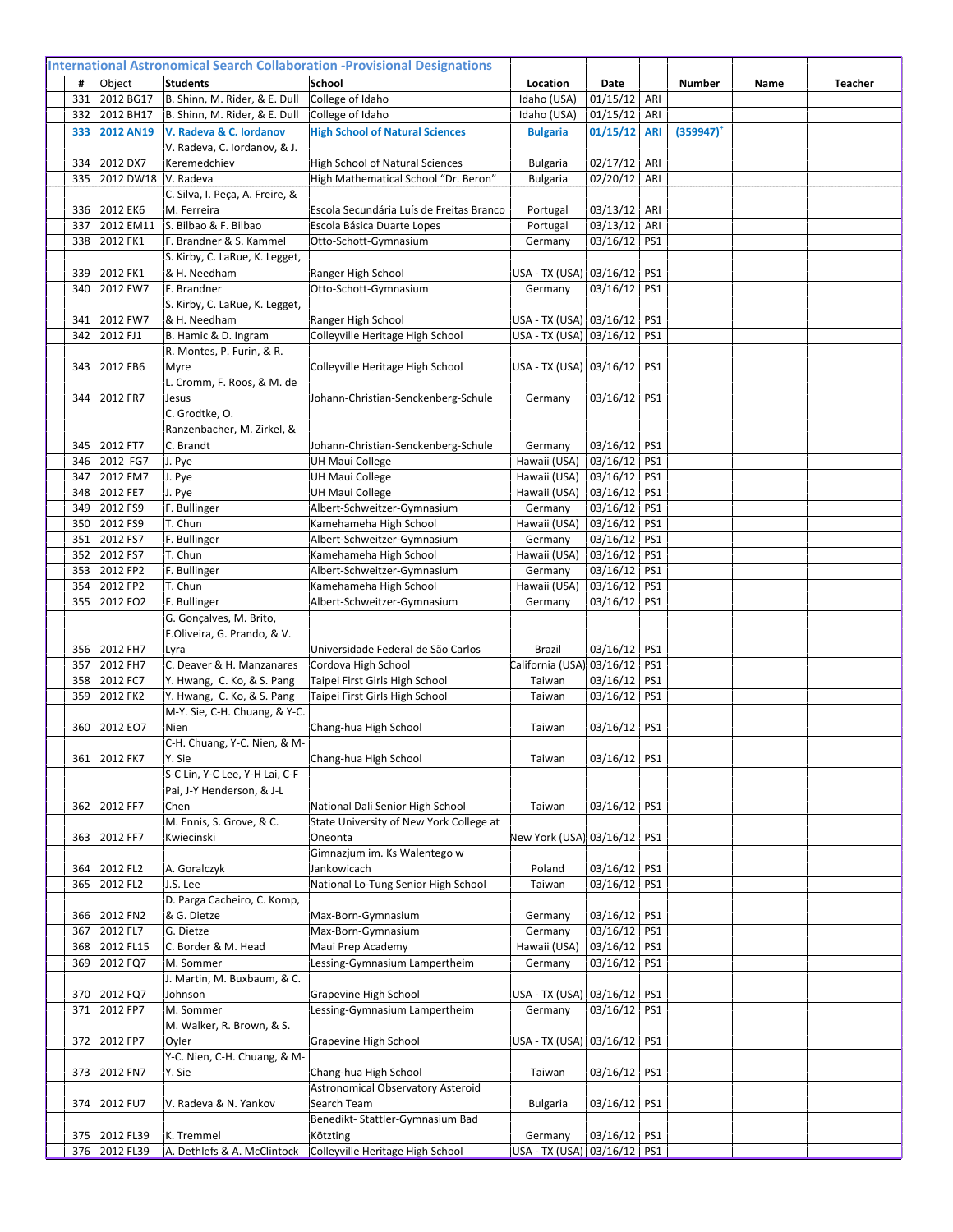|            |                            | P. Böck, A. Schildknecht, & G.                                    |                                                              |                                 |                              |  |  |
|------------|----------------------------|-------------------------------------------------------------------|--------------------------------------------------------------|---------------------------------|------------------------------|--|--|
| 377        | 2012 FH71                  | Dietze<br>M-Y. Sie, C-H. Chuang, & Y-C.                           | Max-Born-Gymnasium                                           | Germany                         | 03/16/12   PS1               |  |  |
| 378        | 2012 FO7                   | Nien                                                              | Chang-hua High School                                        | Taiwan                          | 03/16/12 PS1                 |  |  |
|            |                            | Y.M. Chen, G.W. Chen, T.W.                                        | Taichung Municipal Hui-Wen High                              |                                 |                              |  |  |
| 379        | 2012 FH36                  | Hsia, & X.Y. Wang                                                 | School                                                       | Taiwan                          | 03/20/12   PS1               |  |  |
|            |                            | J. Krakowski, M.                                                  |                                                              |                                 |                              |  |  |
|            |                            | Marcinkowska, B.                                                  |                                                              |                                 |                              |  |  |
|            |                            | Golebiewski, I. Ikier, & W.                                       |                                                              |                                 |                              |  |  |
| 380        | 2012 FH36                  | Peplinski                                                         | Gimnazjum Miejskie w. Sierpcu                                | Poland                          | 03/20/12 PS1                 |  |  |
| 381        | 2012 FE25                  | J. Williams                                                       | Cisco College                                                | USA - TX (USA) 03/20/12   PS1   |                              |  |  |
|            |                            | M. Rokita, E. Plonka, K. Frac,<br>K. Nowakowski, & J.             |                                                              |                                 |                              |  |  |
| 382        | 2012 FG25                  | Kacprzak                                                          | Zespol Szkol nr 10 Torun                                     | Poland                          | 03/20/12 PS1                 |  |  |
|            |                            | B. Figueiredo, J. Martins, J.                                     |                                                              |                                 |                              |  |  |
|            |                            | Vieira, S. Fernandes, & S.                                        |                                                              |                                 |                              |  |  |
|            | 383 2012 FG25              | Lopes                                                             | <b>NUCLIO Asteroid Search Team</b>                           | Portugal                        | 03/20/12 PS1                 |  |  |
|            |                            | M. Rokita, E. Plonka, K. Frac,                                    |                                                              |                                 |                              |  |  |
|            |                            | K. Nowakowski, & J.                                               |                                                              |                                 |                              |  |  |
| 384        | 2012 FF25                  | Kacprzak<br>A.F. Fillho, B. Figueiredo, D.                        | Zespol Szkol nr 10 Torun                                     | Poland                          | 03/20/12 PS1                 |  |  |
|            |                            | Parauta, J. Martins, J. Vieira,                                   |                                                              |                                 |                              |  |  |
|            |                            | L. Pires, S. Fernandes, & S.                                      |                                                              |                                 |                              |  |  |
| 385        | 2012 FF25                  | Lopes                                                             | <b>NUCLIO Asteroid Search Team</b>                           | Portugal                        | 03/20/12   PS1               |  |  |
| 386        | 2012 FG36                  | S. Flutsch                                                        | Cisco College                                                | USA - TX (USA) 03/20/12   PS1   |                              |  |  |
|            |                            | A. Mavrovic, L. Brown, L.                                         |                                                              |                                 |                              |  |  |
|            |                            | Bartlett, K. Compton, & C.                                        |                                                              |                                 |                              |  |  |
| 387        | 2012 FK36                  | DiLullo                                                           | Connecticut College                                          | Conneticut (USA 03/20/12   PS1  |                              |  |  |
|            |                            | A.F. Fillho, B. Figueiredo, D.<br>Parauta, J. Martins, J. Vieira, |                                                              |                                 |                              |  |  |
|            |                            | L. Pires, S. Fernandes, & S.                                      |                                                              |                                 |                              |  |  |
| 388        | 2012 FF52                  | Lopes                                                             | NUCLIO Asteroid Search Team                                  | Portugal                        | 03/20/12 PS1                 |  |  |
|            |                            | M. Rokita, E. Plonka, K. Frac,                                    |                                                              |                                 |                              |  |  |
|            |                            | K. Nowakowski, & J.                                               |                                                              |                                 |                              |  |  |
| 389        | 2012 FF52                  | Kacprzak                                                          | Zespol Szkol nr 10 Torun                                     | Poland                          | 03/20/12 PS1                 |  |  |
|            |                            |                                                                   | Benedikt-Stattler-Gymnasium Bad                              |                                 |                              |  |  |
| 390        | 2012 FJ36<br>391 2012 FJ36 | A. Ziemann<br>K. Ceynar & M. McClinton                            | Kötzting<br>Colleyville Heritage High School                 | Germany                         | 03/20/12 PS1                 |  |  |
|            |                            | K. Wang, H. Yao, W. Sun, &                                        |                                                              | USA - TX (USA)   03/20/12   PS1 |                              |  |  |
| 392        | 2012 FX42                  | P. Li                                                             | China Hands-On Universe                                      | China                           | 03/25/12 GAM                 |  |  |
|            |                            | S. Uthman, A. Othman, Z.                                          |                                                              |                                 |                              |  |  |
|            |                            | Isadriana, R. Andrea, & H.                                        |                                                              |                                 |                              |  |  |
| 393        | 2012 FE52                  | Jimmy                                                             | Pierre & Marie Curie School                                  | Nicaragua                       | 03/26/12 GAM                 |  |  |
| 394        | 2012 FH70                  | T. Maurer                                                         | Gymnasium Neckargemünd                                       | Germany                         | 03/29/12 PS1                 |  |  |
|            | 2012 FH70                  | C. Martinez, L. Jimenez, & D.                                     |                                                              | USA - TX (USA) 03/29/12   PS1   |                              |  |  |
| 395<br>396 | 2012 FK70                  | Love<br>F. Bullinger & J. Göltz                                   | Vernon High School<br>Albert-Schweitzer-Gymnasium            | Germany                         | 03/29/12 PS1                 |  |  |
| 397        | 2012 FJ70                  | A. Sauers & M. Head                                               | Maui Prep Academy                                            | Hawaii (USA)                    | 03/29/12 PS1                 |  |  |
|            |                            | H. Freedman, M. Head, & A.                                        |                                                              |                                 |                              |  |  |
| 398        | 2012 FG70                  | Sauers                                                            | Maui Prep Academy                                            | Hawaii (USA)                    | 03/29/12 PS1                 |  |  |
|            |                            | Y. Hwang, J. Wu, C. Ko, M.                                        |                                                              |                                 |                              |  |  |
| 399        | 2012 FF70                  | Lai, & S. Pang                                                    | Taipei First Girls High School                               | Taiwan                          | 03/29/12 PS1                 |  |  |
|            |                            | C-H. Chuang, Y-C. Nien, & M-                                      |                                                              |                                 |                              |  |  |
| 400<br>401 | 2012 FL70<br>2012 FO70     | Y. Sie<br>J-Y. Su                                                 | Chang-hua High School<br>National Lo-Tung Senior High School | Taiwan<br>Taiwan                | 03/29/12 PS1<br>03/29/12 PS1 |  |  |
|            |                            |                                                                   | Gimnazjum im. Ks Walentego w                                 |                                 |                              |  |  |
| 402        | 2012 FO70                  | A. Goralczyk                                                      | Jankowicach                                                  | Poland                          | 03/29/12 PS1                 |  |  |
|            |                            | J. Föhringer, J. Zähringer, &                                     |                                                              |                                 |                              |  |  |
| 403        | 2012 FL69                  | T. Lamparter                                                      | Helmholtz-Gymnasium Heidelberg                               | Germany                         | 03/29/12 PS1                 |  |  |
| 404        | 2012 FL69                  | N. Dorsey                                                         | Madisonville High School                                     | USA - TX (USA) 03/29/12   PS1   |                              |  |  |
|            |                            | R. Brown, D. Brown, & S.                                          |                                                              |                                 |                              |  |  |
| 405        | 2012 GR27                  | Oyler                                                             | Grapevine High School<br>Astronomical Observatory Asteroid   | USA - TX (USA)   03/29/12   PS1 |                              |  |  |
| 406        | 2012 GR27                  | V. Radeva                                                         | Search Team                                                  | <b>Bulgaria</b>                 | 03/29/12 PS1                 |  |  |
| 407        | 2012 GB7                   | S-C Lin, Y-W Hong, & Y-H Lai                                      | National Dali Senior High School                             | Taiwan                          | 04/12/12 PS1                 |  |  |
|            |                            | M. Ennis, S. Grove, & C.                                          | State University of New York College at                      |                                 |                              |  |  |
|            | 408 2012 GB7               | Kwiecinski                                                        | Oneonta                                                      | New York (USA) 04/12/12   PS1   |                              |  |  |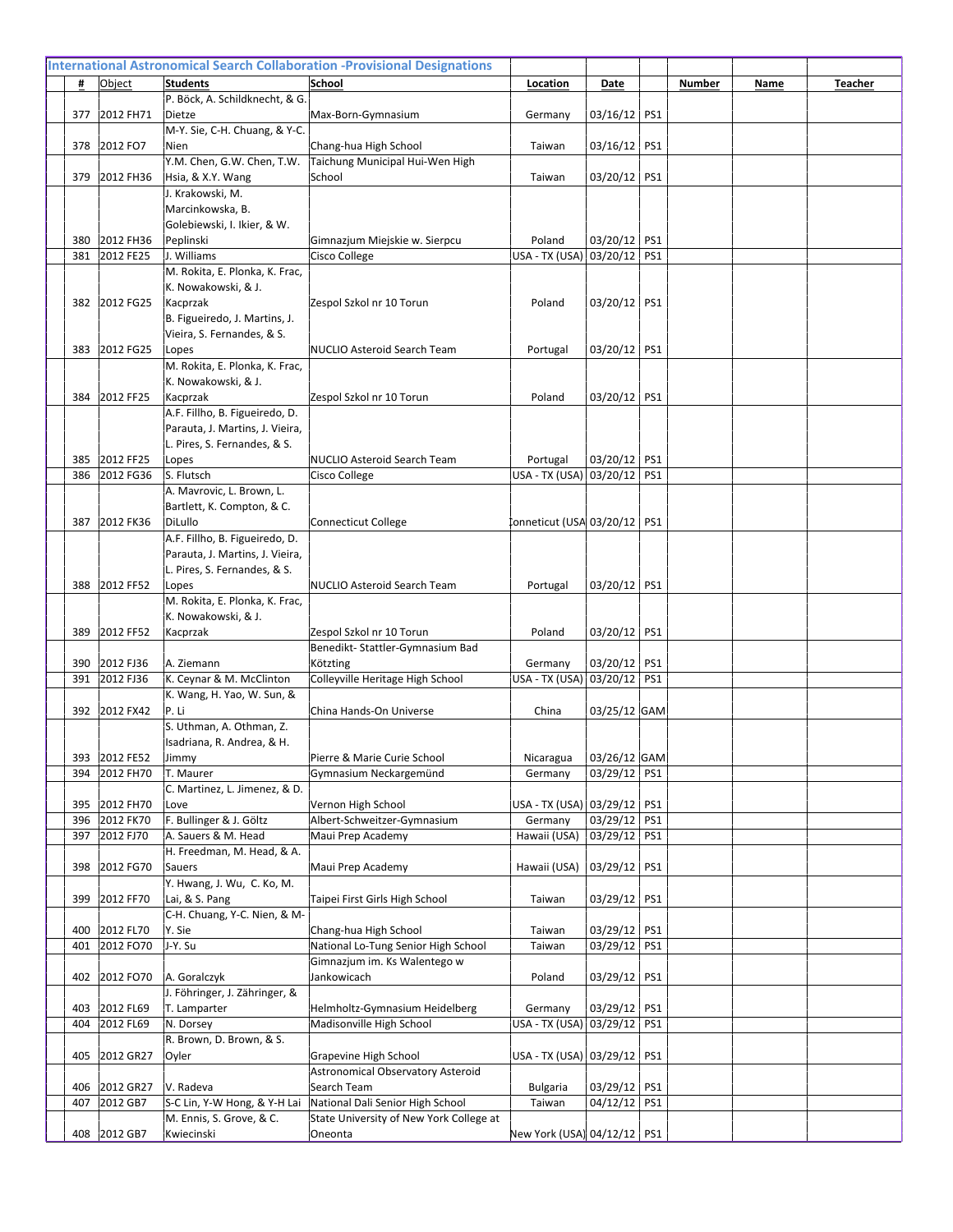|            |                        |                                                       | Gimnazjum im. Ks Walentego w                                          |                                 |                            |     |              |  |
|------------|------------------------|-------------------------------------------------------|-----------------------------------------------------------------------|---------------------------------|----------------------------|-----|--------------|--|
| 409        | 2012 GX6               | J. Kowalczyk                                          | Jankowicach                                                           | Poland                          | 04/12/12 PS1               |     |              |  |
| 410        | 2012 GX6               | lz-K. Ho                                              | National Lo-Tung Senior High School                                   | Taiwan                          | 04/12/12                   | PS1 |              |  |
|            |                        |                                                       | Gimnazjum im. Ks Walentego w                                          |                                 |                            |     |              |  |
| 411        | 2012 GY6               | M. Krakowczyk                                         | Jankowicach                                                           | Poland                          | 04/12/12   PS1             |     |              |  |
|            |                        |                                                       | Gimnazjum im. Ks Walentego w                                          |                                 |                            |     |              |  |
| 412        | 2012 GV6               | M. Krakowczyk                                         | Jankowicach                                                           | Poland                          | 04/12/12 PS1               |     |              |  |
| 413        | 2012 GV6               | Z-K. Ho<br>Y. Hwang, C. Ko, N. Hung, S.               | National Lo-Tung Senior High School                                   | Taiwan                          | 04/12/12 PS1               |     |              |  |
| 414        | 2012 GM5               | Pang, & M. Lai                                        | Taipei First Girls High School                                        | Taiwan                          | 04/12/12                   | PS1 |              |  |
|            |                        |                                                       | Gimnazjum im. Ks Walentego w                                          |                                 |                            |     |              |  |
| 415        | 2012 GW6               | M. Krakowczyk                                         | Jankowicach                                                           | Poland                          | 04/12/12 PS1               |     |              |  |
| 416        | 2012 GW6               | Z-K. Ho                                               | National Lo-Tung Senior High School                                   | Taiwan                          | 04/12/12 PS1               |     |              |  |
|            |                        | F. Bullinger, E. Poisel, J.                           |                                                                       |                                 |                            |     |              |  |
| 417        | 2012 GN5               | Koklemin, & J. Göltz                                  | Albert-Schweitzer-Gymnasium                                           | Germany                         | 04/12/12 PS1               |     |              |  |
| 418        | 2012 GR5               | C. Border                                             | Maui Prep Academy                                                     | Hawaii (USA)                    | 04/12/12                   | PS1 |              |  |
|            |                        | G. Gonçalves, K. Palaro, & Y.                         |                                                                       |                                 |                            |     |              |  |
| 419        | 2012 GO5               | Auad                                                  | Universidade Federal de São Carlos                                    | Brazil                          | 04/12/12                   | PS1 |              |  |
|            |                        | C. Deaver, H. Manzanares, &                           |                                                                       |                                 |                            |     |              |  |
| 420        | 2012 GO5               | G. Reagan                                             | Cordova High School                                                   | California (USA) 04/12/12   PS1 |                            |     |              |  |
|            |                        | E. Gollhofer, P. Wullen, & C.                         |                                                                       |                                 |                            |     |              |  |
| 421        | 2012 GS4               | Cunningham                                            | Colleyville Heritage High School                                      | USA - TX (USA) 04/12/12   PS1   |                            |     |              |  |
| 422        | 2012 GP4               | J. Schnepf & M. Metzendorf                            | Lessing-Gymnasium Lampertheim                                         | Germany                         | 04/12/12 PS1               |     |              |  |
|            |                        | D. Brown, R. Brown, J.                                |                                                                       |                                 |                            |     |              |  |
| 423        | 2012 GP4               | Hindes, & C. Wanninger                                | Grapevine High School                                                 | USA - TX (USA) 04/12/12         |                            | PS1 |              |  |
|            |                        |                                                       | Astronomical Observatory Asteroid                                     |                                 |                            |     |              |  |
| 424        | 2012 GO4               | V. Radeva & D. Saynova<br>G. DeVey, R. Ishimoto, M.   | Search Team                                                           | Bulgaria                        | 04/12/12 PS1               |     |              |  |
|            |                        | Wandell, C. Leigh, & M.                               |                                                                       |                                 |                            |     |              |  |
| 425        | 2012 GQ5               | Sturm                                                 | <b>Baldwin High School</b>                                            | Hawaii (USA)                    | 04/12/12 PS1               |     |              |  |
|            |                        | G. DeVey, R. Ishimoto, M.                             |                                                                       |                                 |                            |     |              |  |
|            |                        | Wandell, C. Leigh, & M.                               |                                                                       |                                 |                            |     |              |  |
| 426        | 2012 GP5               | Sturm                                                 | <b>Baldwin High School</b>                                            | Hawaii (USA)                    | 04/12/12 PS1               |     |              |  |
|            |                        | F. Bullinger, E. Poisel, J.                           |                                                                       |                                 |                            |     |              |  |
| 427        | 2012 HB14              | Koklemin, & J. Göltz                                  | Albert-Schweitzer-Gymnasium                                           | Germany                         | 04/12/12 PS1               |     |              |  |
| 428        | 2012 GA24              | J. Pye                                                | <b>UH Maui College</b>                                                | Hawaii (USA)                    | 04/12/12 PS1               |     |              |  |
|            |                        |                                                       | Astronomical Observatory Asteroid                                     |                                 |                            |     |              |  |
| 429        | 2012 GP30              | V. Radeva & D. Saynova                                | Search Team                                                           | <b>Bulgaria</b>                 | 04/12/12                   | PS1 |              |  |
|            |                        |                                                       | Astronomical Observatory Asteroid                                     |                                 |                            |     |              |  |
| 430        | 2012 GB24              | V. Radeva & D. Saynova                                | Search Team                                                           | <b>Bulgaria</b>                 | 04/12/12                   | PS1 |              |  |
|            |                        | A. Salinas, R. Gonzalez, Y.                           |                                                                       |                                 |                            |     |              |  |
|            |                        | Ergas, A. Verdes, & D.                                | Liceo Barros Blancos No. 2 -                                          |                                 |                            |     |              |  |
| 431        | 2012 HC10              | Gastelu                                               | Observatorio                                                          | Uruguay                         | 04/19/12 GAM               |     |              |  |
|            |                        | M. Barbosa, I. Pereira, P.                            | <b>Escola Básica de Vilar de Andorinho</b>                            |                                 |                            |     |              |  |
| 432        | 2012 JB14              | Miranda, & P. Carneiro                                |                                                                       | <b>Portugal</b>                 | 05/15/12                   |     | $(368069)^+$ |  |
| 433<br>434 | 2012 KD19<br>2012 OH3  | N. Levytska<br>S. Sharma & M. Sharma                  | Escola Secundária de D. Inês de Castro<br>DAV Centenary Public School | Portugal<br>India               | 05/20/12<br>07/17/12 AIASC |     |              |  |
| 435        | 2012 OA3               | S. Wadhwa & A. Gupta                                  | Astronomican I                                                        | India                           | 07/20/12 AIASC             |     |              |  |
| 436        | 2012 PC6               | P. Alag & R. Jain                                     | Delhi Public School RK Puram                                          | India                           | 08/13/12 AIASC             |     |              |  |
|            |                        | A. Lazzarini, H. Schulz, & H.                         |                                                                       |                                 |                            |     |              |  |
| 437        | 2012 QV32              | Rios                                                  | Educativa                                                             | Brazil                          | 08/20/12                   |     |              |  |
| 438        | 2012 QC15              | R. Aditya & K. Sanath                                 | The Celestial eXplorers                                               | India                           | 08/21/12                   |     |              |  |
|            |                        | A. Dobre, C. Dumitrescu, B.                           |                                                                       |                                 |                            |     |              |  |
| 439        | 2012 QN44              | Jakab, & R. Muresan                                   | <b>Bright Matter</b>                                                  | Romania                         | 08/21/12 SGAC              |     |              |  |
|            |                        | J. Lui, A. Schuck, K. Grayson,                        |                                                                       |                                 |                            |     |              |  |
| 440        | 2012 QX36              | F. Stojcevski, & P. Blaber                            | <b>Team Hayabusa</b>                                                  | Australia                       | 08/22/12 SGAC              |     |              |  |
| 441        | 2012 QW44   B. Collins |                                                       | Bill Collins (IASC Astronomer)                                        | USA - LA                        | 08/23/12                   |     |              |  |
| 442        | 2012 QN50 H. Rios      |                                                       | Educativa                                                             | Brazil                          | 08/25/12                   |     |              |  |
| 443        | 2012 QO50  B. Meskoob  |                                                       | Eyes of 51 Degrees                                                    | Iran                            | 08/26/12 SGAC              |     |              |  |
|            |                        | F. Pedersen, G. Ityanagui, &                          |                                                                       |                                 |                            |     |              |  |
| 444        | 2012 RG27              | J. Stefani                                            | UFSCar - Araras                                                       | Brazil                          | 09/04/12                   |     |              |  |
| 445        | 2012 SC21              | S. Michalowski & J. Moskal                            | Zespół Szkół Miejskich nr 3                                           | Poland                          | 09/16/12                   |     |              |  |
|            |                        | J. Guerrero, O. Alvarado, A.                          |                                                                       |                                 |                            |     |              |  |
| 446        | 2012 SP29              | Mendoza, & G. Sanchez<br>B. Sun, Y. Li, H. Wang, & J. | <b>ALDA Team A</b>                                                    | Venezuela                       | 09/20/12                   |     |              |  |
| 447        | 2012 SK9               | lQu                                                   | China Hands-On Universe                                               | China                           | 09/18/12 SSON              |     |              |  |
|            | 448 2012 SK9           | C. Shao & W. Zu                                       | Tian Yi High School                                                   | China                           | 09/18/12 SSON              |     |              |  |
|            |                        |                                                       |                                                                       |                                 |                            |     |              |  |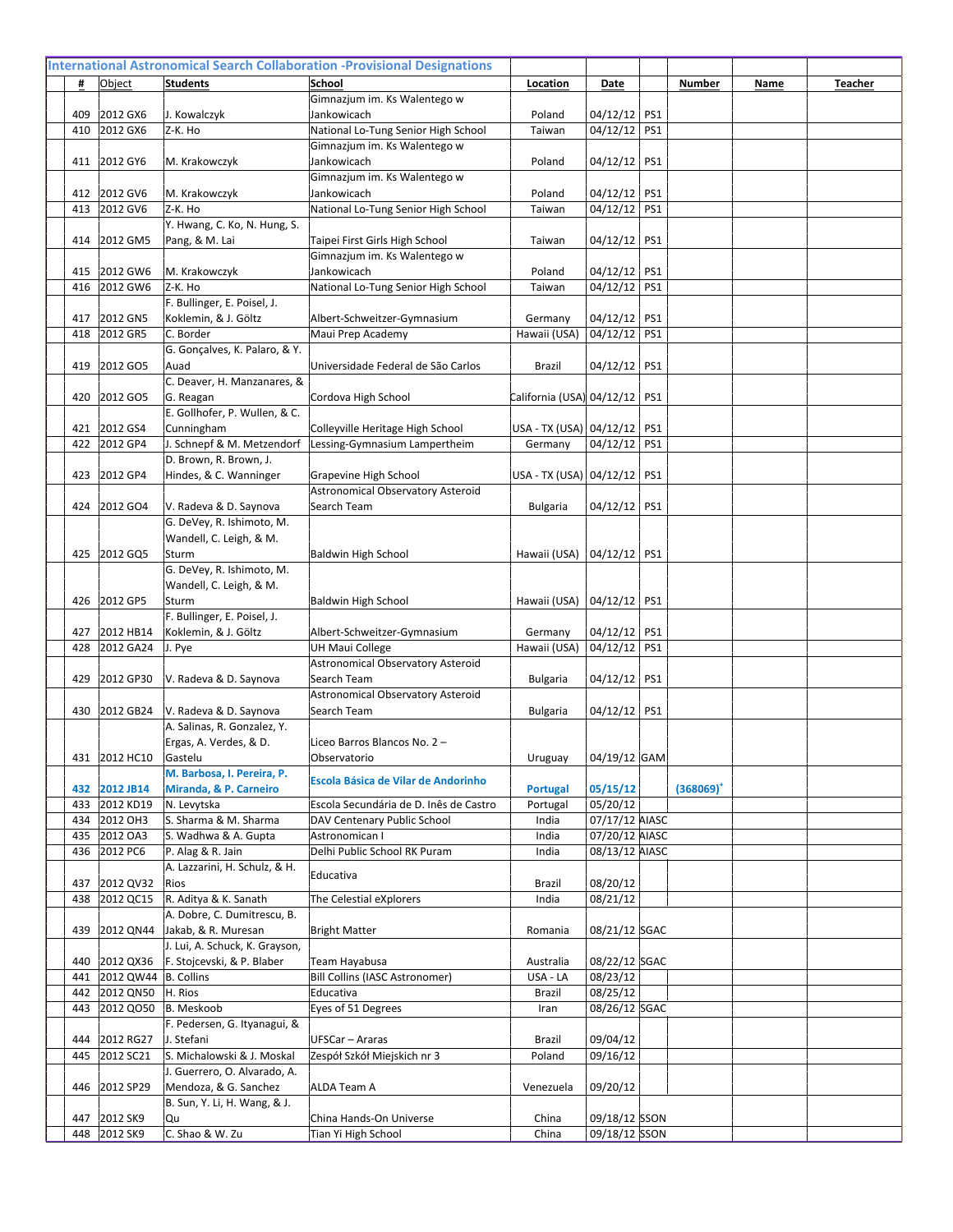|            |                                     | J. Szmelter, P. Panka, A.                                      | Zespół Szkół Ogólnokształcących nr 1 w             |                     |                      |  |
|------------|-------------------------------------|----------------------------------------------------------------|----------------------------------------------------|---------------------|----------------------|--|
| 449        | 2012 SY50                           | Trepala, & G. Wojewoda                                         | Bydgoszczy                                         | Poland              | 09/23/12             |  |
|            |                                     | J. Szmelter, P. Panka, A.                                      | Zespół Szkół Ogólnokształcących nr 1 w             |                     |                      |  |
| 450<br>451 | 2012 SB56<br>2012 TE71              | Trepala, & G. Wojewoda<br>J. Rodriguez & H. Osorio             | Bydgoszczy<br>Instituto Universitario Jesús Obrero | Poland<br>Venezuela | 09/23/12<br>10/09/12 |  |
| 452        | 201W SC56                           | C. Wang                                                        | Beijing 101 High School                            | China               | 09/25/12 SSON        |  |
|            |                                     | C. Zhang, N. Wang, H. Tu, Z.                                   |                                                    |                     |                      |  |
| 453        | 201W SC56                           | Li, & Y. Li                                                    | Beijing No. 35 Middle School                       | China               | 09/25/12 SSON        |  |
|            |                                     |                                                                |                                                    |                     |                      |  |
|            |                                     | A. Taylor, R. Robinson, K.                                     |                                                    |                     |                      |  |
| 454        |                                     | 2012 TO274 Jones, V. Zinca, & M. Kukawa Delta State University |                                                    | USA - MS            | 10/11/12             |  |
|            |                                     | S. Gu, Z. Wang, Z. Lu, C.                                      |                                                    |                     |                      |  |
|            |                                     | Shao, W. Zhu, Z. Zhao, S.                                      |                                                    |                     |                      |  |
| 455        | 2012 SM55                           | Guo, S. Gu, & Z. Wang                                          | Tian Yi High School                                | China               | 09/21/12 SSON        |  |
| 456        | 2012 SM55                           | J. Qu, H. Wang, & B. Sun                                       | China Hands-On Universe                            | China               | 09/21/12 SSON        |  |
|            |                                     | S. Guo, S. Gu, Z. Wang, Z. Lu,                                 |                                                    |                     |                      |  |
| 457        | 2012 TF256 & Z. Zhao                |                                                                | Tian Yi High School                                | China               | 10/15/12 SSON        |  |
| 458        | 2012 TF256                          | T. Li                                                          | Beijing 101 High School                            | China               | 10/15/12 SSON        |  |
|            |                                     | S. Guo, S. Gu, Z. Wang, Z. Lu,                                 |                                                    |                     |                      |  |
| 459        | 2012 TC256  & Z. Zhao               |                                                                | Tian Yi High School                                | China               | 10/15/12 SSON        |  |
| 460        | 2012 TC256 T. Li                    |                                                                | Beijing 101 High School                            | China               | 10/15/12 SSON        |  |
|            |                                     | Z. Lu, Z. Zhao, S. Guo, S. Gu,                                 |                                                    |                     |                      |  |
| 461        | 2012 TF258  & Z. Wang<br>2012 TF258 | R. Tao                                                         | Tian Yi High School                                | China               | 10/15/12 SSON        |  |
| 462        |                                     | S. Guo, S. Gu, Z. Wang, Z.                                     | Beijing 101 High School                            | China               | 10/15/12 SSON        |  |
| 463        | 2012 NW                             | Zhao, & Z. Lu                                                  | Tian Yi High School                                | China               | 10/15/12 SSON        |  |
| 464        | 2012 NW                             | H. Zou                                                         | Beijing 101 High School                            | China               | 10/15/12 SSON        |  |
| 465        | 2012 NX                             | S. Guo, S. Gu, & Z. Wang                                       | Tian Yi High School                                | China               | 10/15/12 SSON        |  |
| 466        | 2012 NX                             | H. SiMa, F. Yang, & W. Zhao                                    | Beijing 101 High School                            | China               | 10/15/12 SSON        |  |
|            |                                     | S. Guo, S. Gu, Z. Wang, Z. Lu,                                 |                                                    |                     |                      |  |
| 467        | 2012 TG258 & Z. Zhao                |                                                                | Tian Yi High School                                | China               | 10/15/12 SSON        |  |
| 468        | 2012 TG258 T. Li                    |                                                                | Beijing 101 High School                            | China               | 10/15/12 SSON        |  |
|            |                                     | W. Sobczuk, K. Koseda, M.                                      |                                                    |                     |                      |  |
|            |                                     | Rokita, A. Bereza, T.                                          | Zespół Szkól nr 10 w Toruniu                       |                     |                      |  |
| 469        | 2012 UE69                           | Czarkowski, & E. Plonka                                        |                                                    | Poland              | 10/16/12             |  |
|            |                                     | . Senftleben & D. Hewelt                                       | Zespól Szkół Ogólnokształcących nr 10 w            |                     |                      |  |
| 470        | 2012 UY127                          |                                                                | Poznaniu                                           | Poland              | 10/16/12 SSON        |  |
|            |                                     | Z. Lu, Z. Zhao, S. Guo, S. Gu,                                 |                                                    |                     |                      |  |
| 471        | 2012 TE256 & Z. Wang                |                                                                | Tian Yi High School                                | China               | 10/15/12 SSON        |  |
| 472        | 2012 TE256                          | R. Tao                                                         | Beijing 101 High School                            | China               | 10/15/12 SSON        |  |
|            |                                     | S. Guo, S. Gu, Z. Wang, Z.<br>473 2012 TG256 Zhao, & Z. Lu     | Tian Yi High School                                | China               | 10/15/12 SSON        |  |
|            | 474 2012 TG256 H. Zou               |                                                                | Beijing 101 High School                            | China               | 10/15/12 SSON        |  |
| 475        |                                     | 2012 UC137 C. Shao & W. Zu                                     | Tian Yi High School                                | China               | 10/17/12 SSON        |  |
|            |                                     | R. Tao, R. Zhu, H. Zou, & Q.                                   |                                                    |                     |                      |  |
| 476        | 2012 UC137 Yang                     |                                                                | Beijing 101 High School                            | China               | 10/17/12 SSON        |  |
|            |                                     |                                                                | Zespół Szkół Ogólnokształcących nr 1 w             |                     |                      |  |
| 477        |                                     | 2012 TQ105 G. Wojewoda                                         | Bydgoszczy                                         | Poland              | 09/16/12             |  |
|            |                                     | J. Vieira, S. Oliveira, M.                                     |                                                    |                     |                      |  |
|            |                                     | Batista, B. Soares, I. Costeira,                               |                                                    |                     |                      |  |
| 478        | 2012 VM16                           | & D. Diaz                                                      | Escola Secundária D. Maria II                      | Portugal            | 11/05/12             |  |
|            |                                     | T. Cunha, F. Sousa, C. Silva,                                  |                                                    |                     |                      |  |
| 479        | 2012 VL62                           | A. Vieira, & P. Carneiro                                       | Escola Básica de Vilar de Andorinho                | Portugal            | 11/09/12             |  |
|            |                                     | T. Cunha, F. Sousa, C. Silva,                                  |                                                    |                     |                      |  |
| 480        | 2012 VM62                           | A. Vieira, & P. Carneiro                                       | Escola Básica de Vilar de Andorinho                | Portugal            | 11/09/12             |  |
|            |                                     | W. Soares, R. Assunção, R.<br>Passarinho, M. Fernandes, J.     |                                                    |                     |                      |  |
| 481        | 2012 WJ                             | Rodrigues, & M. Pessoa                                         | Escola Secundária de Matias Aires                  | Portugal            | 11/16/12             |  |
|            |                                     |                                                                | Student Astronomical Club,                         |                     |                      |  |
| 482        | 2012 WR                             | V. Radeva & I. Grydev                                          | <b>Astronomical Observatory</b>                    | <b>Bulgaria</b>     | 11/16/12             |  |
|            |                                     |                                                                | Student Astronomical Club,                         |                     |                      |  |
| 483        | 2012 WQ                             | V. Radeva & I. Grydev                                          | <b>Astronomical Observatory</b>                    | <b>Bulgaria</b>     | 11/16/12             |  |
|            |                                     | S. Pang, Y. Hwang, Y. Hsu, H.                                  |                                                    |                     |                      |  |
| 484        | 2012 VO80                           | Chen, & A. Tsai                                                | Taipei First Girls High School                     | Taiwan              | 11/12/12 PS1         |  |
|            |                                     |                                                                |                                                    |                     |                      |  |
| 485        | 2012 VO80                           | S. Kirby, C. LaRue, & C. Flores Ranger High School             |                                                    | USA - TX            | $11/12/12$ PS1       |  |
|            |                                     | S. Pang, Y. Hwang, Y. Hsu, H.                                  |                                                    |                     |                      |  |
|            | 486 2012 VD81                       | Chen, & A. Tsai                                                | Taipei First Girls High School                     | Taiwan              | $11/12/12$ PS1       |  |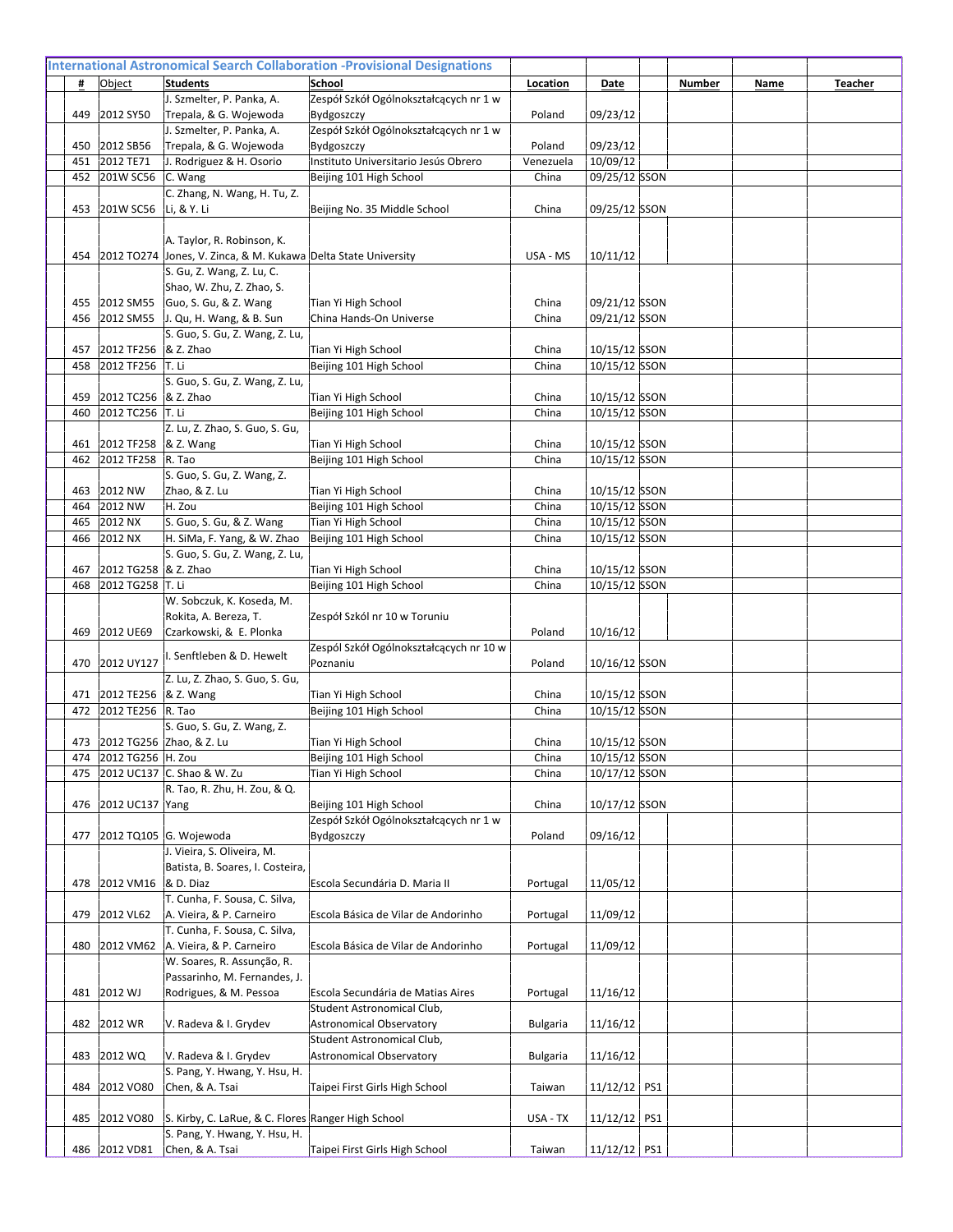| 487        | 2012 VD81              | S. Kirby, C. LaRue, & C. Flores Ranger High School |                                        | USA - TX             | $11/12/12$ PS1             |     |  |  |
|------------|------------------------|----------------------------------------------------|----------------------------------------|----------------------|----------------------------|-----|--|--|
|            |                        | C. Ko, Y. Hwang, H. Chen, N.                       |                                        |                      |                            |     |  |  |
| 488        | 2012 VN80              | Liao, & A. Tsai                                    | Taipei First Girls High School         | Taiwan               | $11/12/12$ PS1             |     |  |  |
| 489        | 2012 VD78              | G-R. Hong & M-Y. Sie                               | Chang-hua High School                  | Taiwan               | $11/12/12$ PS1             |     |  |  |
|            |                        | G. Anderson, R. Anderson, &                        |                                        |                      |                            |     |  |  |
| 490        | 2012 VD78              | S. Anderson                                        | May High School                        | USA - TX             | 11/12/12                   | PS1 |  |  |
| 491        | 2012 VG78              | G-R. Hong & M-Y. Sie                               | Chang-hua High School                  | Taiwan               | $11/12/12$ PS1             |     |  |  |
|            |                        | G. Anderson, R. Anderson, &                        |                                        |                      |                            |     |  |  |
| 492        | 2012 VG78              | S. Anderson                                        | May High School                        | USA - TX             | 11/12/12 PS1               |     |  |  |
| 493        | 2012 VE78              | L-K. Chen & J-J. Hong                              | Chang-hua High School                  | Taiwan               | $11/12/12$ PS1             |     |  |  |
|            |                        | M. Jones, M. Hayes, D.                             |                                        |                      |                            |     |  |  |
| 494        | 2012 VE78              | Chambers, & J. Ringler                             | May High School                        | USA - TX             | 11/12/12                   | PS1 |  |  |
| 495        | 2012 VF78              | L-K. Chen & J-J. Hong                              | Chang-hua High School                  | Taiwan               | $11/12/12$ PS1             |     |  |  |
|            |                        | M. Jones, M. Hayes, D.                             |                                        |                      |                            |     |  |  |
| 496        | 2012 VF78              | Chambers, & J. Ringler                             | May High School                        | USA - TX             | 11/12/12 PS1               |     |  |  |
|            |                        | P.H. Lai, Y.T. Wang, & L.T.                        | Taichung Municipal Hui-Wen High        |                      |                            |     |  |  |
| 497        | 2012 VE81              | Hsu                                                | School                                 | Taiwan               | $11/12/12$ PS1             |     |  |  |
| 498        | 2012 VE81              | B. Walker & C. Desautel                            | Madisonville High School               | USA - TX             | 11/12/12 PS1               |     |  |  |
| 499        | 2012 VC78              | F. Brandner                                        | Otto-Schott-Gymnasium                  | Germany              | $11/12/12$ PS1             |     |  |  |
| 500        | 2012 VB78              | F. Brandner                                        | Otto-Schott-Gymnasium                  | Germany              | $11/12/12$ PS1             |     |  |  |
| 501        | 2012 VZ77              | F. Brandner                                        | Otto-Schott-Gymnasium                  | Germany              | 11/12/12                   | PS1 |  |  |
| 502        | 2012 VA78              | F. Brandner                                        | Otto-Schott-Gymnasium                  | Germany              | 11/12/12                   | PS1 |  |  |
| 503        | 2012 VY77              | F. Brandner                                        | Otto-Schott-Gymnasium                  | Germany              | 11/12/12                   | PS1 |  |  |
| 504        | 2012 VW77              | F. Brandner                                        | Otto-Schott-Gymnasium                  | Germany              | 11/12/12                   | PS1 |  |  |
|            |                        | C. Bock, S. Mbaraka, & S.                          |                                        |                      |                            |     |  |  |
| 505        | 2012 VH78              | Hoffmann                                           | Gymnasium Neckargemünd                 | Germany              | 11/12/12                   | PS1 |  |  |
| 506        | 2012 VT80              | D. Dux & F. Geister                                | Lessing-Gymnasium Lampertheim          | Germany              | 11/12/12                   | PS1 |  |  |
| 507        | 2012 VS80              | D. Dux & F. Geister                                | Lessing-Gymnasium Lampertheim          | Germany              | $11/12/12$ PS1             |     |  |  |
| 508        | 2012 VP80              | G. Dietze                                          | Max-Born-Gymnasium                     | Germany              | 11/12/12                   | PS1 |  |  |
| 509        | 2012 VX80              | F. Bullinger                                       | Albert-Schweitzer-Gymnasium - 2        | Germany              | 11/12/12                   | PS1 |  |  |
| 510        | 2012 VX80              | J. Pye & K. Roy                                    | <b>UH Maui College</b>                 | USA - HI             | 11/12/12                   | PS1 |  |  |
| 511        | 2012 VU80              | F. Bullinger                                       | Albert-Schweitzer-Gymnasium - 2        | Germany              | 11/12/12                   | PS1 |  |  |
| 512        | 2012 VU80              | J. Pye & K. Roy                                    | <b>UH Maui College</b>                 | USA - HI             | 11/12/12                   | PS1 |  |  |
| 513<br>514 | 2012 VY80<br>2012 VR80 | K. Ornelas & T. Lee                                | Maui Prep Academy<br>Maui Prep Academy | USA - HI<br>USA - HI | 11/12/12<br>$11/12/12$ PS1 | PS1 |  |  |
| 515        | 2012 VV80              | G. Sagar<br>C. Border                              |                                        | USA - HI             | 11/12/12                   | PS1 |  |  |
| 516        | 2012 VW80              | C. Border                                          | Maui Prep Academy                      | USA - HI             | 11/12/12                   | PS1 |  |  |
| 517        | 2012 VQ80              | C. Border                                          | Maui Prep Academy<br>Maui Prep Academy | USA - HI             | 11/12/12                   | PS1 |  |  |
|            |                        | U. Hager, A. Rengers, S.                           |                                        |                      |                            |     |  |  |
| 518        | 2012 VZ80              | Weber, & W. Dorsch                                 | Benediktiner Gymnasium Ettal           | Germany              | 11/12/12                   | PS1 |  |  |
|            |                        | U. Hager, A. Rengers, S.                           |                                        |                      |                            |     |  |  |
| 519        | 2012 VF81              | Weber, & W. Dorsch                                 | Benediktiner Gymnasium Ettal           | Germany              | 11/12/12   PS1             |     |  |  |
| 520        | 2012 VA81              | F. Fries                                           | Friedrich-Koenig-Gymnasium Würzburg    | Germany              | $11/12/12$ PS1             |     |  |  |
| 521        | 2012 VC81              | F. Fries                                           | Friedrich-Koenig-Gymnasium Würzburg    | Germany              | 11/12/12 PS1               |     |  |  |
|            |                        | M. Boss, N. Wolpert, & S.                          |                                        |                      |                            |     |  |  |
| 522        | 2012 VJ78              | Yaeger                                             | Jesuit College Preparatory School      | USA - TX             | 11/12/12 PS1               |     |  |  |
|            |                        | T. Gouveia, C. Martins, & J.                       |                                        |                      |                            |     |  |  |
| 523        | 2012 WN                | Carolino                                           | Escola Secundária de Alvide            | Portugal             | 11/16/12                   |     |  |  |
|            |                        | D. Barreira, R. Calado, M.                         |                                        |                      |                            |     |  |  |
|            |                        | Pinheiro, I. Oliveira, S.                          |                                        |                      |                            |     |  |  |
| 524        | 2012 WN2               | Araújo, & E. Araújo                                | Agrupamento de Escolas de Valpaços     | Portugal             | 11/17/12                   |     |  |  |
| 525        | 2012 VB81              | S. Bruschy                                         | NUCLIO Asteroid Search Team            | Portugal             | 11/12/12 PS1               |     |  |  |
|            |                        | K. Grayson, J. Lui, P. Blaber,                     |                                        |                      |                            |     |  |  |
| 526        | 2012 VZ80              | A. Schuck, & F. Stojcevski                         | Team Hayabusa                          | Australia            | $11/12/12$ PS1             |     |  |  |
|            |                        | K. Grayson, J. Lui, P. Blaber,                     |                                        |                      |                            |     |  |  |
| 527        | 2012 VF81              | A. Schuck, & F. Stojcevski                         | Team Hayabusa                          | Australia            | $11/12/12$ PS1             |     |  |  |
|            |                        | R. Oliveira, B.Ventura, & N.                       |                                        |                      |                            |     |  |  |
| 528        | 2012 WK16              | Marques                                            | Escola Básica 2,3 Cego do Maio         | Portugal             | 11/22/12                   |     |  |  |
| 529        | 2012 VJ78              | D. Winnikes & M. Tritsch                           | Gymnasium Neckargemünd                 | Germany              | 11/12/12 PS1               |     |  |  |
|            |                        | N. Liao, Y. Hwang, S. Tsai, C.                     |                                        |                      |                            |     |  |  |
| 530        | 2012 WT10              | Ko, & A. Tsai                                      | Taipei First Girls High School         | Taiwan               | $11/16/12$ PS1             |     |  |  |
|            |                        | D. Oviedo M. Yépez, & J.                           |                                        |                      |                            |     |  |  |
| 531        | 2012 XT154   Perez     |                                                    | Colegio Rosa y Carolina Agazzi         | Venezuela            | 12/14/12                   |     |  |  |
|            |                        | R. Tao, Y. Jing, T. Li, & Q.                       |                                        |                      |                            |     |  |  |
| 532        | 2013 AL51              | Yang                                               | Beijing 101 High School                | China                | 01/05/13 SSON              |     |  |  |
|            | 533 2013 AL51          | M. Tian & S. Zhang                                 | China Hands-On Universe                | China                | 01/05/13 SSON              |     |  |  |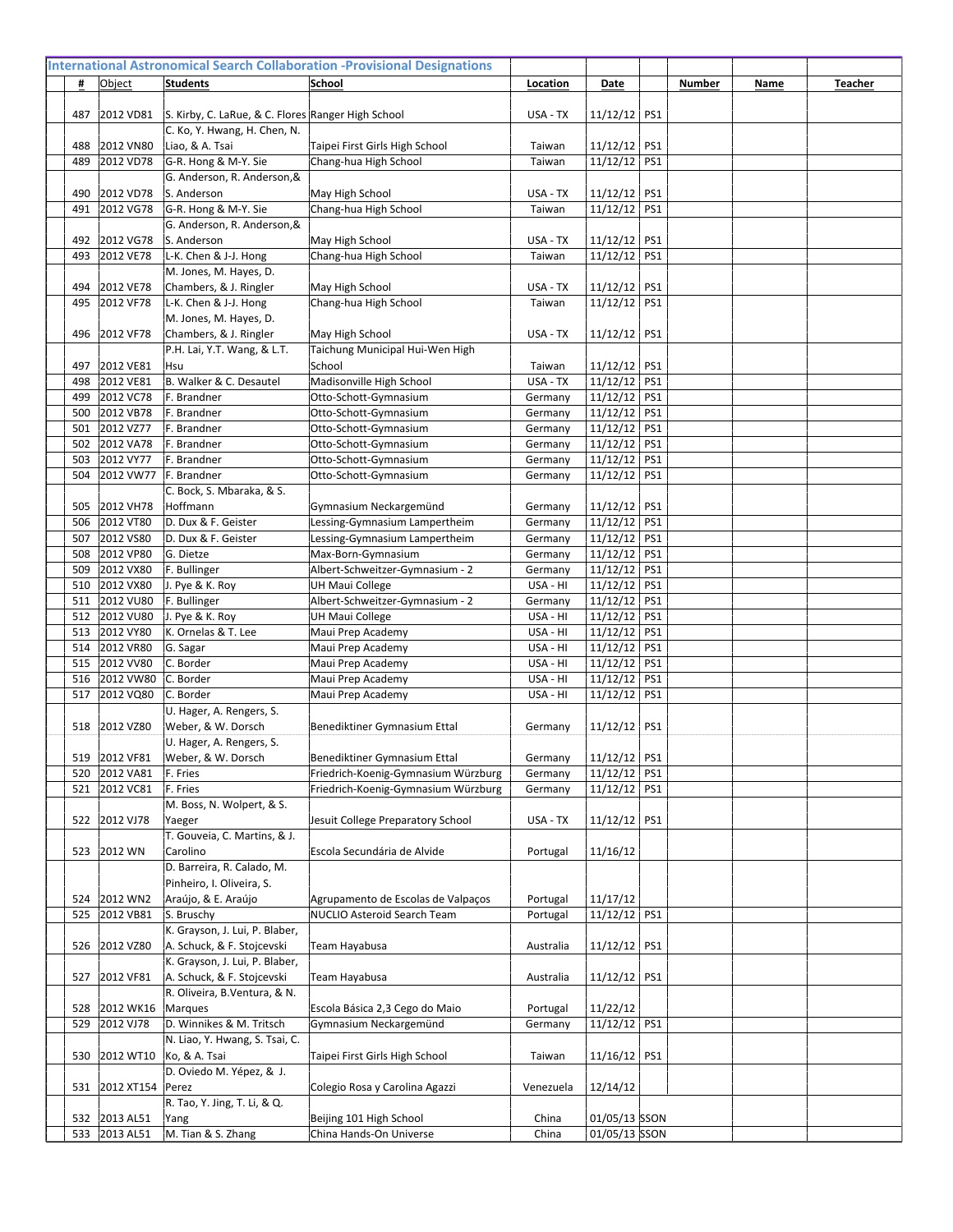|            |                        | R. Tao, Y. Jing, T. Li, & Q.                                |                                                           |                |                                |  |  |
|------------|------------------------|-------------------------------------------------------------|-----------------------------------------------------------|----------------|--------------------------------|--|--|
| 534        | 2013 AK51              | Yang                                                        | Beijing 101 High School                                   | China          | 01/05/13 SSON                  |  |  |
| 535        | 2013 AK51              | M. Tian & S. Zhang                                          | China Hands-On Universe                                   | China          | 01/05/13 SSON                  |  |  |
| 536        | 2013 AN51              | R. Tao & Q. Yang                                            | Beijing 101 High School                                   | China          | 01/05/13 SSON                  |  |  |
| 537        | 2013 AN51              | C. Shao, Q. He, & Y. Hua                                    | Tian Yi High School                                       | China          | 01/05/13 SSON                  |  |  |
| 538        | 2013 AN51              | M. Wang                                                     | Beijing No. 35 Middle School                              | China          | 01/05/13 SSON                  |  |  |
| 539        | 2013 AO51              | R. Tao & Q. Yang                                            | Beijing 101 High School                                   | China          | 01/05/13 SSON                  |  |  |
| 540        | 2013 AO51              | C. Shao, Q. He, & Y. Hua                                    | Tian Yi High School                                       | China          | 01/05/13 SSON                  |  |  |
| 541        | 2013 AO51<br>2013 AR51 | M. Wang<br>L. Yan, J. Li, & M. Tian                         | Beijing No. 35 Middle School                              | China          | 01/05/13 SSON<br>01/05/13 SSON |  |  |
| 542<br>543 | 2013 AR51              | Z. Jiang, Q. Tian, & M. Wang                                | China Hands-On Universe<br>Beijing No. 35 Middle School   | China<br>China | 01/05/13 SSON                  |  |  |
| 544        | 2013 AS51              | L. Yan, J. Li, & M. Tian                                    | China Hands-On Universe                                   | China          | 01/05/13 SSON                  |  |  |
| 545        | 2013 AS51              | Z. Jiang, Q. Tian, & M. Wang   Beijing No. 35 Middle School |                                                           | China          | 01/05/13 SSON                  |  |  |
|            |                        | C. Gomes, R. Cruz, M. Neto,                                 |                                                           |                |                                |  |  |
| 546        | 2013 EP5               | M. Paiva, & V. Rodrigues                                    | Escola Secundária Augusto Gomes                           | Portugal       | 03/03/13 ARI                   |  |  |
|            |                        | C. Ramos, R. Cabral, & T.                                   |                                                           |                |                                |  |  |
| 547        | 2013 EZ7               | Teves                                                       | Escola Secundária Antero de Quental                       | Portugal       | $03/03/13$ ARI                 |  |  |
|            |                        | C. Ko, A.Tsai, H.Chen, & Y.                                 |                                                           |                |                                |  |  |
| 548        | 2013 EQ49              | Hwang                                                       | Taipei First Girls High School                            | Taiwan         | 03/06/13 PS1                   |  |  |
| 549        | 2013 EV42              | A.Tsai, H.Chen, & Y. Hwang                                  | Taipei First Girls High School                            | Taiwan         | 03/06/13 PS1                   |  |  |
| 550        | 2013 EO49              | H. Chen & Y. Hwang                                          | Taipei First Girls High School                            | Taiwan         | 03/06/13 PS1                   |  |  |
| 551        | 2013 EO42              | Y. Hwang & H. Chen                                          | Taipei First Girls High School                            | Taiwan         | 03/06/13 PS1                   |  |  |
| 552        | 2013 ER42              | L-K. Chen                                                   | Chang-hua High School                                     | Taiwan         | 03/06/13 PS1                   |  |  |
| 553        | 2013 EJ42              | L-K. Chen                                                   | Chang-hua High School                                     | Taiwan         | 03/06/13 PS1                   |  |  |
| 554        | 2013 EL42              | L-K. Chen                                                   | Chang-hua High School                                     | Taiwan         | 03/06/13 PS1                   |  |  |
| 555        | 2013 EO43              | D-L. You                                                    | Chang-hua High School                                     | Taiwan         | 03/06/13<br>PS1                |  |  |
|            |                        | Y-C. Chen, F. Chen, S-H. Wu,                                |                                                           |                |                                |  |  |
| 556        | 2013 ET43              | & J-W. Chen                                                 | National Dali Senior High School                          | Taiwan         | 03/06/13   PS1                 |  |  |
| 557        | 2013 EL43              | S-H. Wu & J-W. Chen                                         | National Dali Senior High School                          | Taiwan         | 03/06/13 PS1                   |  |  |
|            |                        |                                                             | Taichung Municipal Hui-Wen High                           |                |                                |  |  |
| 558        | 2013 EP49              | P.H. Lai & P.H. Hsu                                         | School                                                    | Taiwan         | 03/06/13<br>PS1                |  |  |
|            |                        |                                                             | Taichung Municipal Hui-Wen High                           |                |                                |  |  |
| 559        | 2013 EY42              | P.H. Lai, D.Y. Li, & P.H. Hsu                               | School                                                    | Taiwan         | 03/06/13 PS1                   |  |  |
|            |                        | C.Y. Chiang, W.J. Liang, &                                  | Taichung Municipal Hui-Wen High                           |                |                                |  |  |
| 560        | 2013 ES42              | D.Y. Li                                                     | School                                                    | Taiwan         | 03/06/13 PS1                   |  |  |
| 561        | 2013 ED44              | J. Davis                                                    | Madisonville High School                                  | USA-TX         | 03/06/13 PS1                   |  |  |
| 562        | 2013 EF44              | J. Davis                                                    | Madisonville High School                                  | USA-TX         | 03/06/13 PS1                   |  |  |
| 563        | 2013 EN44              | P. Sanchez & P. Garrett                                     | Madisonville High School                                  | USA-TX         | 03/06/13 PS1                   |  |  |
| 564        | 2013 EM44              | P. Sanchez & P. Garrett                                     | Madisonville High School                                  | USA-TX         | 03/06/13 PS1                   |  |  |
| 565        | 2013 ET49              | P. Sanchez & P. Garrett                                     | Madisonville High School                                  | USA-TX         | 03/06/13 PS1                   |  |  |
| 566        | 2013 EE44              | J. Davis                                                    | Madisonville High School                                  | USA-TX         | 03/06/13<br>PS1                |  |  |
|            |                        | J. Fullerton, C. Walker, V.                                 |                                                           |                |                                |  |  |
| 567        | 2013 EJ44              | Molina, & T. Steelr                                         | Vernon High School                                        | USA-TX         | $03/06/13$   PS1               |  |  |
|            |                        | A. Drapper, S. Bochardt, J.                                 |                                                           |                |                                |  |  |
| 568        | 2013 EV43              | Inmon, & R. Trejo                                           | Vernon High School                                        | USA-TX         | 03/06/13 PS1                   |  |  |
|            |                        | A. Drapper, S. Bochardt, J.                                 |                                                           |                |                                |  |  |
| 569        | 2013 EZ43              | Inmon, & R. Trejo                                           | Vernon High School                                        | USA-TX         | 03/06/13 PS1                   |  |  |
| 570        | 2013 EH43              | S. Caldwell                                                 | Vernon High School                                        | USA-TX         | 03/06/13 PS1                   |  |  |
| 571        | 2013 ED43              | C. Logan                                                    | <b>Bullard High School</b>                                | USA-TX         | 03/06/13 PS1                   |  |  |
| 572        | 2013 EK42              | S. Rowley                                                   | Jesuit College Preparatory School                         | USA-TX         | 03/06/13 PS1                   |  |  |
| 573        | 2013 EO44              | A. Williams                                                 | Hardin-Simmons University                                 | USA-TX         | 03/06/13 PS1                   |  |  |
|            |                        | R. Taylor, J. Farrow, R.                                    | Hardin-Simmons University & Cisco                         |                |                                |  |  |
| 574        | 2013 EG44              | Farrow, & S.J. Fields                                       | College                                                   | USA-TX         | PS1<br>03/06/13                |  |  |
|            |                        | M. Elzea, K. Hontz, H.                                      |                                                           |                |                                |  |  |
| 575        | 2013 EA43              | Yingling, & D. Bradley                                      | Cordova High School                                       | USA-CA         | 03/06/13   PS1                 |  |  |
|            |                        | G. Wilson, R. Willis, M.                                    |                                                           |                |                                |  |  |
| 576        | 2013 EX42              | Rosas, & L. Tyrer                                           | Cordova High School                                       | USA-CA         | 03/06/13<br>PS1                |  |  |
|            |                        | D. Carroll, D. Jones, A.                                    |                                                           |                |                                |  |  |
| 577        | 2013 EW42              | Lindsey, & D. Stice                                         | <b>Edmonson County High School</b>                        | USA-KY         | PS1<br>03/06/13                |  |  |
|            |                        | K. Hornback, P. Richmond, K.                                |                                                           |                |                                |  |  |
| 578        | 2013 EB25              | Skaggs, & D. Stice                                          | <b>Edmonson County High School</b>                        | USA-KY         | 03/06/13 PS1                   |  |  |
|            |                        |                                                             |                                                           |                |                                |  |  |
| 579        | 2013 EX24              |                                                             | M. Hogan, A. Love, & D. Stice Edmonson County High School | USA-KY         | 03/06/13 PS1                   |  |  |
| 580        | 2013 EQ43              | N. Maharmeh                                                 | The Governor's School                                     | USA-VA         | 03/06/13 PS1                   |  |  |
|            |                        | B. Chi, H. Redinger, R.                                     |                                                           |                |                                |  |  |
|            |                        | Ferrufino, M. Sandoval, & S.                                |                                                           |                |                                |  |  |
| 581        | 2013 ER49              | Isoda                                                       | Mt. San Antonio College                                   | USA-CA         | 03/06/13 PS1                   |  |  |
|            |                        | 582 2013 EN119 J. Pye & K. Roy                              | <b>UH Maui College</b>                                    | USA-HI         | 03/06/13 PS1                   |  |  |
|            |                        |                                                             |                                                           |                |                                |  |  |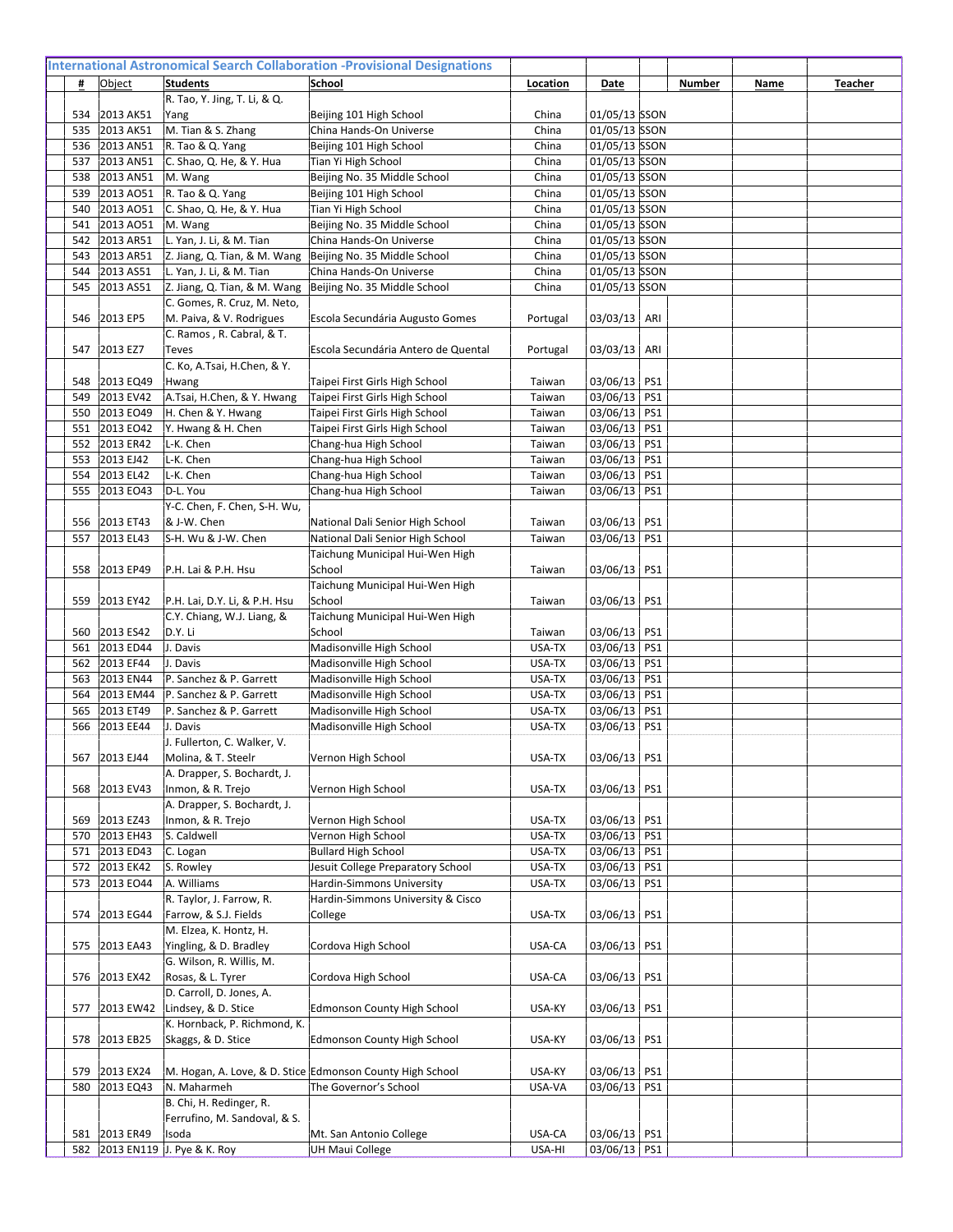| 583 | 2013 ED48                  | J. Pye & K. Roy                              | <b>UH Maui College</b>              | USA-HI  | 03/06/13 PS1                 |  |  |
|-----|----------------------------|----------------------------------------------|-------------------------------------|---------|------------------------------|--|--|
| 584 | 2013 EC45                  | <b>IFA Interns</b>                           | Kamehameha School                   | USA-HI  | 03/06/13 PS1                 |  |  |
|     |                            | M. von Werder, F. Cordt, &                   |                                     |         |                              |  |  |
| 585 | 2013 EV35                  | A. Ortuno                                    | Stormarnschule Ahrensburg           | Germany | 03/06/13 PS1                 |  |  |
| 586 | 2013 EF50                  | M. Bauer & S. Albert                         | Copernicus-Gymnasium Philippsburg   | Germany | 03/06/13 PS1                 |  |  |
| 587 | 2013 EC47                  | C. Balykin & T. Hoang                        | Copernicus-Gymnasium Philippsburg   | Germany | 03/06/13 PS1                 |  |  |
|     |                            | L. Ruecker, M. Groh, M.                      |                                     |         |                              |  |  |
| 588 | 2013 EM46                  | Johnen, & M. Koch                            | Friedrich-Schiller-Gymnasium Weimar | Germany | 03/06/13   PS1               |  |  |
|     |                            | L. Ruecker, M. Johnen, M.                    |                                     |         |                              |  |  |
| 589 | 2013 EE46                  | Groh, & M. Koch                              | Friedrich-Schiller-Gymnasium Weimar | Germany | 03/06/13   PS1               |  |  |
|     |                            | L. Ruecker, M. Groh, M.                      |                                     |         |                              |  |  |
| 590 | 2013 EU45                  | Johnen, & M. Koch                            | Friedrich-Schiller-Gymnasium Weimar | Germany | 03/06/13 PS1                 |  |  |
| 591 | 2013 EY45                  | L. Ruecker, M. Groh, M.<br>Johnen, & M. Koch | Friedrich-Schiller-Gymnasium Weimar | Germany | 03/06/13   PS1               |  |  |
| 592 | 2013 EG45                  | T.C. Kaluza & N. Hock                        | Herzog-Ernst-Gymnasium Uelzen       | Germany | 03/06/13 PS1                 |  |  |
| 593 | 2013 EL45                  | T.C. Kaluza & N. Hock                        | Herzog-Ernst-Gymnasium Uelzen       | Germany | 03/06/13 PS1                 |  |  |
| 594 | 2013 EF45                  | T.C. Kaluza & N. Hock                        | Herzog-Ernst-Gymnasium Uelzen       | Germany | 03/06/13 PS1                 |  |  |
| 595 | 2013 EP45                  | T.C. Kaluza & N. Hock                        | Herzog-Ernst-Gymnasium Uelzen       | Germany | 03/06/13 PS1                 |  |  |
| 596 | 2013 EU44                  | T.C. Kaluza & N. Hock                        | Herzog-Ernst-Gymnasium Uelzen       | Germany | 03/06/13 PS1                 |  |  |
| 597 | 2013 EU49                  | F. Brandner & Ph. Schmidt                    | Otto-Schott-Gymnasium               | Germany | 03/06/13 PS1                 |  |  |
| 598 | 2013 ES48                  | F. Brandner & Ph. Schmidt                    | Otto-Schott-Gymnasium               | Germany | 03/06/13 PS1                 |  |  |
| 599 | 2013 EV48                  | F. Brandner & Ph. Schmidt                    | Otto-Schott-Gymnasium               | Germany | 03/06/13 PS1                 |  |  |
| 600 | 2013 EW48                  | F. Brandner & Ph. Schmidt                    | Otto-Schott-Gymnasium               | Germany | 03/06/13 PS1                 |  |  |
| 601 | 2013 EZ48                  | F. Brandner & Ph. Schmidt                    | Otto-Schott-Gymnasium               | Germany | 03/06/13 PS1                 |  |  |
| 602 | 2013 EP46                  | L. Miletic & G. Dietze                       | Max-Born-Gymnasium                  | Germany | 03/06/13 PS1                 |  |  |
|     |                            | I. Hebgen, M. Roock, & G.                    | Max-Born-Gymnasium                  |         |                              |  |  |
| 603 | 2013 EW45                  | Dietze                                       |                                     | Germany | 03/06/13   PS1               |  |  |
|     |                            | S. Pietsch, D. Kümmel, & G.                  | Max-Born-Gymnasium                  |         |                              |  |  |
| 604 | 2013 ED46                  | Dietze                                       |                                     | Germany | 03/06/13   PS1               |  |  |
|     |                            | S. Pietsch, D. Kümmel, & G.                  | Max-Born-Gymnasium                  |         |                              |  |  |
| 605 | 2013 EF46                  | Dietze                                       |                                     | Germany | 03/06/13   PS1               |  |  |
|     |                            | S. Hoffmann, A. Schulz, & G.                 | Max-Born-Gymnasium                  |         |                              |  |  |
| 606 | 2013 EG46                  | Dietze                                       |                                     | Germany | 03/06/13   PS1               |  |  |
| 607 | 2013 EZ47                  | F. Schäfer, I. Mantler, & G.<br>Dietze       | Max-Born-Gymnasium                  | Germany | 03/06/13   PS1               |  |  |
| 608 | 2013 ER44                  | D. Winnikes                                  | Gymnasium Neckargemünd              | Germany | 03/06/13 PS1                 |  |  |
|     |                            | J. Oswald, M. Tritsch, & D.                  |                                     |         |                              |  |  |
| 609 | 2013 EA49                  | Winnikes                                     | Gymnasium Neckargemünd              | Germany | 03/06/13 PS1                 |  |  |
| 610 | 2013 EY48                  | D. Winnikes                                  | Gymnasium Neckargemünd              | Germany | 03/06/13 PS1                 |  |  |
| 611 | 2013 EX48                  | D. Winnikes                                  | Gymnasium Neckargemünd              | Germany | 03/06/13 PS1                 |  |  |
| 612 | 2013 EG50                  | D. Winnikes                                  | Gymnasium Neckargemünd              | Germany | 03/06/13 PS1                 |  |  |
| 613 | 2013 EG48                  | D. Dux & F. Geister                          | Lessing-Gymnasium Lampertheim       | Germany | 03/06/13 PS1                 |  |  |
|     | 614 2013 EK47              | D. Dux & F. Geister                          | Lessing-Gymnasium Lampertheim       | Germany | 03/06/13 PS1                 |  |  |
| 615 | 2013 EW47                  | D. Dux & F. Geister                          | Lessing-Gymnasium Lampertheim       | Germany | 03/06/13 PS1                 |  |  |
| 616 | 2013 EZ46                  | R. Bonsch & F. Bullinger                     | Albert-Schweitzer-Gymnasium         | Germany | 03/06/13 PS1                 |  |  |
| 617 | 2013 ER46                  | R. Bonsch & F. Bullinger                     | Albert-Schweitzer-Gymnasium         | Germany | 03/06/13 PS1                 |  |  |
| 618 | 2013 EU46                  | R. Bonsch & F. Bullinger                     | Albert-Schweitzer-Gymnasium         | Germany | 03/06/13 PS1                 |  |  |
| 619 | 2013 EX45                  | R. Heydenreich                               | St. Gotthard Gymnasium              | Germany | 03/06/13 PS1                 |  |  |
| 620 | 2013 EK46                  | R. Heydenreich                               | St. Gotthard Gymnasium              | Germany | 03/06/13 PS1                 |  |  |
| 621 | 2013 EB46                  | R. Heydenreich<br>H. Bäzner-Zehender, A.     | St. Gotthard Gymnasium              | Germany | 03/06/13 PS1                 |  |  |
| 622 | 2013 ED45                  | Köcher, J. Stein, & N. Ruoff                 | Hermann-Hesse-Gymnasium             | Germany | 03/06/13 PS1                 |  |  |
|     |                            | U. Hager, A. Rengers, S.                     |                                     |         |                              |  |  |
|     |                            | Weber, M. Szalecki, & W.                     |                                     |         |                              |  |  |
|     | 623 2013 EH50              | Dorsch                                       | Benediktiner Gymnasium Ettal        | Germany | 03/06/13 PS1                 |  |  |
|     |                            | U. Hager, A. Rengers, S.                     |                                     |         |                              |  |  |
|     |                            | Weber, M. Szalecki, & W.                     |                                     |         |                              |  |  |
| 624 | 2013 ET48                  | Dorsch                                       | Benediktiner Gymnasium Ettal        | Germany | 03/06/13 PS1                 |  |  |
|     |                            | U. Hager, A. Rengers, S.                     |                                     |         |                              |  |  |
|     |                            | Weber, M. Szalecki, & W.                     |                                     |         |                              |  |  |
| 625 | 2013 EK48                  | Dorsch                                       | Benediktiner Gymnasium Ettal        | Germany | 03/06/13 PS1                 |  |  |
| 626 | 2013 EH48                  | F. Fries                                     | Friedrich-Koenig-Gymnasium Würzburg | Germany | 03/06/13 PS1                 |  |  |
| 627 | 2013 EL47                  | F. Fries                                     | Friedrich-Koenig-Gymnasium Würzburg | Germany | 03/06/13 PS1                 |  |  |
| 628 | 2013 EB50                  | T. Rosbach & M. Mannes                       | Johann-Christian-Senckenberg-Schule | Germany | 03/06/13 PS1                 |  |  |
| 629 | 2013 ER50                  | T. Rosbach & M. Mannes                       | Johann-Christian-Senckenberg-Schule | Germany | 03/06/13 PS1                 |  |  |
|     |                            | J. Schäfer, M. Göbel, & L.                   |                                     |         |                              |  |  |
| 630 | 2013 ED47<br>631 2013 EY46 | Schmitt<br>J. Winkler                        | Johann-Christian-Senckenberg-Schule | Germany | 03/06/13 PS1<br>03/06/13 PS1 |  |  |
|     |                            |                                              | Friedrich-Wilhelm-Gymnasium         | Germany |                              |  |  |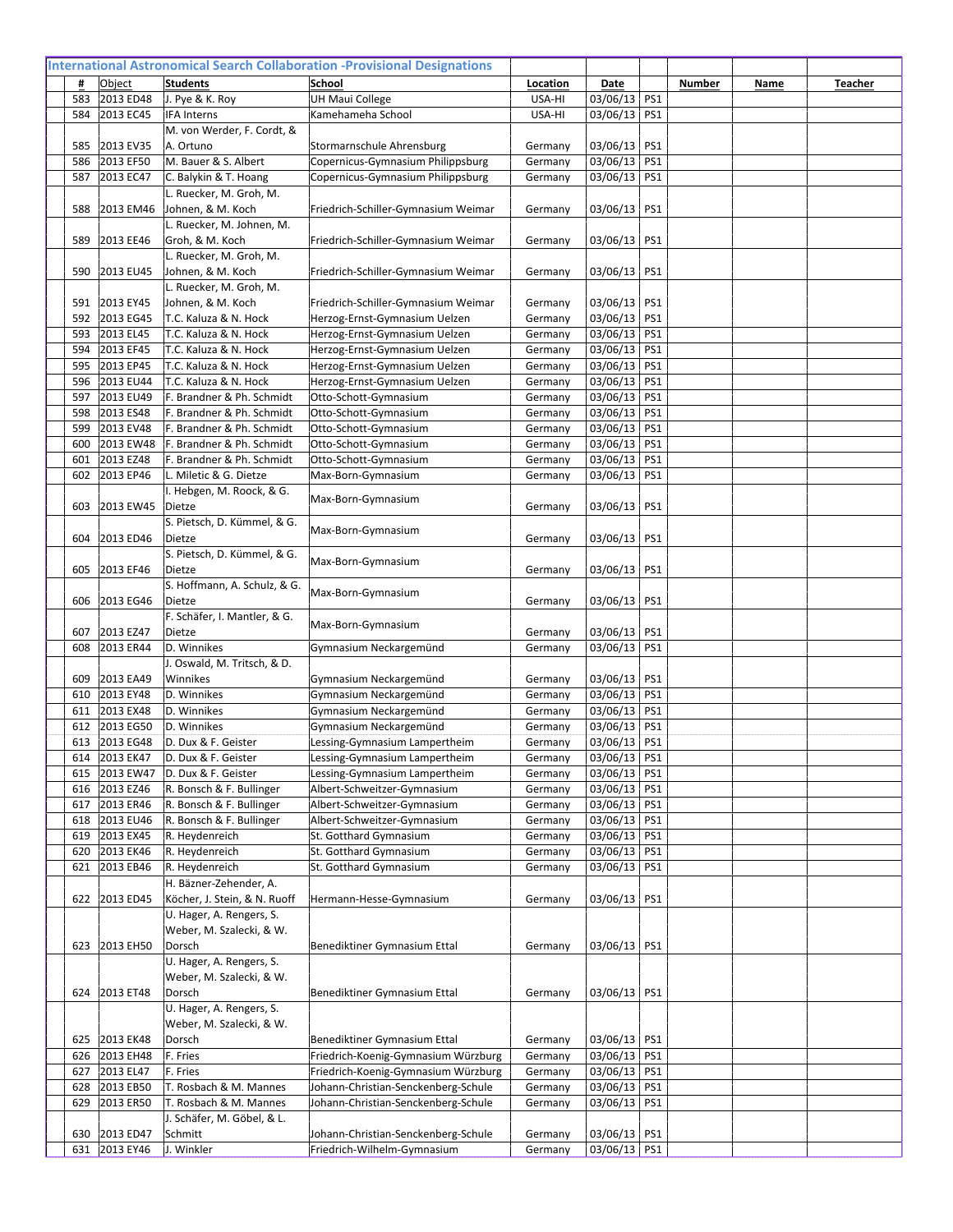| 632 | 2013 EM45     | U. Schierhorn                                                   | Friedrich-Wilhelm-Gymnasium                                    | Germany         | 03/06/13 PS1   |  |  |
|-----|---------------|-----------------------------------------------------------------|----------------------------------------------------------------|-----------------|----------------|--|--|
| 633 | 2013 EO45     | G. Goncalves, L. Moura, K.<br>Palaro, & D. Rossetto             | Universidade Federal de São Carlos                             | Brazil          | 03/06/13 PS1   |  |  |
|     |               | G. Goncalves, L. Moura, K.                                      |                                                                |                 |                |  |  |
| 634 | 2013 EH45     | Palaro, & D. Rossetto                                           | Universidade Federal de São Carlos                             | Brazil          | 03/06/13   PS1 |  |  |
|     |               | G. Goncalves, L. Moura, K.                                      |                                                                |                 |                |  |  |
| 635 | 2013 EY44     | Palaro, & D. Rossetto                                           | Universidade Federal de São Carlos                             | Brazil          | 03/06/13 PS1   |  |  |
|     |               | G. Goncalves, L. Moura, K.                                      |                                                                |                 |                |  |  |
| 636 | 2013 EW44     | Palaro, & D. Rossetto                                           | Universidade Federal de São Carlos                             | Brazil          | 03/06/13   PS1 |  |  |
|     |               | G. Flaga, B. Golebiewski, I.<br>Ikier, J. Liszka, W. Peplinski, |                                                                |                 |                |  |  |
| 637 | 2013 EM48     | & K. Piwowarczyk                                                | Center for Theoretical Physics                                 | Poland          | 03/06/13 PS1   |  |  |
|     |               | G. Flaga, B. Golebiewski, I.                                    |                                                                |                 |                |  |  |
|     |               | Ikier, J. Liszka, W. Peplinski,                                 |                                                                |                 |                |  |  |
| 638 | 2013 EJ48     | & K. Piwowarczyk                                                | Center for Theoretical Physics                                 | Poland          | 03/06/13   PS1 |  |  |
|     |               |                                                                 |                                                                |                 |                |  |  |
|     |               | W.Sobczuk, E.Plonka, K.Frac,                                    |                                                                |                 |                |  |  |
|     |               | M.Frac, & M.Domagalska,<br>M.Soltyszewska, K.Oram,              |                                                                |                 |                |  |  |
| 639 | 2013 EC48     | M.Wiœniewski                                                    | Center for Theoretical Physics                                 | Poland          | 03/06/13 PS1   |  |  |
|     |               |                                                                 |                                                                |                 |                |  |  |
|     |               | W.Sobczuk, E.Plonka, K.Frac,                                    |                                                                |                 |                |  |  |
|     |               | M.Frac, & M.Domagalska,                                         |                                                                |                 |                |  |  |
|     |               | M.Soltyszewska, K.Oram,                                         |                                                                |                 |                |  |  |
| 640 | 2013 EB48     | M.Wiœniewski                                                    | <b>Center for Theoretical Physics</b>                          | Poland          | 03/06/13 PS1   |  |  |
|     |               |                                                                 | Tudor Vianu National High School of<br><b>Computer Science</b> |                 |                |  |  |
| 641 | 2013 EQ47     | B. Cionca                                                       | Tudor Vianu National High School of                            | Romania         | 03/06/13   PS1 |  |  |
| 642 | 2013 EO47     | B. Cionca                                                       | Computer Science                                               | Romania         | 03/06/13   PS1 |  |  |
|     |               | V. Radeva, D. Karakashev, &                                     | Student Space Agency, Astronomical                             |                 |                |  |  |
| 643 | 2013 EB47     | I. Georgiev                                                     | Observatory                                                    | Bulgaria        | 03/06/13 PS1   |  |  |
|     |               | V. Radeva, D. Karakashev, &                                     | Student Space Agency, Astronomical                             |                 |                |  |  |
| 644 | 2013 EQ46     | I. Georgiev                                                     | Observatory                                                    | <b>Bulgaria</b> | 03/06/13   PS1 |  |  |
|     |               | F. Barbosa, R. Oliveira, T.<br>Ferreira, D. Cordeiro, J.        |                                                                |                 |                |  |  |
| 645 | 2013 EZ45     | Nolasco & P. Lança                                              | <b>NUCLIO Asteroid Search Team</b>                             | Portugal        | 03/06/13   PS1 |  |  |
|     |               | F. Barbosa, R. Oliveira, T.                                     |                                                                |                 |                |  |  |
|     |               | Ferreira, D. Cordeiro, J.                                       |                                                                |                 |                |  |  |
| 646 | 2013 EA46     | Nolasco & P. Lanca                                              | NUCLIO Asteroid Search Team                                    | Portugal        | 03/06/13   PS1 |  |  |
|     |               | F. Barbosa, R. Oliveira, T.                                     |                                                                |                 |                |  |  |
|     |               | Ferreira, D. Cordeiro, J.                                       |                                                                |                 |                |  |  |
|     | 647 2013 EZ49 | Nolasco & P. Lança<br>A. Kraus, M. Neta, D. Damas,              | NUCLIO Asteroid Search Team                                    | Portugal        | 03/06/13 PS1   |  |  |
|     |               | C. Silva, D. Santos, & I.                                       |                                                                |                 |                |  |  |
| 648 | 2013 EO46     | Pelicano                                                        | NUCLIO Asteroid Search Team                                    | Portugal        | 03/06/13 PS1   |  |  |
|     |               | A. Kraus, M. Neta, D. Damas,                                    |                                                                |                 |                |  |  |
|     |               | C. Silva, D. Santos, & I.                                       |                                                                |                 |                |  |  |
| 649 | 2013 EH46     | Pelicano                                                        | NUCLIO Asteroid Search Team                                    | Portugal        | 03/06/13 PS1   |  |  |
|     |               | F. Barbosa, R. Oliveira, T.<br>Ferreira, E. Bettencourt, L.     |                                                                |                 |                |  |  |
| 650 | 2013 EJ45     | Chagas, & A. Vale                                               | NUCLIO Asteroid Search Team                                    | Portugal        | 03/06/13 PS1   |  |  |
|     |               | F. Barbosa, R. Oliveira, T.                                     |                                                                |                 |                |  |  |
|     |               | Ferreira, E. Bettencourt, L.                                    |                                                                |                 |                |  |  |
| 651 | 2013 EA45     | Chagas, & A. Vale                                               | NUCLIO Asteroid Search Team                                    | Portugal        | 03/06/13 PS1   |  |  |
| 652 | 2013 EA48     | O.W. Roberts & C. Lavis                                         | <b>UKSEDS Asteroid Chasers</b>                                 | United Kingdom  | 03/06/13 PS1   |  |  |
| 653 |               | K. Grayson, J. Lui, P. Blaber,<br>A. Schuck, & F. Stojcevski    | Team Hayabusa                                                  |                 | 03/06/13 PS1   |  |  |
|     | 2013 EL29     | K. Grayson, J. Lui, P. Blaber,                                  |                                                                | Australia       |                |  |  |
| 654 | 2013 EM29     | A. Schuck, & F. Stojcevski                                      | Team Hayabusa                                                  | Australia       | 03/06/13 PS1   |  |  |
|     |               | K. Grayson, J. Lui, P. Blaber,                                  |                                                                |                 |                |  |  |
| 655 | 2013 EK29     | A. Schuck, & F. Stojcevski                                      | Team Hayabusa                                                  | Australia       | 03/06/13   PS1 |  |  |
|     |               | Y-L. Hsu, Y. Hwang, H. Chen,                                    |                                                                |                 |                |  |  |
| 656 | 2013 EK54     | C. Ko, & Y. Liao                                                | Taipei First Girls High School                                 | Taiwan          | 03/08/13   PS1 |  |  |
| 657 | 2013 EB54     | C. Ko, H. Chen, A. Tsai, A.<br>Wang, & S. Pang                  | Taipei First Girls High School                                 | Taiwan          | 03/08/13   PS1 |  |  |
|     |               | S. Pang, Y. Liao, H. Chen, C.                                   |                                                                |                 |                |  |  |
| 658 | 2013 ET63     | Ko, & A. Wang                                                   | Taipei First Girls High School                                 | Taiwan          | 03/08/13 PS1   |  |  |
|     | 659 2013 EY54 | L-K. Chen                                                       | Chang-hua High School                                          | Taiwan          | 03/08/13 PS1   |  |  |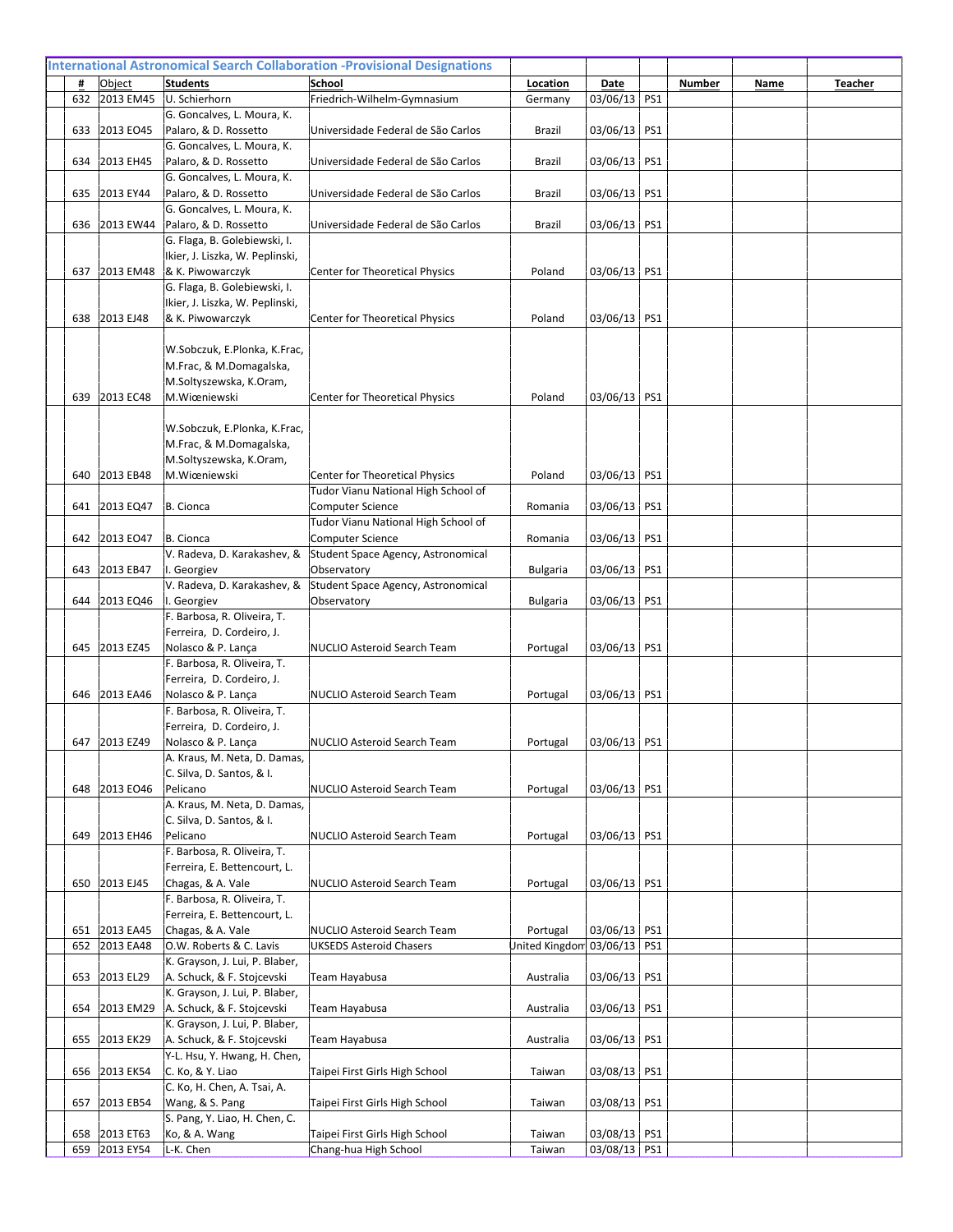|            | 2013 EB55                  | L-K. Chen                                         |                                                      |                  | 03/08/13 PS1                 |     |  |  |
|------------|----------------------------|---------------------------------------------------|------------------------------------------------------|------------------|------------------------------|-----|--|--|
| 660<br>661 | 2013 EV63                  | L-K. Chen                                         | Chang-hua High School<br>Chang-hua High School       | Taiwan<br>Taiwan | 03/08/13 PS1                 |     |  |  |
| 662        | 2013 EF55                  | L-K. Chen                                         | Chang-hua High School                                | Taiwan           | 03/08/13 PS1                 |     |  |  |
| 663        | 2013 EX55                  | S-H. Wu & J-W. Chen                               | National Dali Senior High School                     | Taiwan           | 03/08/13                     | PS1 |  |  |
| 664        | 2013 EO55                  | S-H. Wu & J-W. Chen                               | National Dali Senior High School                     | Taiwan           | 03/08/13                     | PS1 |  |  |
|            |                            | D.Y. Li, C.Y. Chiang, & W.J.                      | Taichung Municipal Hui-Wen High                      |                  |                              |     |  |  |
| 665<br>666 | 2013 EZ52<br>2013 ES119    | Liang<br>S. Kirby                                 | School<br>Ranger High School                         | Taiwan<br>USA-TX | 03/08/13 PS1<br>03/08/13     | PS1 |  |  |
|            |                            | G Anderson, R. Anderson, &                        |                                                      |                  |                              |     |  |  |
| 667        | 2013 ES52                  | K. Potter                                         | May High School                                      | USA-TX           | 03/08/13 PS1                 |     |  |  |
| 668        | 2013 EQ63                  | G. Anderson                                       | May High School                                      | USA-TX           | 03/08/13 PS1                 |     |  |  |
| 669        | 2013 ER63                  | C. Williams & J. Thompson                         | Colleyville Heritage High School                     | USA-TX           | 03/08/13 PS1                 |     |  |  |
| 670        | 2013 EW53                  | R. Prii & A. Flynn                                | Colleyville Heritage High School                     | USA-TX           | 03/08/13 PS1                 |     |  |  |
| 671        | 2013 EP53                  | C. Reese & E. Mince                               | Colleyville Heritage High School                     | USA-TX           | 03/08/13 PS1                 |     |  |  |
| 672        | 2013 EQ53                  | C. Reese & E. Mince                               | Colleyville Heritage High School                     | USA-TX           | 03/08/13                     | PS1 |  |  |
| 673<br>674 | 2013 ES54<br>2013 EE54     | D. Rothrock<br>D. Rothrock                        | Madisonville High School<br>Madisonville High School | USA-TX<br>USA-TX | 03/08/13 PS1<br>03/08/13 PS1 |     |  |  |
| 675        | 2013 EP56                  | 1st Period Class                                  | Vernon High School                                   | USA-TX           | 03/08/13                     | PS1 |  |  |
| 676        | 2013 EJ56                  | 4th Period Class                                  | Vernon High School                                   | USA-TX           | 03/08/13 PS1                 |     |  |  |
| 677        | 2013 EZ55                  | 4th Period Class                                  | Vernon High School                                   | USA-TX           | 03/08/13 PS1                 |     |  |  |
| 678        | 2013 EY64                  | 4th Period Class                                  | Vernon High School                                   | USA-TX           | 03/08/13 PS1                 |     |  |  |
| 679        | 2013 EC55                  | S. Caldwell                                       | Vernon High School                                   | USA-TX           | 03/08/13                     | PS1 |  |  |
|            |                            | Fullerton, C. Walker, V.                          |                                                      |                  |                              |     |  |  |
| 680        | 2013 ED55                  | Molina, & T. Steelr                               | Vernon High School                                   | USA-TX           | 03/08/13                     | PS1 |  |  |
|            |                            | Z. Wingate, M. Peters, C.                         |                                                      |                  |                              |     |  |  |
| 681        | 2013 EP57                  | McClenny, & C. Logan                              | <b>Bullard High School</b>                           | USA-TX           | 03/08/13                     | PS1 |  |  |
| 682        | 2013 EG57                  | Z. Wingate, M. Peters, C.<br>McClenny, & C. Logan |                                                      | USA-TX           | 03/08/13                     | PS1 |  |  |
|            |                            | L. Hudson, A. Janczycki, & C.                     | <b>Bullard High School</b>                           |                  |                              |     |  |  |
| 683        | 2013 EZ56                  | Logan                                             | <b>Bullard High School</b>                           | USA-TX           | 03/08/13                     | PS1 |  |  |
|            |                            | L. Hudson, A. Janczycki, & C.                     |                                                      |                  |                              |     |  |  |
| 684        | 2013 ES56                  | Logan                                             | <b>Bullard High School</b>                           | USA-TX           | 03/08/13 PS1                 |     |  |  |
| 685        | 2013 EH53                  | S. Rowley                                         | Jesuit College Preparatory School                    | USA-TX           | 03/08/13 PS1                 |     |  |  |
| 686        |                            |                                                   |                                                      |                  |                              |     |  |  |
|            | 2013 EV52                  | S. Rowley                                         | Jesuit College Preparatory School                    | USA-TX           | 03/08/13 PS1                 |     |  |  |
| 687        | 2013 EJ53                  | S. Rowley                                         | Jesuit College Preparatory School                    | USA-TX           | 03/08/13 PS1                 |     |  |  |
| 688        | 2013 EF53                  | S. Rowley                                         | Jesuit College Preparatory School                    | USA-TX           | 03/08/13                     | PS1 |  |  |
| 689        | 2013 EA53                  | S. Rowley                                         | Jesuit College Preparatory School                    | USA-TX           | 03/08/13                     | PS1 |  |  |
| 690        | 2013 EB53                  | S. Rowley                                         | Jesuit College Preparatory School                    | USA-TX           | 03/08/13                     | PS1 |  |  |
|            |                            |                                                   | Tarrant County College - Northeast                   |                  |                              |     |  |  |
| 691        | 2013 ET54                  | S. Simms                                          | Campus<br>Tarrant County College - Northeast         | USA-TX           | 03/08/13                     | PS1 |  |  |
|            | 692 2013 EQ54 S. Simms     |                                                   | Campus                                               | USA-TX           | 03/08/13   PS1               |     |  |  |
|            |                            | M. Elzea, K. Hontz, H.                            |                                                      |                  |                              |     |  |  |
| 693        | 2013 ET56                  | Yingling, & D. Bradley                            | Cordova High School                                  | USA-CA           | 03/08/13 PS1                 |     |  |  |
|            |                            | M. Elzea, K. Hontz, H.                            |                                                      |                  |                              |     |  |  |
| 694        | 2013 EV56                  | Yingling, & D. Bradley                            | Cordova High School                                  | USA-CA           | 03/08/13 PS1                 |     |  |  |
|            |                            | M. Elzea, K. Hontz, H.                            |                                                      |                  |                              |     |  |  |
| 695        | 2013 EM56                  | Yingling, & D. Bradley                            | Cordova High School                                  | USA-CA           | 03/08/13   PS1               |     |  |  |
| 696        | 2013 EE56                  | M. Elzea, K. Hontz, H.                            | Cordova High School                                  | USA-CA           |                              |     |  |  |
|            |                            | Yingling, & D. Bradley<br>R. Raven, G. Wilson, M. |                                                      |                  | 03/08/13 PS1                 |     |  |  |
| 697        | 2013 EN55                  | Rosas, & L. Tyrer                                 | Cordova High School                                  | USA-CA           | 03/08/13 PS1                 |     |  |  |
|            |                            | R. Raven, G. Wilson, M.                           |                                                      |                  |                              |     |  |  |
| 698        | 2013 ES55                  | Rosas, & L. Tyrer                                 | Cordova High School                                  | USA-CA           | 03/08/13 PS1                 |     |  |  |
|            |                            | R. Raven, G. Wilson, M.                           |                                                      |                  |                              |     |  |  |
| 699        | 2013 EY63                  | Rosas, & L. Tyrer                                 | Cordova High School                                  | USA-CA           | 03/08/13 PS1                 |     |  |  |
|            |                            | De. McLean, Dy. McLean, &                         |                                                      |                  |                              |     |  |  |
| 700        | 2013 ED57                  | A. Sobon                                          | Folsom Lake College                                  | USA-CA           | 03/08/13 PS1                 |     |  |  |
| 701        | 2013 EN56                  | De. McLean, Dy. McLean, &<br>A. Sobon             |                                                      | USA-CA           |                              |     |  |  |
|            |                            | G. Vance, L.F. Brown, & E.                        | Folsom Lake College                                  |                  | 03/08/13   PS1               |     |  |  |
| 702        | 2013 EW52                  | Eddings                                           | <b>Connecticut College</b>                           | USA-CT           | 03/08/13 PS1                 |     |  |  |
|            |                            | G. Vance, L.F. Brown, & E.                        |                                                      |                  |                              |     |  |  |
| 703        | 2013 EU52                  | Eddings                                           | <b>Connecticut College</b>                           | USA-CT           | 03/08/13 PS1                 |     |  |  |
|            |                            | M. Joyce, G. Vance, & L.F.                        |                                                      |                  |                              |     |  |  |
| 704        | 2013 ED53                  | Brown                                             | <b>Connecticut College</b>                           | USA-CT           | 03/08/13 PS1                 |     |  |  |
| 705        | 2013 EH54<br>706 2013 EV53 | N. Kurane<br>A. Lanteigne & D. Craig              | Broad Run High School<br>Broad Run High School       | USA-VA<br>USA-VA | 03/08/13 PS1<br>03/08/13 PS1 |     |  |  |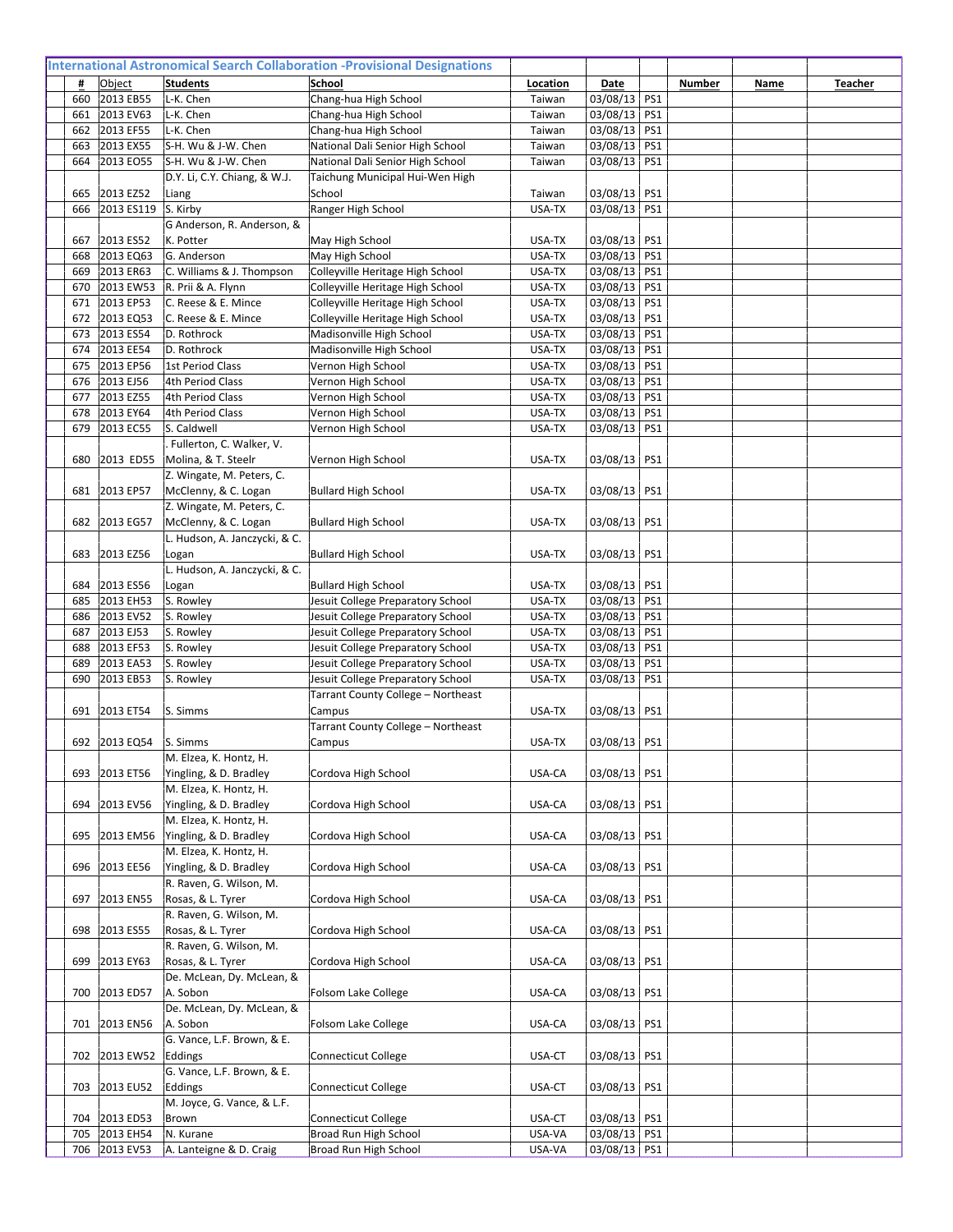| 707        | 2013 EK53              | A. Sastry                                                  |                                        | USA-VA           | 03/08/13 PS1                 |  |  |
|------------|------------------------|------------------------------------------------------------|----------------------------------------|------------------|------------------------------|--|--|
|            |                        | A. Bailey, I. Thompson, & A.                               | Broad Run High School                  |                  |                              |  |  |
| 708        | 2013 EX54              | McNeely                                                    | Bremen High School                     | USA-IN           | 03/08/13 PS1                 |  |  |
|            |                        | T.A. McNeely, M. McNeely,                                  |                                        |                  |                              |  |  |
|            |                        | L. McNeely, R. McNeely, &                                  | Bremen High School                     |                  |                              |  |  |
| 709        | 2013 EO54              | W. McNeely                                                 |                                        | USA-IN           | 03/08/13 PS1                 |  |  |
|            |                        | A. McNeely, M. McNeely, L.                                 |                                        |                  |                              |  |  |
|            |                        | McNeely, R. McNeely, & W.                                  | Bremen High School                     |                  |                              |  |  |
| 710<br>711 | 2013 EF54<br>2013 EW55 | McNeely<br>S. Morrill                                      | Northridge High School                 | USA-IN<br>USA-UT | 03/08/13 PS1<br>03/08/13 PS1 |  |  |
| 712        | 2013 EA56              | S. Morrill                                                 | Northridge High School                 | USA-UT           | 03/08/13 PS1                 |  |  |
| 713        | 2013 EF57              | I. Rodriguez                                               | Hermiston Astronomy Club               | USA-OR           | 03/08/13 PS1                 |  |  |
| 714        | 2013 EA57              | I. Rodriguez                                               | Hermiston Astronomy Club               | USA-OR           | 03/08/13 PS1                 |  |  |
| 715        | 2013 EW56              | R.A. Frye                                                  | Hermiston Astronomy Club               | USA-OR           | 03/08/13 PS1                 |  |  |
|            |                        | D. Carroll, B. Hennion, D.                                 |                                        |                  |                              |  |  |
| 716        | 2013 EG56              | Jones, & A. Lindsey                                        | <b>Edmonson County High School</b>     | USA-KY           | 03/08/13   PS1               |  |  |
|            |                        | J. Bryant, H. Cameron, & T.                                |                                        |                  |                              |  |  |
| 717        | 2013 EZ63              | Penn                                                       | <b>Edmonson County High School</b>     | USA-KY           | 03/08/13 PS1                 |  |  |
| 718        | 2013 EM55              | K. Hornback, P. Richmond, &<br>K. Skaggs                   | <b>Edmonson County High School</b>     | USA-KY           | 03/08/13 PS1                 |  |  |
| 719        | 2013 ET52              | N. Maharmeh                                                | The Governor's School                  | USA-VA           | 03/08/13 PS1                 |  |  |
| 720        | 2013 EX64              | N. Maharmeh                                                | The Governor's School                  | USA-VA           | 03/08/13 PS1                 |  |  |
| 721        | 2013 EC53              | N. Maharmeh                                                | The Governor's School                  | USA-VA           | 03/08/13 PS1                 |  |  |
| 722        | 2013 EB57              | N. Maharmeh                                                | The Governor's School                  | USA-VA           | 03/08/13 PS1                 |  |  |
|            |                        | N. Maharmeh & A.                                           |                                        |                  |                              |  |  |
| 723        | 2013 EB37              | Maharmeh                                                   | The Governor's School                  | USA-VA           | 03/08/13 PS1                 |  |  |
|            |                        | N. Maharmeh & A.                                           |                                        |                  |                              |  |  |
| 724        | 2013 EF59              | Maharmeh<br>N. Maharmeh & A.                               | The Governor's School                  | USA-VA           | 03/08/13 PS1                 |  |  |
| 725        | 2013 EL57              | Maharmeh                                                   | The Governor's School                  | USA-VA           | 03/08/13   PS1               |  |  |
| 726        | 2013 EY56              | N. Maharmeh                                                | The Governor's School                  | USA-VA           | 03/08/13 PS1                 |  |  |
|            |                        | B. Chi, H. Redinger, R.                                    |                                        |                  |                              |  |  |
|            |                        | Ferrufino, M. Sandoval, & S.                               |                                        |                  |                              |  |  |
| 727        | 2013 EO53              | Isoda                                                      | Mt. San Antonio College                | USA-CA           | 03/08/13   PS1               |  |  |
|            |                        | D. Brendel, M. Carrera, C.                                 |                                        |                  |                              |  |  |
|            |                        | Greene, K. Logan, & M.                                     | Lee County High School                 |                  |                              |  |  |
| 728        | 2013 ET55              | Lybarger<br>B. McLain, C. Moore, C.                        |                                        | USA-GA           | 03/08/13 PS1                 |  |  |
|            |                        | Rodieck, C. Schultz, & A.                                  | Lee County High School                 |                  |                              |  |  |
| 729        | 2013 EN54              | Stroud                                                     |                                        | USA-GA           | 03/08/13 PS1                 |  |  |
|            |                        | R. Thompson, A. Tiefert, M.                                |                                        |                  |                              |  |  |
|            |                        | Howard, N. Harris, & S.                                    | Lee County High School                 |                  |                              |  |  |
|            | 730 2013 EL54          | Rocklin                                                    |                                        | USA-GA           | 03/08/13 PS1                 |  |  |
|            |                        |                                                            |                                        |                  |                              |  |  |
|            |                        | W. Daughtery, H. Eubanks, R. Lee County High School        |                                        |                  |                              |  |  |
|            | 731 2013 EU63          | Gay, O. Hedrick, & K. Hogan<br>E. Houston, A. Stroud, & B. |                                        | USA-GA           | 03/08/13 PS1                 |  |  |
| 732        | 2013 EG54              | Rynders                                                    | Lee County High School                 | USA-GA           | 03/08/13 PS1                 |  |  |
| 733        | 2013 EG53              | C. Clark & M. Kukawa                                       | Delta State University                 | USA-MS           | 03/08/13 PS1                 |  |  |
| 734        | 2013 EC65              | J. Matthew & M. Kukawa                                     | Delta State University                 | USA-MS           | 03/08/13 PS1                 |  |  |
|            |                        | J. Martin, M. Duke, & M.                                   |                                        |                  |                              |  |  |
| 735        | 2013 EO56              | Kukawa                                                     | Delta State University                 | USA-MS           | 03/08/13 PS1                 |  |  |
| 736        | 2013 ES53              | J. Pye & K. Roy                                            | <b>UH Maui College</b>                 | USA-HI           | 03/08/13 PS1                 |  |  |
| 737        | 2013 EK85              | IFA Interns                                                | Kamehameha School                      | USA-HI           | 03/08/13 PS1                 |  |  |
| 738<br>739 | 2013 EG76<br>2013 EJ84 | <b>IFA Interns</b><br><b>IFA</b> Interns                   | Kamehameha School<br>Kamehameha School | USA-HI<br>USA-HI | 03/08/13 PS1<br>03/08/13 PS1 |  |  |
|            |                        | L. von Werder, J. von                                      |                                        |                  |                              |  |  |
| 740        | 2013 EE84              | Werder, & F. von Werder                                    | Stormarnschule Ahrensburg              | Germany          | 03/08/13 PS1                 |  |  |
|            |                        | L. von Werder, J. von                                      |                                        |                  |                              |  |  |
| 741        | 2013 ET76              | Werder, & F. von Werder                                    | Stormarnschule Ahrensburg              | Germany          | 03/08/13   PS1               |  |  |
| 742        | 2013 EH78              | S. Albert & M. Bauer                                       | Copernicus-Gymnasium Philippsburg      | Germany          | 03/08/13 PS1                 |  |  |
| 743        | 2013 ER77              | J. Hoffmann & P. Kullmann                                  | Copernicus-Gymnasium Philippsburg      | Germany          | 03/08/13 PS1                 |  |  |
|            |                        | T. Oster, S. Tirolf, J.                                    |                                        |                  |                              |  |  |
| 744        | 2013 EQ77              | Hoffmann, & P. Kullmann<br>L. Ruecker, M. Johnen, M.       | Copernicus-Gymnasium Philippsburg      | Germany          | 03/08/13 PS1                 |  |  |
| 745        | 2013 ER75              | Groh, & M. Koch                                            | Friedrich-Schiller-Gymnasium Weimar    | Germany          | 03/08/13   PS1               |  |  |
|            |                        | M. Groh, M. Johnen, L.                                     |                                        |                  |                              |  |  |
|            | 746 2013 EU79          | Ruecker, & M. Koch                                         | Friedrich-Schiller-Gymnasium Weimar    | Germany          | 03/08/13 PS1                 |  |  |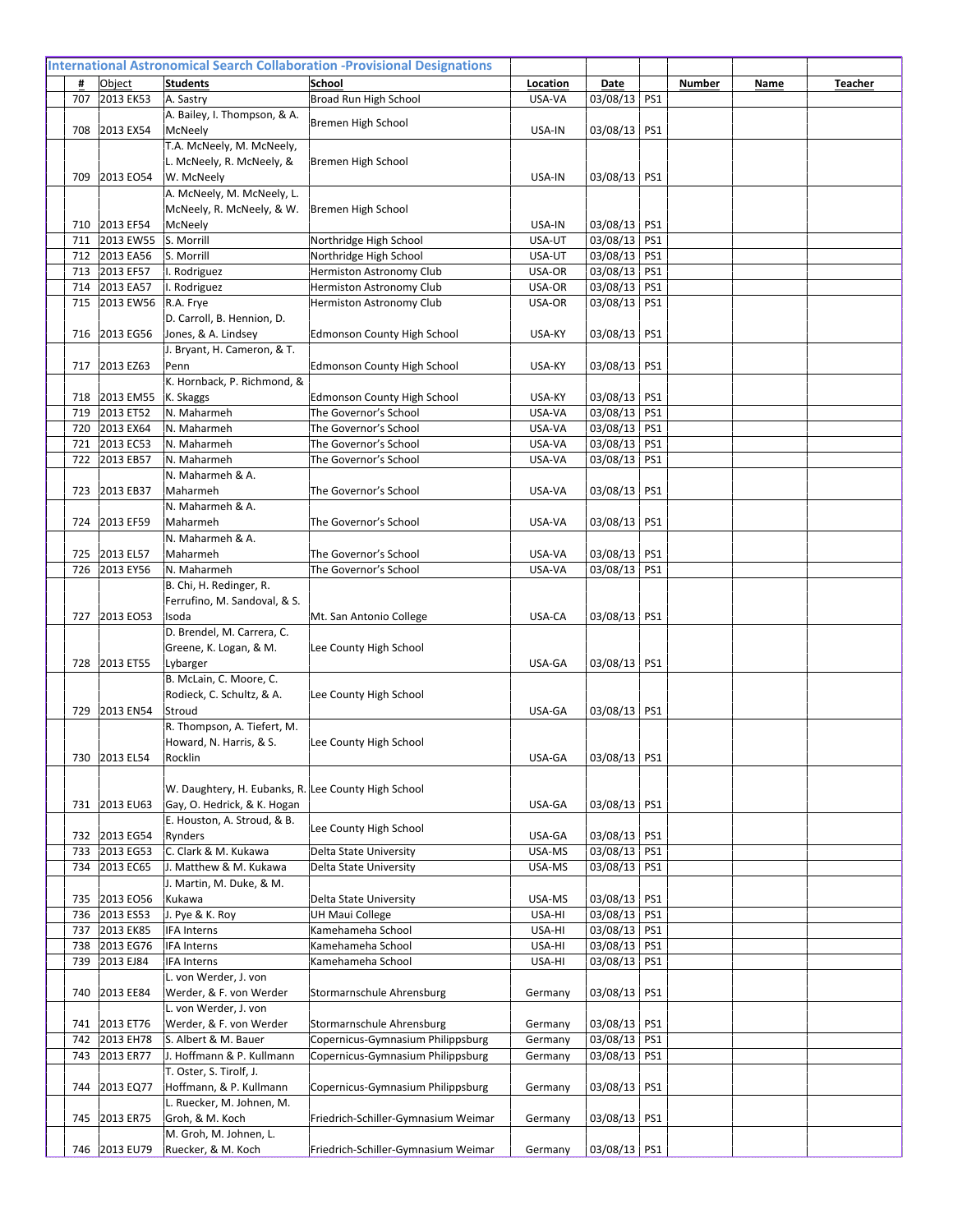|            |                        | T.C. Kaluza, N. Hock, S.                            |                                                                     |                    |                              |  |  |
|------------|------------------------|-----------------------------------------------------|---------------------------------------------------------------------|--------------------|------------------------------|--|--|
| 747<br>748 | 2013 EF76<br>2013 ES77 | Pollehn, & M. Burghardt<br>F. Brandner              | Herzog-Ernst-Gymnasium Uelzen<br>Otto-Schott-Gymnasium              | Germany<br>Germany | 03/08/13 PS1<br>03/08/13 PS1 |  |  |
| 749        | 2013 EC32              | F. Brandner                                         | Otto-Schott-Gymnasium                                               | Germany            | 03/08/13 PS1                 |  |  |
| 750        | 2013 EN76              | F. Brandner                                         | Otto-Schott-Gymnasium                                               | Germany            | 03/08/13 PS1                 |  |  |
| 751        | 2013 EC77              | F. Brandner                                         | Otto-Schott-Gymnasium                                               | Germany            | 03/08/13 PS1                 |  |  |
|            |                        |                                                     | Bischöfliches Gymnasium Josepinum                                   |                    |                              |  |  |
| 752        | 2013 EE78              | Z. Selcan                                           | Hildesheim                                                          | Germany            | 03/08/13 PS1                 |  |  |
|            |                        |                                                     | Bischöfliches Gymnasium Josepinum                                   |                    |                              |  |  |
| 753        | 2013 EC78              | Z. Selcan                                           | Hildesheim                                                          | Germany            | 03/08/13 PS1                 |  |  |
|            |                        |                                                     | Bischöfliches Gymnasium Josepinum                                   |                    |                              |  |  |
| 754        | 2013 EH84              | Z. Selcan                                           | Hildesheim                                                          | Germany            | 03/08/13 PS1                 |  |  |
|            |                        |                                                     | Bischöfliches Gymnasium Josepinum                                   |                    |                              |  |  |
| 755        | 2013 EX78              | Z. Selcan                                           | Hildesheim                                                          | Germany            | 03/08/13 PS1                 |  |  |
| 756        | 2013 EW75              | G. Dietze                                           | Max-Born-Gymnasium                                                  | Germany            | 03/08/13 PS1<br>03/08/13 PS1 |  |  |
| 757        | 2013 EY75              | G. Dietze<br>S. Pietsch, D. Kümmel, & G.            | Max-Born-Gymnasium                                                  | Germany            |                              |  |  |
| 758        | 2013 EU75              | Dietze                                              | Max-Born-Gymnasium                                                  | Germany            | 03/08/13 PS1                 |  |  |
|            |                        | S. Pietsch, D. Kümmel, & G.                         |                                                                     |                    |                              |  |  |
| 759        | 2013 ES75              | Dietze                                              | Max-Born-Gymnasium                                                  | Germany            | 03/08/13 PS1                 |  |  |
|            |                        | S. Hoffmann, A. Schulz, & G.                        |                                                                     |                    |                              |  |  |
| 760        | 2013 EQ75              | Dietze                                              | Max-Born-Gymnasium                                                  | Germany            | 03/08/13 PS1                 |  |  |
|            |                        | S. Hoffmann, A. Schulz, & G.                        | Max-Born-Gymnasium                                                  |                    |                              |  |  |
| 761        | 2013 EP75              | Dietze                                              |                                                                     | Germany            | 03/08/13 PS1                 |  |  |
|            |                        | D. Winnikes, M. Tritsch, & J.                       |                                                                     |                    |                              |  |  |
| 762        | 2013 EV77              | Oswald                                              | Gymnasium Neckargemünd                                              | Germany            | 03/08/13 PS1                 |  |  |
|            |                        | D. Winnikes, M. Tritsch, & J.                       |                                                                     |                    |                              |  |  |
| 763        | 2013 ET77              | Oswald<br>N. Muecnch, F. Geister, & D.              | Gymnasium Neckargemünd                                              | Germany            | 03/08/13   PS1               |  |  |
| 764        | 2013 EK78              | Dux                                                 | Lessing-Gymnasium Lampertheim                                       | Germany            | 03/08/13 PS1                 |  |  |
|            |                        | N. Muench, F. Geister, & D.                         |                                                                     |                    |                              |  |  |
| 765        | 2013 EB78              | Dux                                                 | Lessing-Gymnasium Lampertheim                                       | Germany            | 03/08/13 PS1                 |  |  |
|            |                        | N. Muench, F. Geister, & D.                         |                                                                     |                    |                              |  |  |
| 766        | 2013 ED78              | Dux                                                 | Lessing-Gymnasium Lampertheim                                       | Germany            | 03/08/13 PS1                 |  |  |
|            |                        | R. Bonsch, F. Bullinger, & J.                       |                                                                     |                    |                              |  |  |
| 767        | 2013 EC79              | Goeltz                                              | Albert-Schweitzer-Gymnasium                                         | Germany            | 03/08/13   PS1               |  |  |
|            |                        | R. Bonsch, F. Bullinger, & J.                       |                                                                     |                    |                              |  |  |
| 768        | 2013 EA79              | Goeltz                                              | Albert-Schweitzer-Gymnasium                                         | Germany            | 03/08/13 PS1                 |  |  |
|            |                        | R. Bonsch, F. Bullinger, & J.                       |                                                                     |                    |                              |  |  |
| 769        | 2013 EZ78              | Goeltz<br>R. Bonsch, F. Bullinger, & J.             | Albert-Schweitzer-Gymnasium                                         | Germany            | 03/08/13 PS1                 |  |  |
|            | 770 2013 EV78          | Goeltz                                              | Albert-Schweitzer-Gymnasium                                         | Germany            | 03/08/13 PS1                 |  |  |
|            |                        | H. Bäzner-Zehender, A.                              |                                                                     |                    |                              |  |  |
| 771        | 2013 EG77              | Köcher, J. Stein, & N. Ruoff                        | Hermann-Hesse-Gymnasium                                             | Germany            | 03/08/13 PS1                 |  |  |
|            |                        | H. Bäzner-Zehender, A.                              |                                                                     |                    |                              |  |  |
| 772        | 2013 EW76              | Köcher, J. Stein, & N. Ruoff                        | Hermann-Hesse-Gymnasium                                             | Germany            | 03/08/13   PS1               |  |  |
|            |                        | H. Bäzner-Zehender, A.                              |                                                                     |                    |                              |  |  |
| 773        | 2013 ER76              | Köcher, J. Stein, & N. Ruoff                        | Hermann-Hesse-Gymnasium                                             | Germany            | 03/08/13 PS1                 |  |  |
|            |                        | H. Bäzner-Zehender, A.                              |                                                                     |                    |                              |  |  |
| 774        | 2013 ED84              | Köcher, J. Stein, & N. Ruoff                        | Hermann-Hesse-Gymnasium                                             | Germany            | 03/08/13   PS1               |  |  |
|            |                        | U. Hager, A. Rengers, S.<br>Weber, M. Szalecki & W. |                                                                     |                    |                              |  |  |
| 775        | 2013 EW77              | Dorsch                                              | Benediktiner Gymnasium Ettal                                        | Germany            | 03/08/13 PS1                 |  |  |
|            |                        | U. Hager, A. Rengers, S.                            |                                                                     |                    |                              |  |  |
|            |                        | Weber, M. Szalecki & W.                             |                                                                     |                    |                              |  |  |
| 776        | 2013 EP77              | Dorsch                                              | Benediktiner Gymnasium Ettal                                        | Germany            | 03/08/13 PS1                 |  |  |
|            |                        | U. Hager, A. Rengers, S.                            |                                                                     |                    |                              |  |  |
|            |                        | Weber, M. Szalecki & W.                             |                                                                     |                    |                              |  |  |
| 777        | 2013 EB77              | Dorsch                                              | Benediktiner Gymnasium Ettal                                        | Germany            | 03/08/13 PS1                 |  |  |
|            |                        | U. Hager, A. Rengers, S.                            |                                                                     |                    |                              |  |  |
|            |                        | Weber, M. Szalecki & W.                             |                                                                     |                    |                              |  |  |
| 778<br>779 | 2013 EK77<br>2013 EQ78 | Dorsch<br>F. Fries                                  | Benediktiner Gymnasium Ettal<br>Friedrich-Koenig-Gymnasium Würzburg | Germany<br>Germany | 03/08/13 PS1<br>03/08/13 PS1 |  |  |
| 780        | 2013 EN75              | P. Fitz                                             | Johann-Christian-Senckenberg-Schule                                 | Germany            | 03/08/13 PS1                 |  |  |
|            |                        | T. Rosbach, R. Kullmann, & J.                       |                                                                     |                    |                              |  |  |
| 781        | 2013 ET75              | Grimm                                               | Johann-Christian-Senckenberg-Schule                                 | Germany            | 03/08/13 PS1                 |  |  |
|            |                        | T. Rosbach, R. Kullmann, & J.                       |                                                                     |                    |                              |  |  |
|            | 782 2013 EO75          | Grimm                                               | Johann-Christian-Senckenberg-Schule                                 | Germany            | 03/08/13 PS1                 |  |  |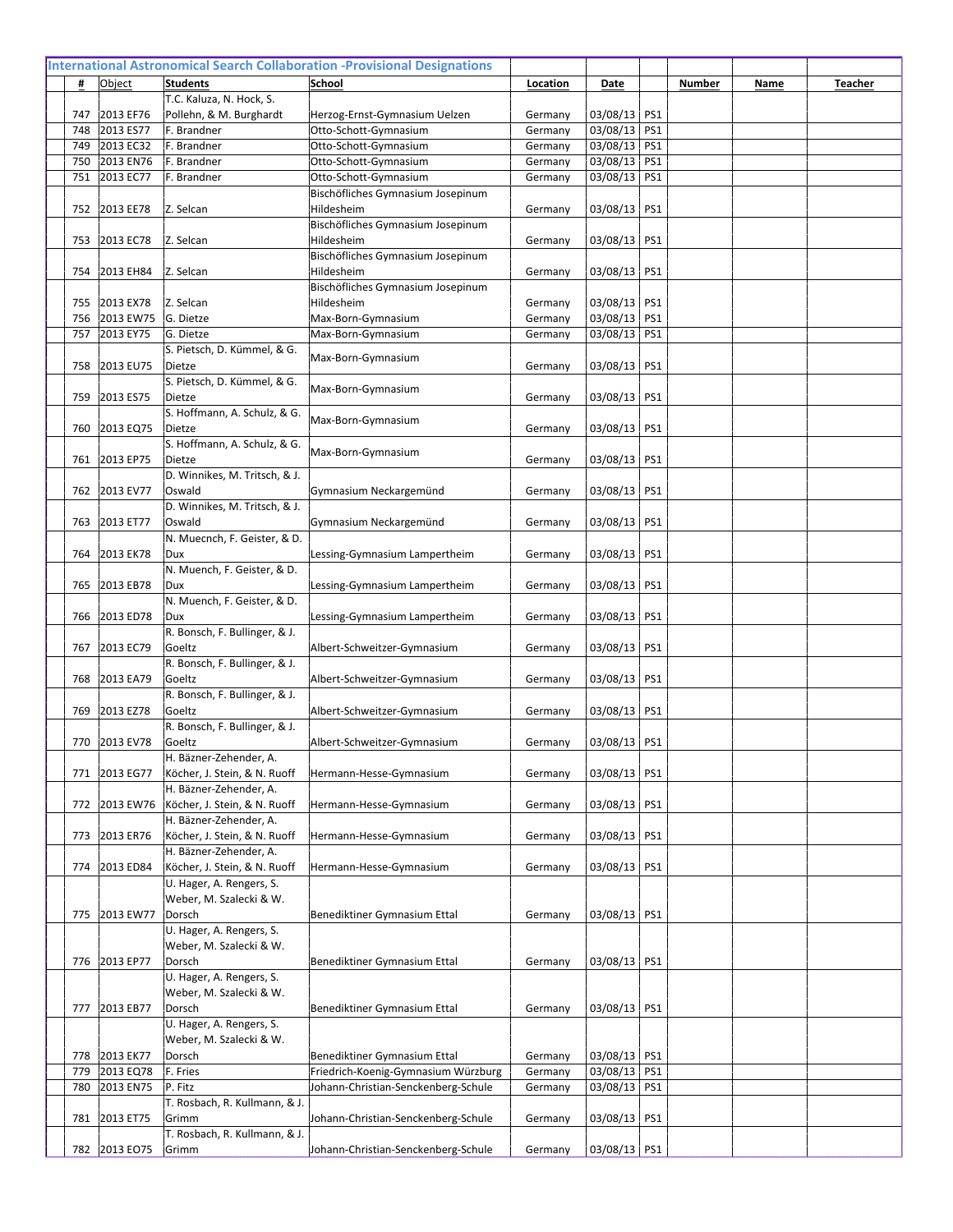|     |                  | R. Baxendale, L. Schmitt, J.                |                                                             |                               |                |     |  |  |
|-----|------------------|---------------------------------------------|-------------------------------------------------------------|-------------------------------|----------------|-----|--|--|
| 783 | 2013 ET78        | Schäfer, & L. Schwenk                       | Johann-Christian-Senckenberg-Schule                         | Germany                       | 03/08/13 PS1   |     |  |  |
| 784 | 2013 ES51        | J. Baerwald                                 | Friedrich-Wilhelm-Gymnasium                                 | Germany                       | 03/08/13 PS1   |     |  |  |
| 785 | 2013 EZ75        | J. Winkler & P. Richter                     | Friedrich-Wilhelm-Gymnasium                                 | Germany                       | 03/08/13 PS1   |     |  |  |
| 786 | 2013 EQ51        | A. Kruschwitz                               | Friedrich-Wilhelm-Gymnasium                                 | Germany                       | 03/08/13 PS1   |     |  |  |
|     |                  | G. Goncalves, V. Lyra, L.                   |                                                             |                               |                |     |  |  |
|     | 2013 EB52        | Moura, K. Palaro, & D.<br>Rossetto          | Universidade Federal de São Carlos                          | Brazil                        |                |     |  |  |
| 787 |                  | G. Goncalves, V. Lyra, L.                   |                                                             |                               | 03/08/13 PS1   |     |  |  |
|     |                  | Moura, K. Palaro, & D.                      |                                                             |                               |                |     |  |  |
| 788 | 2013 EY76        | Rossetto                                    | Universidade Federal de São Carlos                          | Brazil                        | 03/08/13   PS1 |     |  |  |
|     |                  | M.Janas, M.Pakos,                           |                                                             |                               |                |     |  |  |
|     |                  | W.Gatnar, D.Tomas, A.                       |                                                             |                               |                |     |  |  |
|     |                  | Goralczyk, Ks. Walentego, &                 |                                                             |                               |                |     |  |  |
| 789 | 2013 EL52        | W. Jankowicach                              | Center for Theoretical Physics                              | Poland                        | 03/08/13 PS1   |     |  |  |
|     |                  | M. Talar, A. Krzan, K. Krzan,               |                                                             |                               |                |     |  |  |
|     |                  | J. Merklinger, M. Szczygie <sup>3</sup> ,   |                                                             |                               |                |     |  |  |
|     |                  | G. Borowiec, Z. Pajestka-                   |                                                             |                               |                |     |  |  |
|     |                  | Jurasz, J. Witas, & A.                      |                                                             |                               |                |     |  |  |
| 790 | 2013 EM78        | Tomaszek                                    | Center for Theoretical Physics                              | Poland                        | 03/08/13   PS1 |     |  |  |
|     |                  |                                             |                                                             |                               |                |     |  |  |
|     |                  | K. Pisany, J. Jasiewicz, Sz.                |                                                             |                               |                |     |  |  |
|     |                  | Michalowski, K. Ulatowska, D.               |                                                             |                               |                |     |  |  |
| 791 | 2013 EY77        | Leskiewicz, & B. Markowicz                  | Center for Theoretical Physics                              | Poland                        | 03/08/13       | PS1 |  |  |
|     |                  | E. Koziel, J. Krakowski, M.                 |                                                             |                               |                |     |  |  |
|     |                  | Mysera, A. Osiowy, N. Profic,               |                                                             |                               |                |     |  |  |
| 792 | 2013 EG78        | & A. Rydz                                   | <b>Center for Theoretical Physics</b>                       | Poland                        | 03/08/13 PS1   |     |  |  |
|     |                  | B. Cionca, C. Segarceanu, D.                | Tudor Vianu National High School of                         |                               |                |     |  |  |
| 793 | 2013 EU78        | Ilie, & S. Garbur                           | <b>Computer Science</b>                                     | Romania                       | 03/08/13       | PS1 |  |  |
|     |                  | B. Cionca, C. Segarceanu, D.                | Tudor Vianu National High School of                         |                               |                |     |  |  |
| 794 | 2013 EP52        | Ilie, & S. Garbur                           | <b>Computer Science</b>                                     | Romania                       | 03/08/13 PS1   |     |  |  |
|     |                  | B. Cionca, C. Segarceanu, D.                | Tudor Vianu National High School of                         |                               |                |     |  |  |
| 795 | 2013 EO78        | Ilie, & S. Garbur                           | <b>Computer Science</b>                                     | Romania                       | 03/08/13 PS1   |     |  |  |
|     |                  |                                             |                                                             |                               |                |     |  |  |
|     |                  |                                             | Student Space Agency, Astronomical                          |                               |                |     |  |  |
| 796 | 2013 EG52        | V. Radeva & I. Georgiev                     | Observatory                                                 | Bulgaria                      | 03/08/13       | PS1 |  |  |
|     |                  | S. Bruschy, D. Cordeiro, J.                 |                                                             |                               |                |     |  |  |
|     |                  | Nolasco, P. Lança, F.                       |                                                             |                               |                |     |  |  |
|     |                  | Barbosa, R. Oliveira, & T.                  |                                                             |                               |                |     |  |  |
| 797 | 2013 EY51        | Ferreira                                    | NUCLIO Asteroid Search Team                                 | Portugal                      | 03/08/13 PS1   |     |  |  |
| 798 | 2013 EZ51        | M. Neta, D. Damas, C. Silva,                |                                                             |                               |                |     |  |  |
|     |                  | & D. Santos<br>M. Neta, D. Damas, C. Silva, | NUCLIO Asteroid Search Team                                 | Portugal                      | 03/08/13       | PS1 |  |  |
| 799 | 2013 EO63        | & D. Santos                                 | NUCLIO Asteroid Search Team                                 | Portugal                      | 03/08/13   PS1 |     |  |  |
|     |                  | S. Santo, M. Fernandes, M.                  |                                                             |                               |                |     |  |  |
|     |                  | Penedo, F. Barbosa, R.                      |                                                             |                               |                |     |  |  |
|     |                  | Oliveira, T. Ferreira, & M.                 |                                                             |                               |                |     |  |  |
| 800 | 2013 EX51        | Pessoa                                      | NUCLIO Asteroid Search Team                                 | Portugal                      | 03/08/13 PS1   |     |  |  |
| 801 | 2013 EM52        | T. Goodfellow                               | <b>UKSEDS Asteroid Chasers</b>                              | Jnited Kingdom 03/08/13   PS1 |                |     |  |  |
|     |                  | K. Grayson, J. Lui, P. Blaber,              |                                                             |                               |                |     |  |  |
| 802 |                  | 2013 EW51   A. Schuck, & F. Stojcevski      | Team Hayabusa                                               | Australia                     | 03/08/13 PS1   |     |  |  |
|     |                  | K. Grayson, J. Lui, P. Blaber,              |                                                             |                               |                |     |  |  |
| 803 | 2013 ET51        | A. Schuck, & F. Stojcevski                  | Team Hayabusa                                               | Australia                     | 03/08/13 PS1   |     |  |  |
|     |                  | K. Grayson, J. Lui, P. Blaber,              |                                                             |                               |                |     |  |  |
| 804 | 2013 EP76        | A. Schuck, & F. Stojcevski                  | Team Hayabusa                                               | Australia                     | 03/08/13 PS1   |     |  |  |
|     |                  | K. Grayson, J. Lui, P. Blaber,              |                                                             |                               |                |     |  |  |
| 805 | 2013 EH52        | A. Schuck, & F. Stojcevski                  | <b>Team Hayabusa</b>                                        | Australia                     | 03/08/13   PS1 |     |  |  |
|     |                  |                                             | Online Astronomy Society - Asteroid                         |                               |                |     |  |  |
| 806 | 2013 ED52        | P. Gow                                      | <b>Hunters Group</b><br>Online Astronomy Society - Asteroid | United Kingdom 03/08/13   PS1 |                |     |  |  |
| 807 | 2013 EL63        | P. Gow                                      | <b>Hunters Group</b>                                        | United Kingdom 03/08/13   PS1 |                |     |  |  |
|     |                  |                                             | Online Astronomy Society - Asteroid                         |                               |                |     |  |  |
| 808 | 2013 EM63 P. Gow |                                             | <b>Hunters Group</b>                                        | United Kingdom 03/08/13   PS1 |                |     |  |  |
|     |                  |                                             | Online Astronomy Society - Asteroid                         |                               |                |     |  |  |
| 809 | 2013 EA52        | P. Gow                                      | <b>Hunters Group</b>                                        | United Kingdom 03/08/13   PS1 |                |     |  |  |
|     |                  |                                             | Online Astronomy Society - Asteroid                         |                               |                |     |  |  |
| 810 | 2013 EN63        | P. Gow                                      | <b>Hunters Group</b>                                        | United Kingdom 03/08/13   PS1 |                |     |  |  |
|     | 811 2013 GE9     | D.Y. Li, C.Y. Chiang, & W.J.<br>Liang       | Taichung Municipal Hui-Wen High<br>School                   | Taiwan                        | 03/19/13 PS1   |     |  |  |